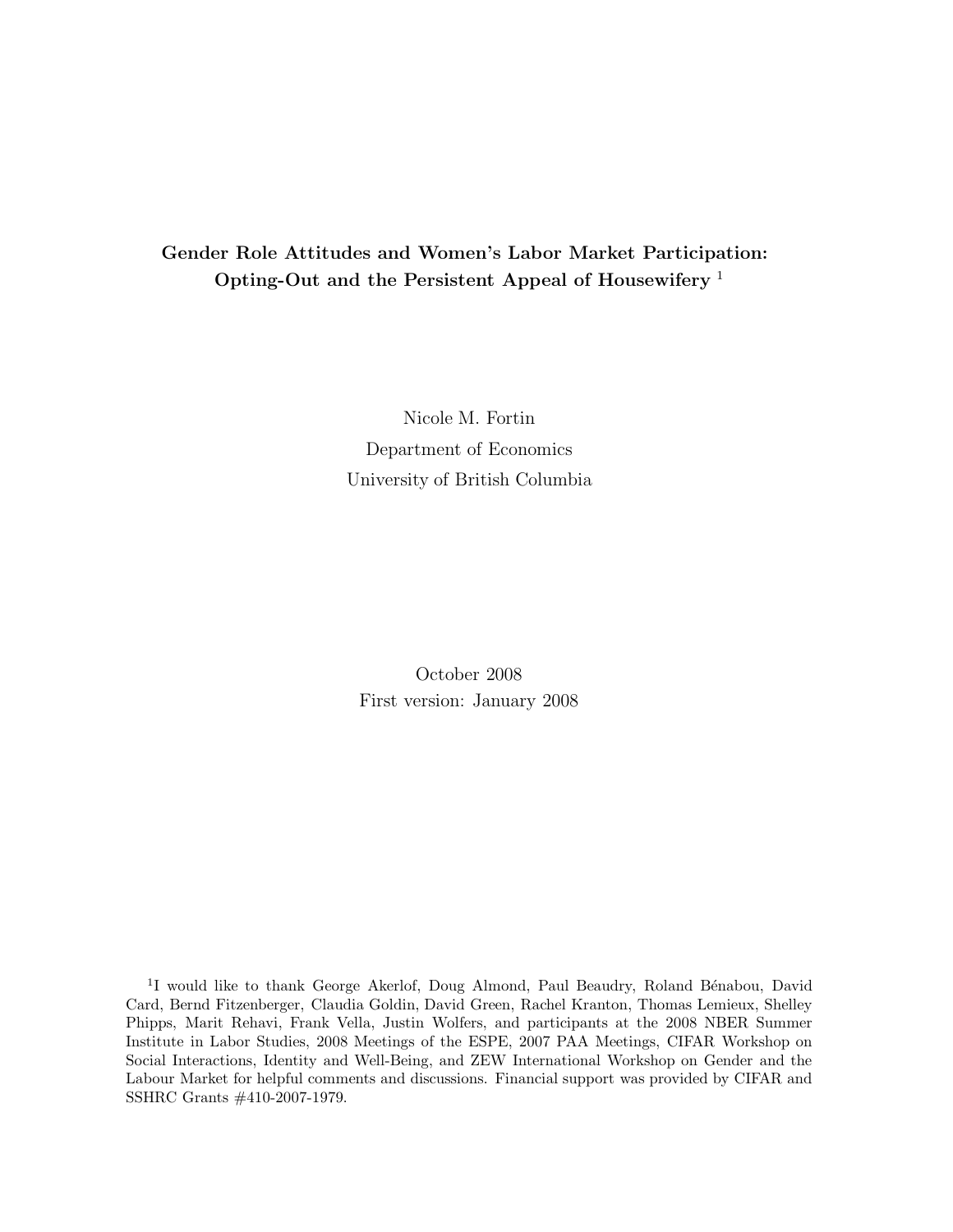### **Abstract**

Using data from the 1972-2006 General Social Surveys (GSS) and an economic identity theory framework, this paper studies the impact of gender role attitudes as factors modulating the impact of economic fundamentals, such as education and income, on the evolution of female labor force participation (FLP) in the United States. The analysis accounts for nonlinear time-period, life-cycle, and cohort effects, as well as a host of background variables, and uses a plausible instrumental variable strategy to correct for potential endogeneity problems associated with cognitive dissonance. Traditional gender role attitudes, whose secular decline bottomed out in the mid-1990s when the AIDS crisis peaked, are found to be the missing gender-specific factors that explain the differences in the concavity of time trends in male and female labor force participation, that remain after accounting for the usual factors. The analysis also shows that the "opting-out" phenomena is not driven by the experience of college-educated women.

**Keywords**: Gender role attitudes, opting out, female labor force participation, cohort effects, economic identity theory.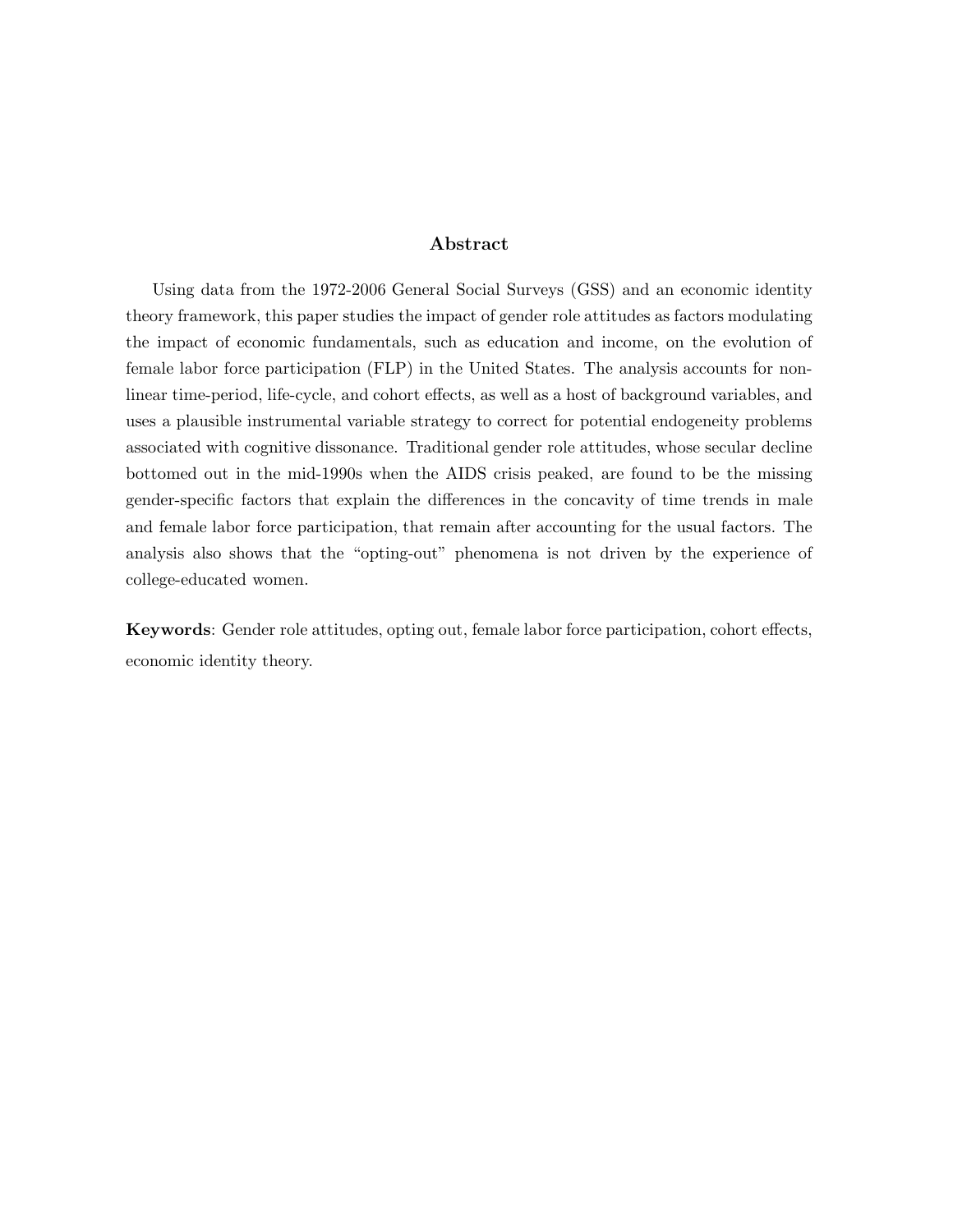### 1. INTRODUCTION

Over the last century, the most significant change in the labor market has been the remarkable growth in women's participation in the labor force. From less than 5 percent at the turn of the 20th century, female labor force participation (FLP) grew to over 70 percent in the mid-1990s peaking at 72 percent in 2000, before it began to retreat back to 70 percent in 2004.<sup>2</sup> As argued by Goldin (2006), the evolution of aggregate trends in FLP only partially reflects the profound changes in the place or identity of women in society that accelerated in the second half of the 20th century.

The aggregate trends also mask a process with spurts (e.g. Rosie the Riveter) and consolidation or retrenchment (e.g.War Reconversion/G.I. Bill) that involves period-specific and cohort-specific changes, and more recently the life-cycle effects of population aging. Periodspecific structural changes, such as the rise of the clerical sector in the early 20th century (Goldin, 1990; Costa, 2000) or technological progress in the household at mid-century (Greenwood, Seshardri and Yorukoglu, 2005), are part of the many explanations supporting the transformation of women's role. Goldin and Katz (2002) and Bailey (2006) have also provided compelling evidence of cohort effects due to innovation in contraception affecting changes in female educational attainment and labor market outcomes of cohorts born after the late 1940s.

The main goal of the paper is to account for gender differences in the evolution of labor force participation over the last 30 years. With its focus on gender role attitudes, it can be placed in the recent literature that has emphasized the role of social norms, beliefs, and attitudes in modulating the impact of economic fundamentals, such as education, wages, or income, on labor market outcomes.<sup>3</sup> This paper contributes to the study of the impact of gender role attitudes on FLP in several novel ways: first, by accounting for non-linear timeperiod, life-cycle, and cohort effects, as well as a host of background variables; second, by

<sup>2</sup>The figures are for women aged 18 to 65 years. The 1900 figures are from Goldin (1990) and the more recent figures are computed from the March Current Population Survey (CPS) by the author. From 2004 to 2007, FLP continued to hover around 70 percent. Blau, Ferber and Winkler (2006) report that the participation rate of married women began to level off in the mid-1990s and declined somewhat in the late 1990s and early 2000s. As pointed out in Fortin (2005), the mid-1990s stabilization in FLP has occurred in many high-LFP countries, including Canada, Finland, Norway, Sweden, and the United Kingdom.

 ${}^{3}$ See Moffitt (2001).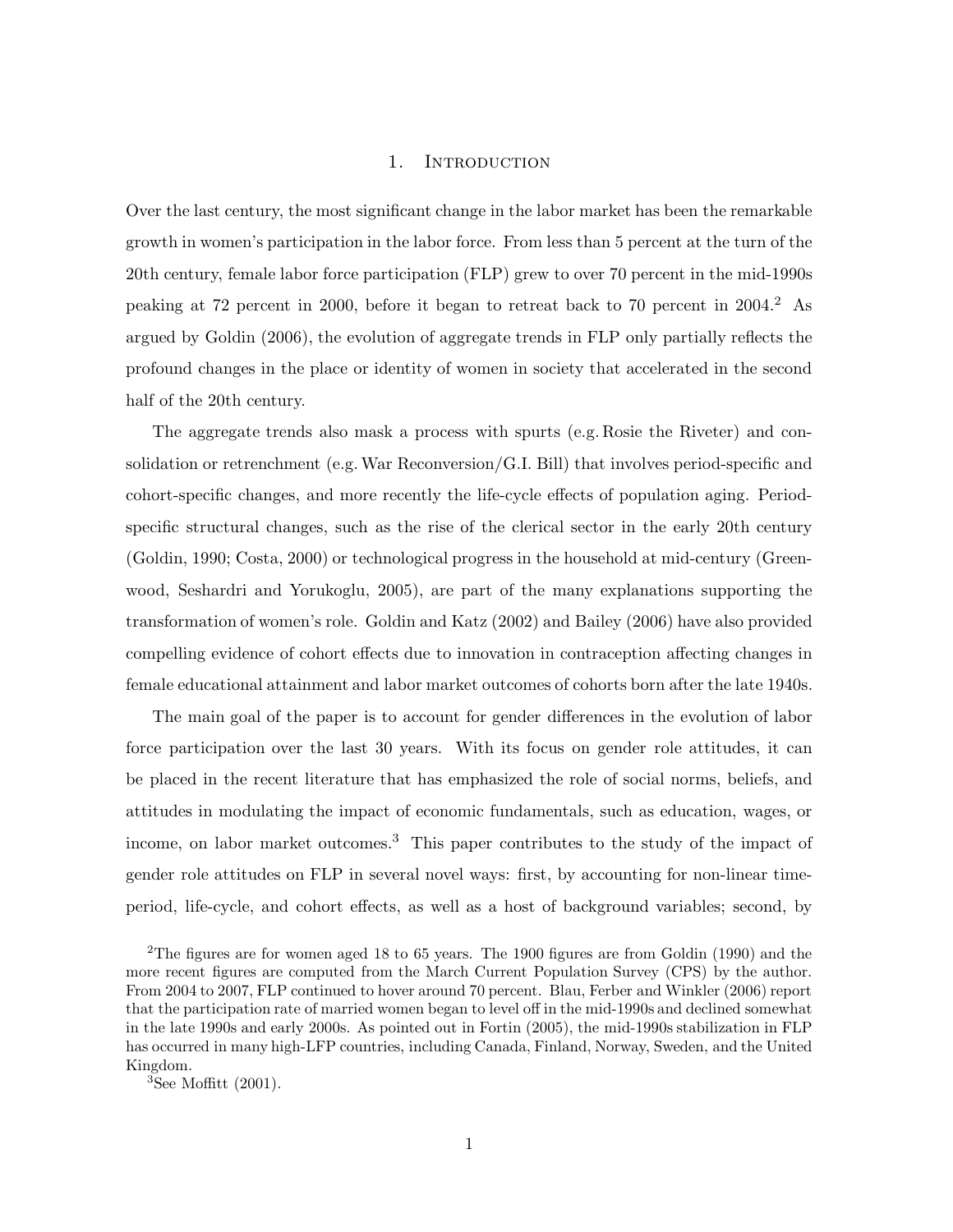using a plausible instrumental variable strategy to dispel concerns about cognitive dissonance; and third, by corroborating the age-period-cohort specification and the absence of the reverse causality using longitudinal data. Surprisingly, I find that the post-1966 birth cohorts are more traditional than the baby-boom cohorts in their attitudes towards gender roles, in particular regarding the appeal of housewifery *perse*. Moreover, like most other cohorts, they began to hold more traditional gender role attitudes starting in the mid 1990s, a time period corresponding to the peak of the AIDS crisis (CDC, 2006). I show that the traditional gender role attitudes account for the concave shape of FLP over the past 30 years or so. That is, gender role attitudes are found to be the missing gender-specific factors that explain the differences in the concavity of time trends in male and female labor force participation that remain after accounting for the usual factors.<sup>4</sup>

The stabilization or slight retreat of FLP has been characterized as "opting out" in the popular press (Belkin, 2003; Wallis, 2004; Story, 2005) and among sociologists (Cotter, Hermsen and Vanneman, 2007; Stone, 2007) who wonder whether we are witnessing "The End of the Gender Revolution" as an ideological movement.<sup>5</sup> The "opting out" phenomena, conceived as the labor market withdrawal of college-educated women when they have children, has raised more skepticism among economists, given the continued increase in economic factors favoring women's work, such as the sustained rise in female educational attainment and the continued relative growth of service sectors.<sup>6</sup> Here, I find that this trend also characterizes the experience of women with less than a college education, and that it is not driven primarly by concerns for children. Rather, it appears that the post-baby boom generations of women may be adopting the traditional identity of "housewife" more readily than the baby-boom generations.<sup>7</sup>

<sup>7</sup>In the "retro marriage, 21st century style," they are called stay-at-home wife (SaHW) (Jio, 2008).

<sup>4</sup>These usual factors include not only educational attainment, the number of children, the presence of pre-school children, race, marital status, and divorce experience, but also whether the respondent's mother ever worked, whether she lived in an intact family and her religious affiliation at age 16.

<sup>&</sup>lt;sup>5</sup>Preston (1994) is an early economic study of women from the science and engineering professions exiting the labor force in the mid-1980s with very low probabilities of reentry.

 $6$ In debunking the "opting out" hypothesis, Boushey (2005) shows that women's labor force participation has not fallen due the presence of children. Similarly, Goldin and Katz (2007) study the career and family lifecycles of three generations of Harvard graduates and find that the most recent graduates take less time off after having children.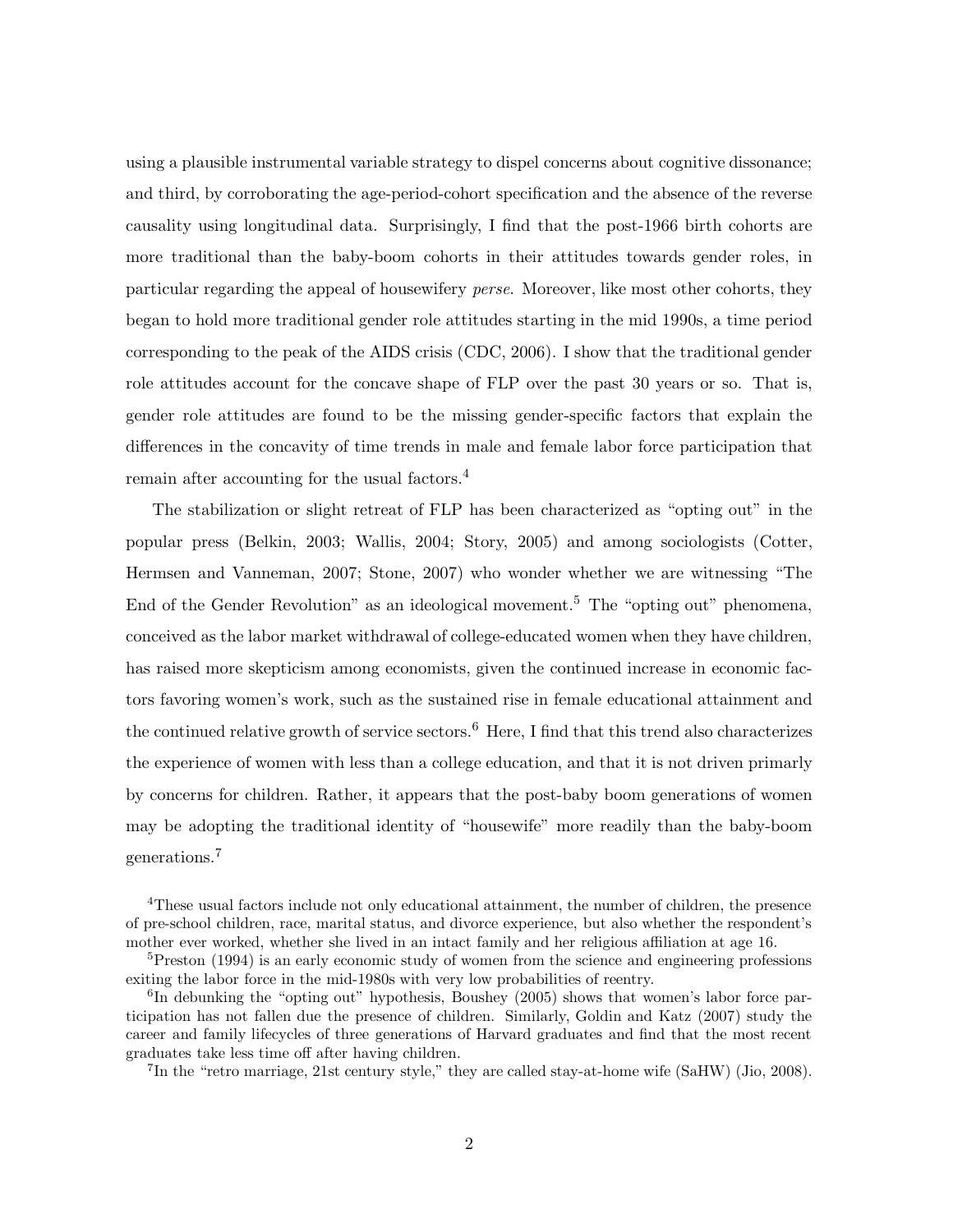A number of recent papers have exploited cultural differences in gender role attitudes to show that they have some explanatory power towards women's work decisions across ethnic groups in the United States (Fernandez and Fogli, 2005) and across countries (Fortin,  $2005$ ).<sup>8</sup> Fernandez (2007) and Fogli and Veldkamp(2007) have further described the evolution of changes in FLP over time as resulting from the dynamics of a learning model, where women's heterogeneous beliefs about the relative payoffs of working in the home versus the market evolve endogenously over time through intergenerational transmission.

Gender role attitudes are also easily tied to the economic identity theory. In a series of influential papers, Akerlof and Kranton (2000, 2002, 2005) have proposed to incorporate one's sense of self as an important element of the utility function. Furthering that analysis, in a direction particularly relevant here, Bénabou and Tirole (2006) have introduced competing identities that are competing for time or resources in the future, such as a traditional identity and a modern identity, where investing in one can damage the other. The case of women's dual roles or identities, as housewives and/or career women, is particularly interesting in that framework because key actions or decisions,—such as fertility and labor market participation decisions—, can be linked to these competing identities.<sup>9</sup> This framework will provide a basis for an econometric specification that will include indicators of the saliency of the competing identities, as well as endowments and investments in these identities. The identity framework provides the motivational channel by which cultural trends towards more religious or socially conservative values may impact labor market decisions.

More precisely, this paper investigates the extent to which women's attitudes toward traditional gender roles and egalitarian views have influenced their decisions about labor market participation, using data from the 1972-2006 General Social Survey (GSS). Because gender role attitudes and labor market decisions are observed contemporaneously, this raises the concern that the estimated effects may be tainted by endogeneity problems associated with

<sup>8</sup>Other sets of related papers have focused on the evolution of gender role attitudes across generations, finding a significant correlation between the attitudes of mothers and daughters and of mothers-in-law and their sons' wives (Fernandez, Fogli, and Olivetti, 2004; Farré-Olalla and Vella, 2007).

<sup>&</sup>lt;sup>9</sup>The depreciation of labor market experience (and implicitly of the identity of "career-women") that comes from time investment in the home and family (taking the "mommy track") has long been seen as the main obstacle to gender parity in wages. See Stone (2007) for personal accounts of such dilemmas.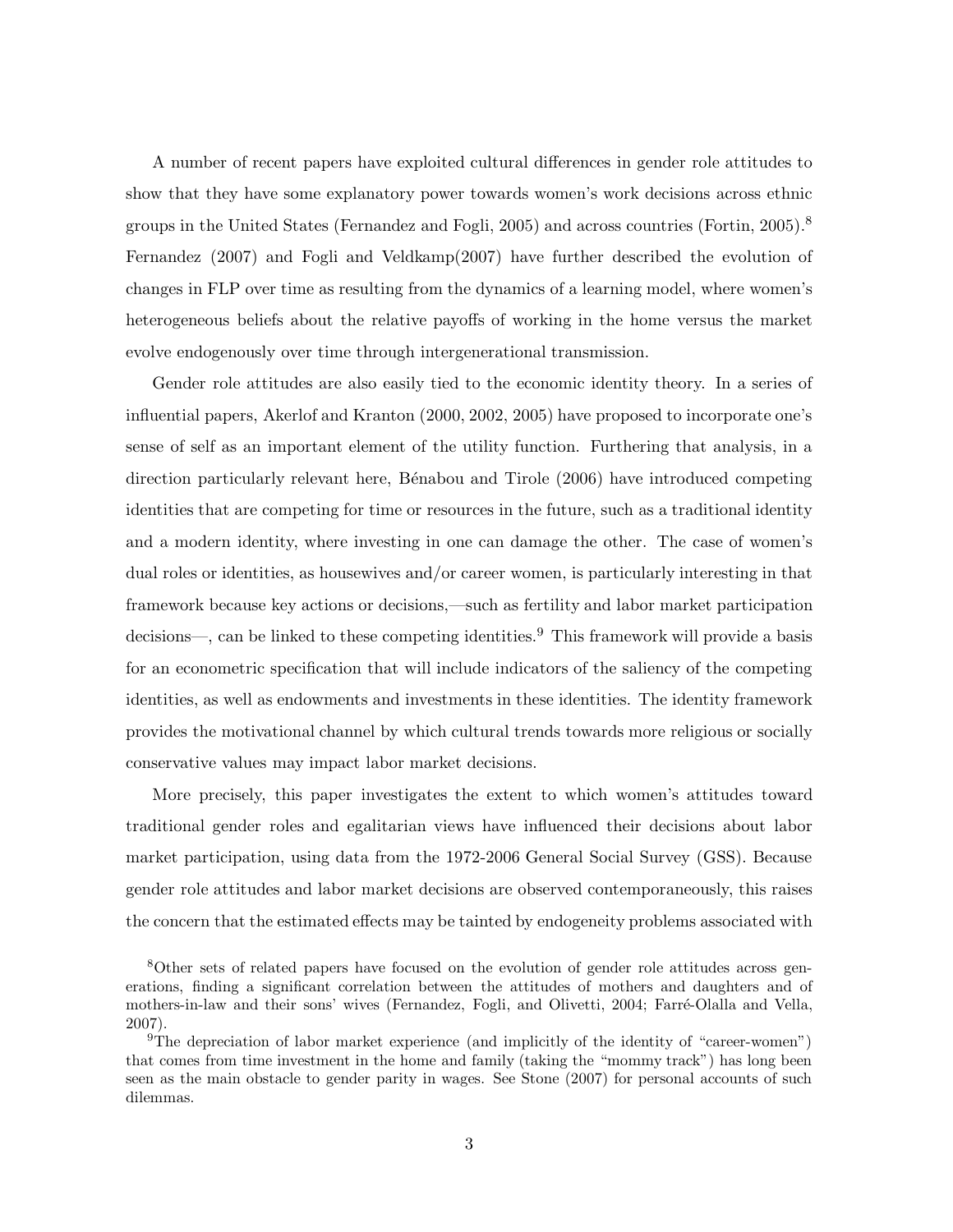cognitive dissonance. An instrumental variable strategy that uses attitudes towards sexual relations and political views as instruments is shown to alleviate the concern. Additional data from National Longitudinal Survey of the High School Class of 1972 (NLS72), which follows the first post-Pill cohort (1954-55 birth cohorts), are used to provide a more thorough assessment of the measures of traditional vs. egalitarian identities. With this data set, it is also possible to investigate the impact of gender role attitudes observed when the respondents were about 25 years old (in 1979) on their labor outcomes when they were about 32 (in 1986) and thus provide an analysis untainted by the problem of reverse causality and by the possible misspecification of life-cycle and cohort effects.

Using the GSS data, alternative explanations such as changes in divorce and in attitudes towards divorce laws are explored but their impacts on FLP are found to be dominated by traditional gender role attitudes. Separate analyses for college-educated women and women with less than 4 years of college education show that the leveling-off of FLP is not driven by the experience of college-educated women. Falsification tests are conducted on men to show that traditional attitudes capture gender-specific factors rather than general cultural factors.

More generally, the effects are found to be remarkably robust to the inclusion of a wide array of controls for social, religious, and political conservatism, ethnic, and health factors. However, among African-American, where the time pattern of FLP does not exhibit the same significant concavity as among all women, health factors are found to be as important as traditional gender role attitudes in accounting for the evolution of FLP. Given that black women are half as likely as white women to be married, embracing the traditional marriage as the healthier lifestyle may simply not be a very feasible or likely option for many African-American women.<sup>10</sup>

The remainder of the paper is organized as follows. The next section presents the historical social setting and theoretical framework that provide the background for the analysis. Section 3 presents the data on gender roles attitudes and some descriptive evidence. The main results are presented in section 4, which also comprise the results from the instrumental variables strategy, the exploration of alternative hypotheses, and the results for various sub-groups.

 $10$ For example, data from the 2006 March CPS reveals that 60 percent of white women are currently married, whereas the percentage among black women is 30 percent. In the GSS, the numbers are 62 percent for white women and 34 percent for black women in 2006.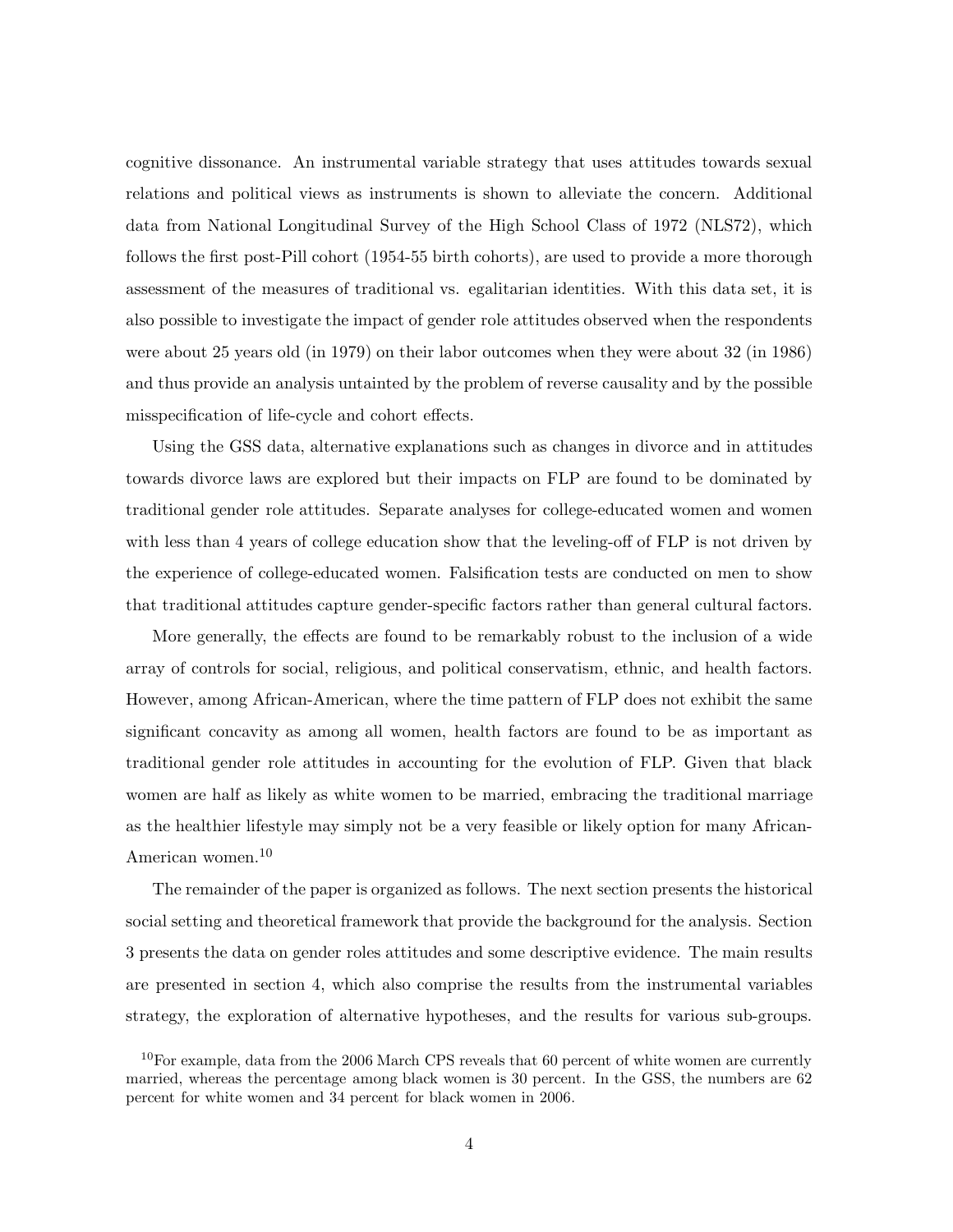Finally, I conclude in section 5.

### 2. Competing Identities: "Career Woman" vs. "Housewife"

There has been a long tradition of collecting information about views on women's roles in society and in the family. This information shows that there have been spectacular changes that took place over time and across cohorts in perceptions about women's roles or identities. Traditional beliefs held that a woman's place was in the home, where she was entrusted with the care of children and the support of relationships. The emergence of a married woman's identity as a "career woman" is relatively recent. While women have long been engaged in the careers of nursing and teaching, historically most women took jobs while waiting for marriage or after having raised their children, rather than enter life-long careers.

In the neo-classical framework, a woman's labor market decisions are typically modeled using utility maximization over labor-leisure choices where her decisions can be summarized in terms of two fundamental parameters, her own-wage elasticity and the income (including her husband's in the case of a married woman) elasticity. Retracing the evolution of these two parameters over the course of the twentieth century, Goldin (2006) notes that the rise in women's educational attainment implied a sustained rise in the own-wage elasticity for much of the century, but the substitution effect began to reverse its upward trend in the  $1980s$ .<sup>11</sup> The income elasticity, on the other hand, which was large at the beginning of the century began a substantial decline at mid-century, such that by the 1990s it was more comparable to that of men.<sup>12</sup> This framework is thus insufficient to describe the path of FLP over time.

In fact, when changes across cohorts are included in the analysis, the spectacular rise in FLP and the sharp decline in fertility in the latter half of the twentieth century can be seen almost as a discrete change that coincided with the behavior of cohorts who gained access to reliable family planning (Pill, IUD, abortion). Yet, the "Pill Revolution" happened in the same era as many other changes, including the Civil Rights movement, the "Sexual Revolution", and more importantly the "Women's Liberation Movement", which aimed to

<sup>&</sup>lt;sup>11</sup>Goldin also notes the importance of other demand factors such as the rise in part-time work in this increase.

<sup>&</sup>lt;sup>12</sup>See also Blau and Kahn  $(2005)$ .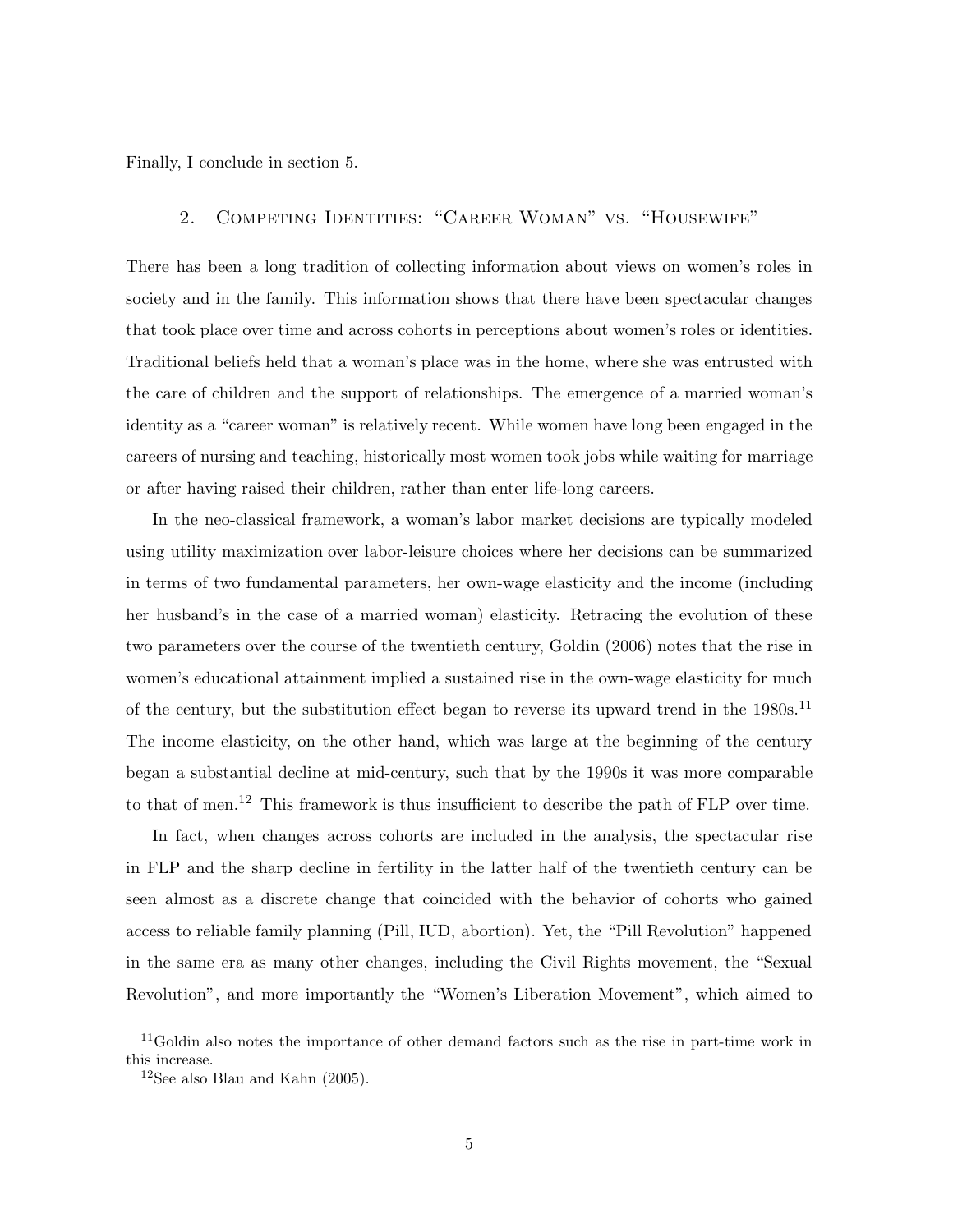liberate women from domesticity and open up labor market opportunities for them. In recent years however, "feminism" has begun to carry negative connotations, and intensive mothering and housewifery (à la Martha Stewart) are on the rise.

One interpretation of the Women's Liberation Movement is that it proposed to women this new identity of "career woman" equal to man in the workplace, capable of high achievement, and assuming her own identity by keeping her birth name. Goldin and Shim (2004) have indeed found that the fraction of college-educated women keeping their maiden name rose sharply in the 1970s and 1980s, then declined in the 1990s and early 2000s. Initially, this new identity was proposed as a polar alternative to the traditional identity of housewife: marriage was shunned, co-habitation was preferred, "'open" partnerships were acceptable. Motherhood was either delayed or altogether ruled out.<sup>13</sup>

But for many women who were already assuming multiple identities as spouse, mother, cook, housekeeper, and caregiver to elderly parents, this proposition may have seemed simply like adding yet another role or identity to an already long list. In this view, women did not need to renounce their identity as housewife, but rather had to balance the competing identities, for example by adjusting the timing of births (the tempo of fertility) or by working part-time. Basically, it is unclear whether this proposed new identity was indeed adopted as an alternative, rather than a complementary, identity to the traditional identity of housewife by a larger proportion of women.

This paper investigates the relative importance of traditional gender roles versus egalitarian views with regards to women's labor market decisions; it draws its theoretical underpinnings from the new economics of identity (Akerlof and Kranton, 2000, 2002, 2005; Bénabou and Tirole, 2002, 2006). In the economics of identity, the agents decisions are influenced by their beliefs about their identity or their sense of self. Here I retain some essential elements of the B´enabou and Tirole (2006) dynamic model of competing identities. In that model, the identity is represented by an asset-value pair  $\{A, v\}$ , whose components are multiplied in the evaluation of utility  $vA$ . The agents' actions impact utility by reinforcing the agents'

<sup>13</sup>Coslett (2005) finds that the promise of the "Women's Liberation Movement" of "having it all", both career and family, is out of reach for the majority of high achieving women: in her ExecuComp data only 43 percent of female executives vs. 85 percent of male executives achieve one marriage, zero divorces and at least one child.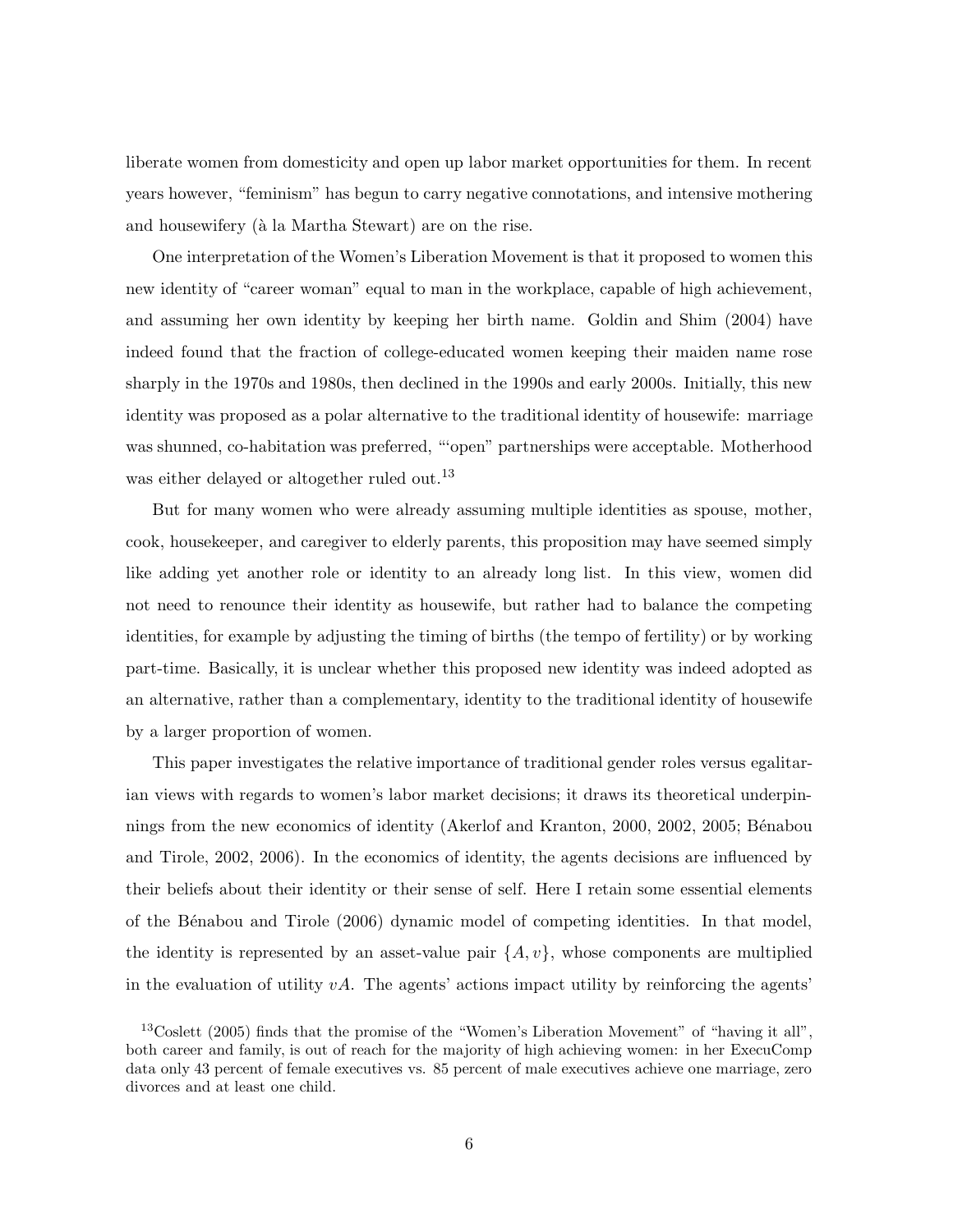identity-capital. The model involves three stages: period 0, the choice of identity; period 1, the investment period when there might be resource rivalry between identities; and period 2, reaping the rewards of identity.

The two competing types or identities are denoted  $v = \{v_H, v_C\}$ , where  $v_H$  would be the traditional identity of homemaker or housewife and  $v_C$  the new identity of "career woman".<sup>14</sup> The woman starts with an initial endowment of each type of identity,  $A_0^H$  and  $A_0^C$ , that may come from the intergenerational transmission of gender role attitudes, religious beliefs, family, or ethnic background, many of which are observed. In period 0, she finds out about her endowment, self-assesses her identity type and takes some initial identity-specific actions to build up the identity-specific capital,  $A_t^H$  and  $A_t^C$  at rates  $r_t^H$  and  $r_t^C$ .<sup>15</sup> She may find a husband and have children, she may pursue higher education, or perhaps both. But her marriage may or may not work, she may or may not be accepted into her first choice of college major.

In period 1, the agent determines her actions by reference to an imperfect recall of her initial type  $\hat{v}$ , which is equal to *v* with probability  $\lambda$ , called the malleability coefficient, or by considering her actions from period 0. She also incorporates in her decisions the anticipated utility,  $s_1\hat{v}A_2$ , of the identity-asset to be realized in period 2, where  $s_1$  is a saliency parameter indicating the individual's belief about the contribution of the identity-asset  $A_2$  to her welfare. For example, a woman may have completed a law degree in period 0 and may think of herself as a "career woman". She may anticipate the satisfaction of becoming a partner in her law firm in period 2 and therefore decide to accept some demanding assignments and delay childbirth in period 1. On the other hand, she may be unsure about her identity as "law partner" and therefore, she may not derive sufficient anticipatory utility from the potential partnership and may choose to have a child rather than incur the time costs of the difficult assignment. The total intertemporal utility to be maximized is the expectation of the instantaneous consumption benefits of the actions taken and the utility payoffs of identitychoice,  $U(v, A_0^H, a_0^H, A_0^C, a_0^C)$ , plus a continuation value function,  $V(v, \hat{v}, \bar{A}_1)$ , of the identity

<sup>&</sup>lt;sup>14</sup>There is a level of uncertainty about each individual's type, but the individual has some prior *ρ* about what kind of woman, career or housewife or a mix, she is:  $\bar{v} \equiv \rho v_H + (1 - \rho) v_C$ . about what kind of woman, career or housewife or a mix, she is:  $\bar{v} \equiv \rho v_H + (1 - \rho) v_C$ .<br><sup>15</sup>There is some uncertainty *z* with respect to the investments which can succeeds with probability

*z* or not; this implies:  $A_1^C = z(A_0^C + a_0^C r_0^C) + (1 - z)A_0^C$ .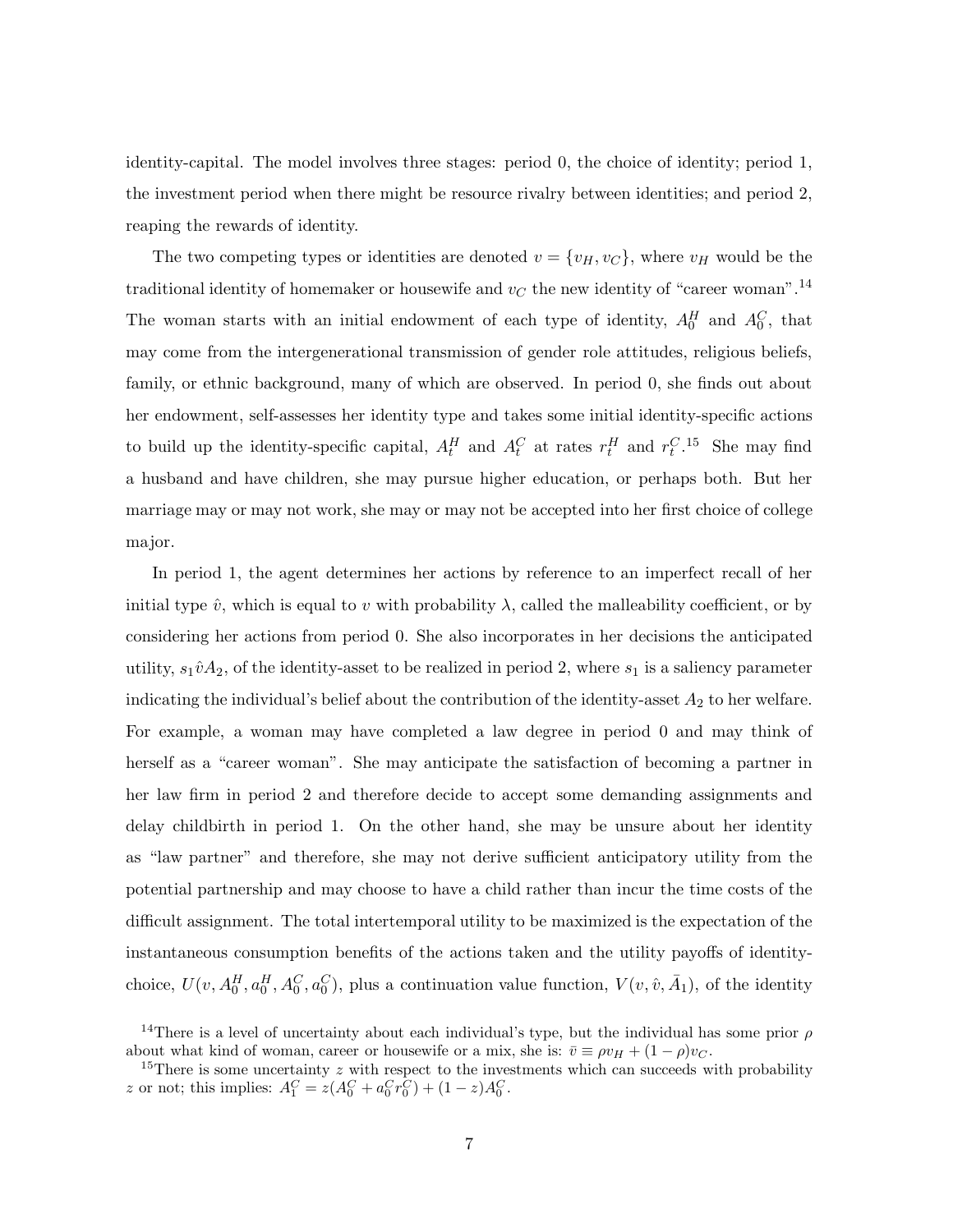payoffs:  $W \equiv E[U + V]$ .

When discussing the case of competing identities, Bénabou and Tirole (2006) refer, for example, to the experience of second generation immigrants who face identity conflicts between their "traditional" (parents' home country) identity and the "modern" identity of the host country. They make some simplifying assumptions such that there are no possible "investment" actions in the traditional identity. Further, it is assumed that this traditional identity yields some uncertain rewards, yet its presence is found to lead to underinvestment in the "modern" identity.

Here, the agents can invest in both identities of traditional housewife and of career woman, and it is unclear which identity yields the most uncertain rewards, given some uncertainty about marital dissolution  $(z^H)$  and potential negative feedback from the labor market (high  $z^C$  or low  $r^C$ ). The framework is useful however to categorize the elements to be added the neo-classical framework: the family background (religion at age 16, did the mother ever work, did they live in an intact family) will capture the respondent's endowment of identities. Years of schooling, marital status, the presence of young children, and the number of children will capture the initial identity-investment. Opinions about gender role attitudes will capture the saliency of the competing identities.

I then investigate to what extent the women's labor market decisions, in what would be the investment period, are influenced by their own agreement with the competing identities (their saliency), controlling for the previous period decisions. I consider the possibility that respondents' opinions about gender role attitudes may be influenced by cognitive dissonance (Akerlof and Dickens, 1982), that is, the respondents may adjust their opinions to reflect consistency with their actions rather then base them on their deep-rooted beliefs.<sup>16</sup> Thus I will appeal to an instrumental variable strategy with the GSS data and to past assessments of these attitudes with the NLS72.

<sup>16</sup>Note that the questions about gender role attitudes are phrased to appeal to beliefs about the behavior of others, but this may not be sufficient to address this reasonable concern.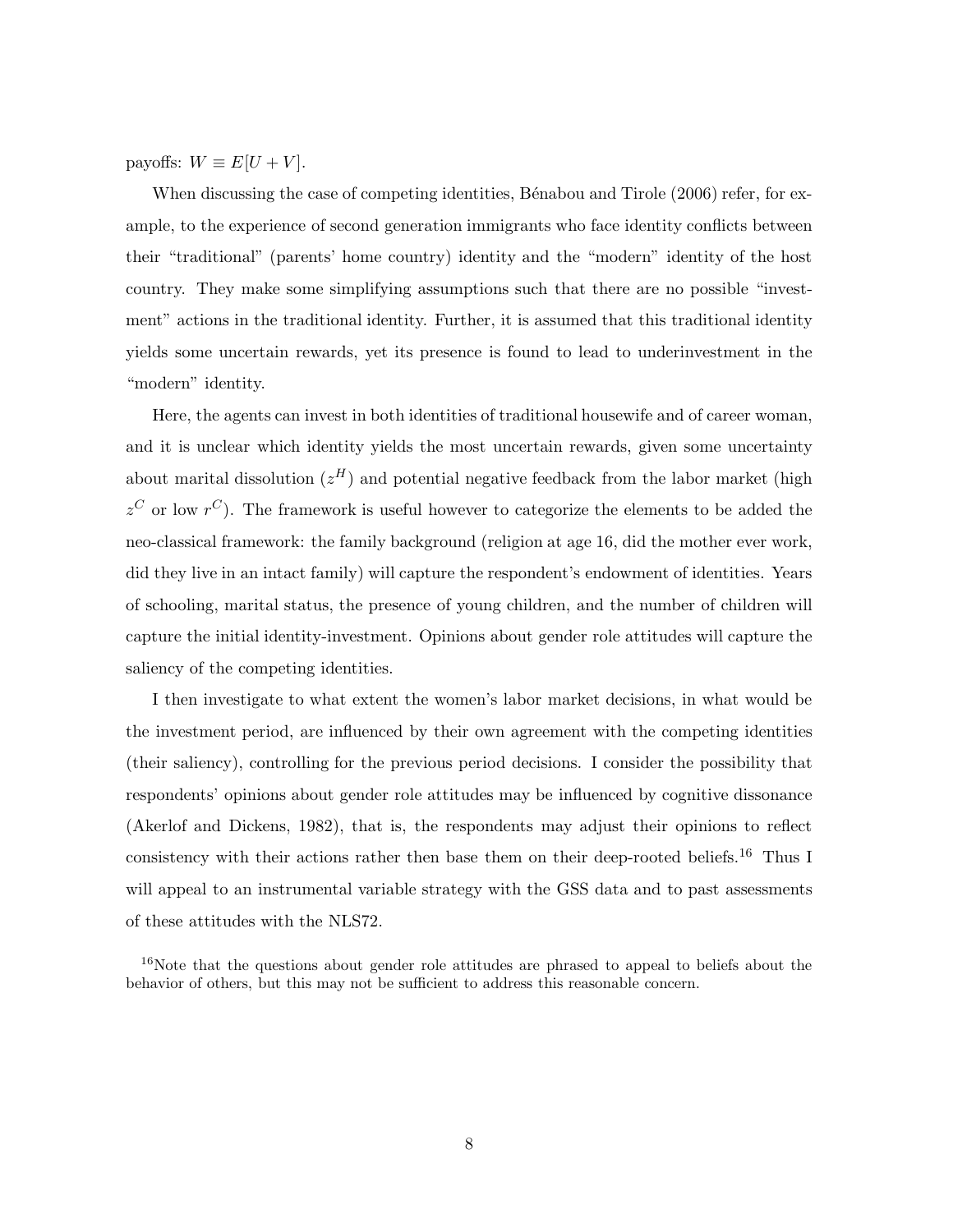### 3. Measuring Gender Role Attitudes and Descriptive Evidence

#### *3.1. Data and Gender Role Attitudes*

Data on gender roles attitudes have been collected in many U.S. and international surveys over a long period of time. Sociologists have been especially interested in describing the changes in these attitudes around the era of the Womens Liberation Movement, from the 1960s into the late 1970s (e.g. Mason, Czajka, and Arber, 1976). For example, Thornton and Freedman (1979) report some interesting results from a panel study of attitudinal changes away from traditional gender roles towards more egalitarian roles from 1962 to 1977, among the 1923-1947 birth cohorts. These authors found some evidence that intersurvey experience affected attitudinal changes. As expected, additional education and paid employment were associated with the attitudinal change towards egalitarian attitudes, while additional births were correlated with retaining traditional attitudes. However, these life-cycle changes in characteristics accounted for little of the important shift in attitudes over that period. Nevertheless, these results reflect the importance of accounting for the type of identity-investment described above in assessing the impact of attitudes. Consistent with the competing identity framework above, I distinguish traditional attitudes and egalitarian attitudes as indicators of the saliency of the "housewife" and "career woman" identities, respectively.

The main data used in this paper are drawn from the 1972 to 2006 General Social Surveys conducted yearly (or bi-yearly) by the National Opinion Research Center. Each cross-section comprises 1372 to 2992 observations per year with a total of 23,435 females and 19,194 males between the ages of 18 and 65. I focus primarily on labor force participation as a dependent variable, where being a labor force participant is defined using the GSS variable WRKSTAT.<sup>17</sup> Working decisions at the intensive margin, using the hours of work variables, are best studied when more detailed data about time use is available, as in Burda, Hammermesh and Weil (2006) and Zaiceva and Zimmerman (2007).

There are a total of eight questions on gender role attitudes in the GSS, but they are not asked consistently in every survey; rather a subset of four questions asked for some years

<sup>&</sup>lt;sup>17</sup>The mean of the main variables are reported in Appendix Table A1 and a description of the variables used is provided in the data Appendix.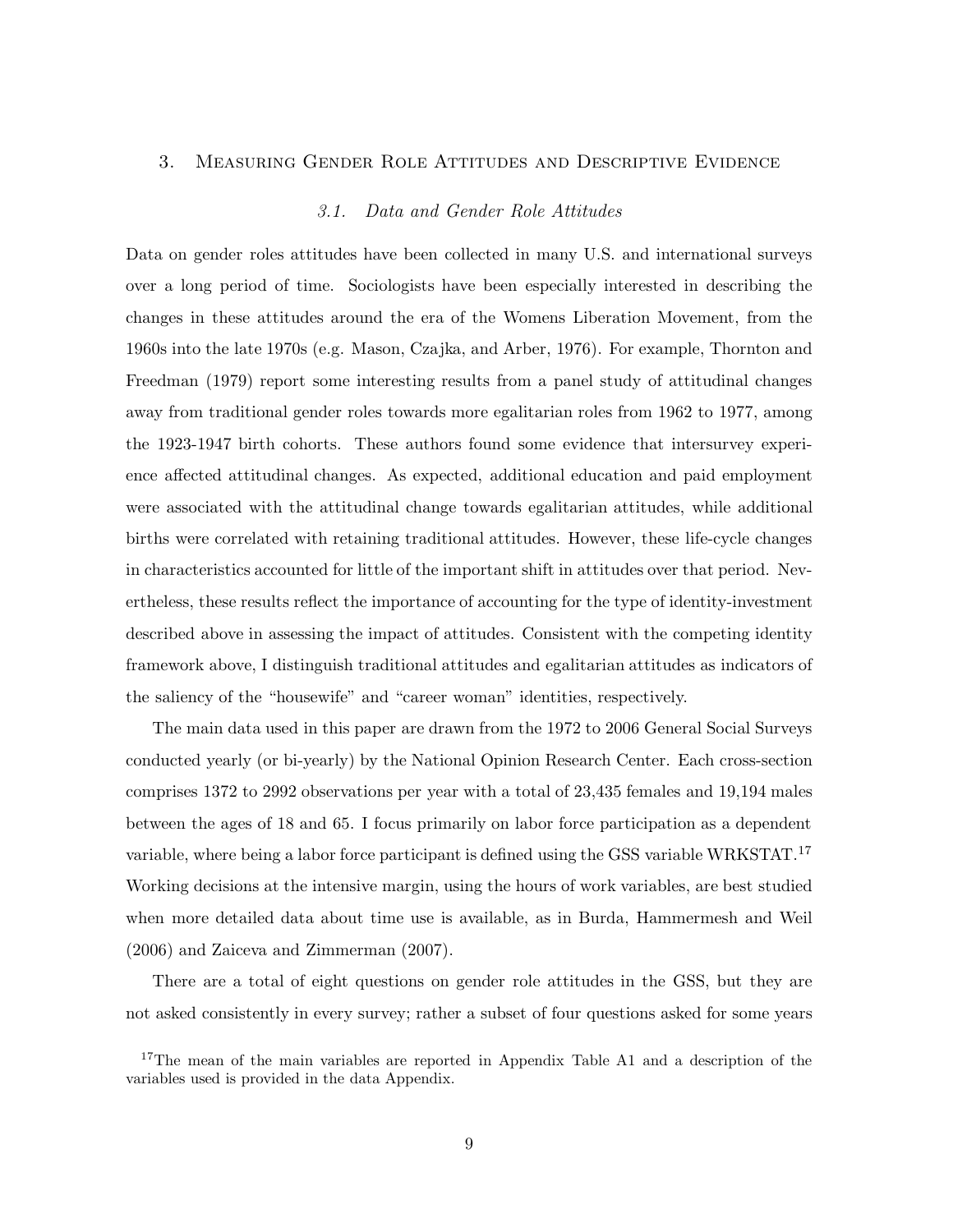between 1977 to 2006 is used.<sup>18</sup> This reduces the sample size that can be used to study the impact of gender role attitudes to less than 9000 females, called the "Attitude Sample". Sampling weights are used to adjust for differences in sampling frame across years, especially in 2004 and 2006. The GSS data have been used extensively by other authors (e.g. Levine (1993), Harris and Firestone (1998), Fernandez (2007), and Fogli and Veldkamp(2007)) but usually for a subset of years.

The precise questions on gender role attitudes are listed in Panel A of Table 1, along with the average agreement with the statements by labor force status. Average agreement is computed as the average of all answers rescaled between 1 and 0, where 1 denotes strong agreement and 0 denotes strong disagreement. Answers scaled 1 to *n* were rescaled 1 to 0 using the formula  $(n-k)/(n-1)$  where *n* is the number of categories and *k* is the categorical integer. In the table, the numbers are multiplied by 100 to avoid the leading zeros, thus the average of randomly distributed answers should be 50. Two statements focus more precisely on the role of women in society (FEPOL) and in the family (FEFAM). Disagreement with the statement "Most men are better suited emotionally for politics than are most women" is understood to denote an egalitarian attitude. Agreement with the statement "It is much better for everyone involved if the man is the achiever outside the home and the woman takes care of the home and family" is thought to denote traditional attitudes. As shown in Table 1, there are sizeable differences (denoted  $\Delta$ ), of at least 10 points, between non-participating and participating women in traditional and egalitarian attitudes. In addition, statements on the impact of working outside the home on preschool children (FEPRESCH), and more generally on the relationship between mother and child (FECHLD) are used to enrich the measures.<sup>19</sup>

I will argue that these statements are as good measures of attitudes as the composites constructed using, for example, the much richer list of ten questions from the NLS72, featured in Panel B of Table 1. Empirically, either set of measures have similar predictive power

<sup>&</sup>lt;sup>18</sup>Four gender role attitudes questions asked in the early 1970s (FEWORK, FEHOME, FEPRES, FEHELP) were not asked in the 2000s. The largest common subset for which FEPOL, FEFAM, FEPRESCH and FECHLD are available, includes the years 1977, 1985, 1988-1994, 1996, 1998, 2000, 2002, 2004, and 2006.

<sup>&</sup>lt;sup>19</sup>The correlation between FEPOL and FEFAM is  $-0.322$ ; between FEPRESCH and FECHLD, it is -0.514. The correlation between TRAD and EGAL is -0.506.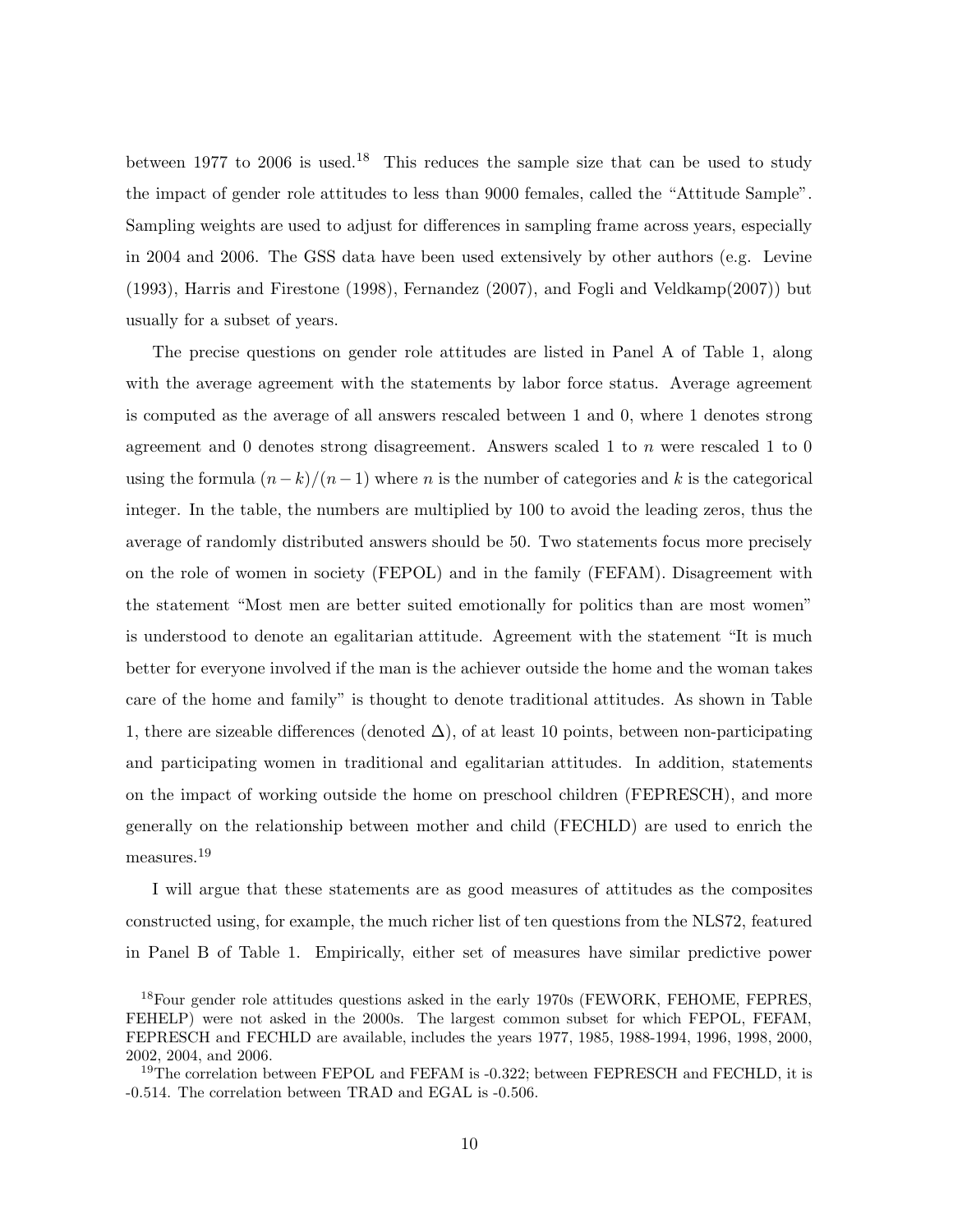towards labor force participation.

#### *3.2. Descriptive Evidence*

Given the potential for sizeable cohort effects reported in other studies, it is important to consider these effects in any discussion of trends in FLP. However, because age corresponds to birth cohort plus time spanned, it is not possible to separate linear combinations of these effects. Fortunately, there are some important non-linearities in time period and life-cycle effects in labor force participation and other outcomes. Using a plausible non-linear specification, it is possible to identify these non-linear features.<sup>20</sup> While Heckman and Robb (1985) are generally correct in arguing that the linear dependencies between age, period and cohort may affect the identification of higher order terms, I will show that in the case at hand, the non-linear effect sought is robust to alternative specifications of the age and cohort effects.

As shown in Figure 1 which graphs the number of children by birth cohorts, I differentiate eight birth cohorts appealing to popular terminology (Greatest Generation, Baby Boomers, Generation  $X$ ) to name these cohorts. The underlying assumption is that any cohort effect should be the same for individuals born within the years spanning the birth cohorts. For that reason, the commonly known baby boom cohort (1945-1966) is divided into three sub-cohorts (early, mid, and late boomers), following the important differences in FLP and educational attainment uncovered in Bailey (2006). I also curtail the span of the Greatest Generation to 1920. Preliminary inspection of the reduction in fertility stemming from having been of marriageable age during World War II showed that it affected only those born before 1921. I have incomplete life-cycle information for most of the cohorts, but I am able to follow some cohorts for close to a complete labor market life-cycle: I observe the 1946-53 birth cohorts from the age of 21 to 60. Changes in the number of children, featured in Figure 1, show a complete shift in behavior from the pre-1945 birth cohorts to the post-1945 birth cohorts, with the distinctive feature that all cohorts in this second group seems to converge to a similar number of children.

 $^{20}$ For example, Beaudry and Green (2000) successfully use a non-linear specification to illustrate the deterioration in the age-earnings profile of Canadian men of younger cohorts by comparison with older cohorts.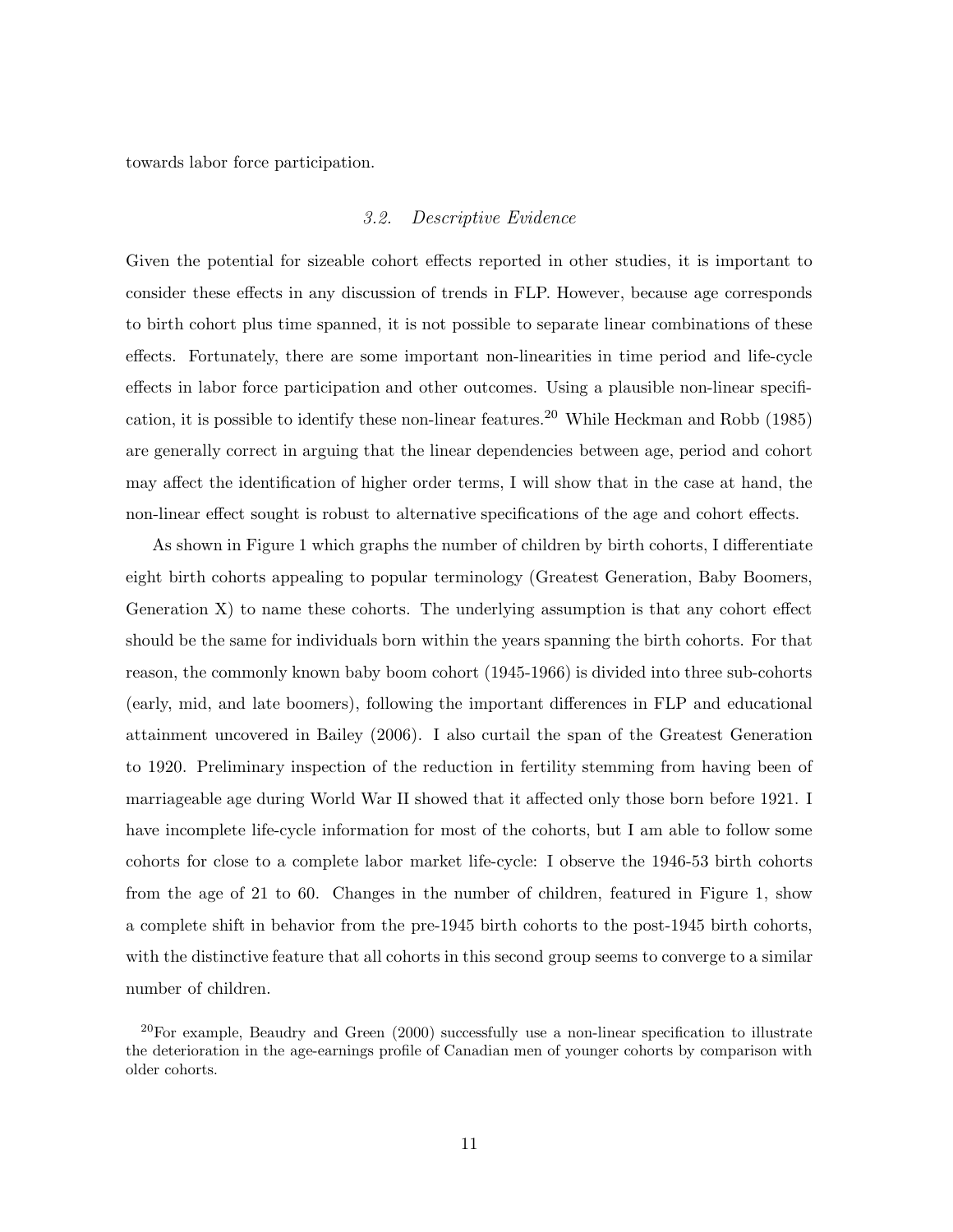Figures 2 to 5 display the changes over time and over the life-cycle for each of the eight cohorts, along with the changes for all cohorts in FLP, male labor force participation, traditional gender role attitudes, egalitarian attitudes, negative attitudes towards premarital sex, liberal political views, proportion of women ever divorced or separated, and church attendance.<sup>21</sup> Many figures are stunning in showing that commonly stylized perceptions about time trends actually correspond to quite dramatic cohort shifts, while other series are dominated by lifecycle effects.

Panel A of Figure 2 shows that the leveling-off or slight decline in FLP for all cohorts (slim solid line) around 2002 is not solely due to the natural life-cycle decline among baby boom cohorts, but is also shared by the more recent birth cohorts (1966-75 and also 1976-86). As in Bailey (2006), Panel B of Figure 2 shows some striking differences in FLP across the three baby boom cohorts between the ages of 20 and 35, found to have been caused by age differences in accessibility to the "Pill". The life-cycle pattern of FLP for all cohorts (slim solid line) shows an initial peak around 25 years of age, followed by a period of possible withdrawal from the workforce, and another peak around age 40. Note that consistent with an "opting out" hypothesis, the two youngest cohorts appear to withdraw from the labor market when they are in their mid-twenties and early thirties. Figure 2 also shows that the general pattern of the two aggregate curves (FLP for all cohorts), especially the time-period trend, will be well-captured by quadratic functions.<sup>22</sup> Illustrated in Panels C and D of Figure 2, male labor force participation appears even more dominated by life-cycle effects than FLP.

Panel A of Figure 3 displays the evolution over time of traditional gender role attitudes, showing a sharp decline from the late 1970s to the 1990s. However in the mid-1990s, a timing that corresponds to the peak of the AIDS crisis (CDC, 2006), that declining trend bottomed out among all cohorts and began to reverse itself among the 1959-65 and 1966-75 birth cohorts. Among the most risk averse, the AIDS crisis may have revived the ideal of the traditional marriage, based on the virginity of the spouses,—especially of the bride—, as a

<sup>&</sup>lt;sup>21</sup>In the figures, the answers to attitudes questions are rescaled between 0 and 1. One-half should be seen as the mid-value. The figures display three year moving averages of the underlying data.

 $^{22}$ Estimation of quartics in time was found to give insignificant third and fourth order terms. The consequences of using more flexible models of life-cycle effects are explored below.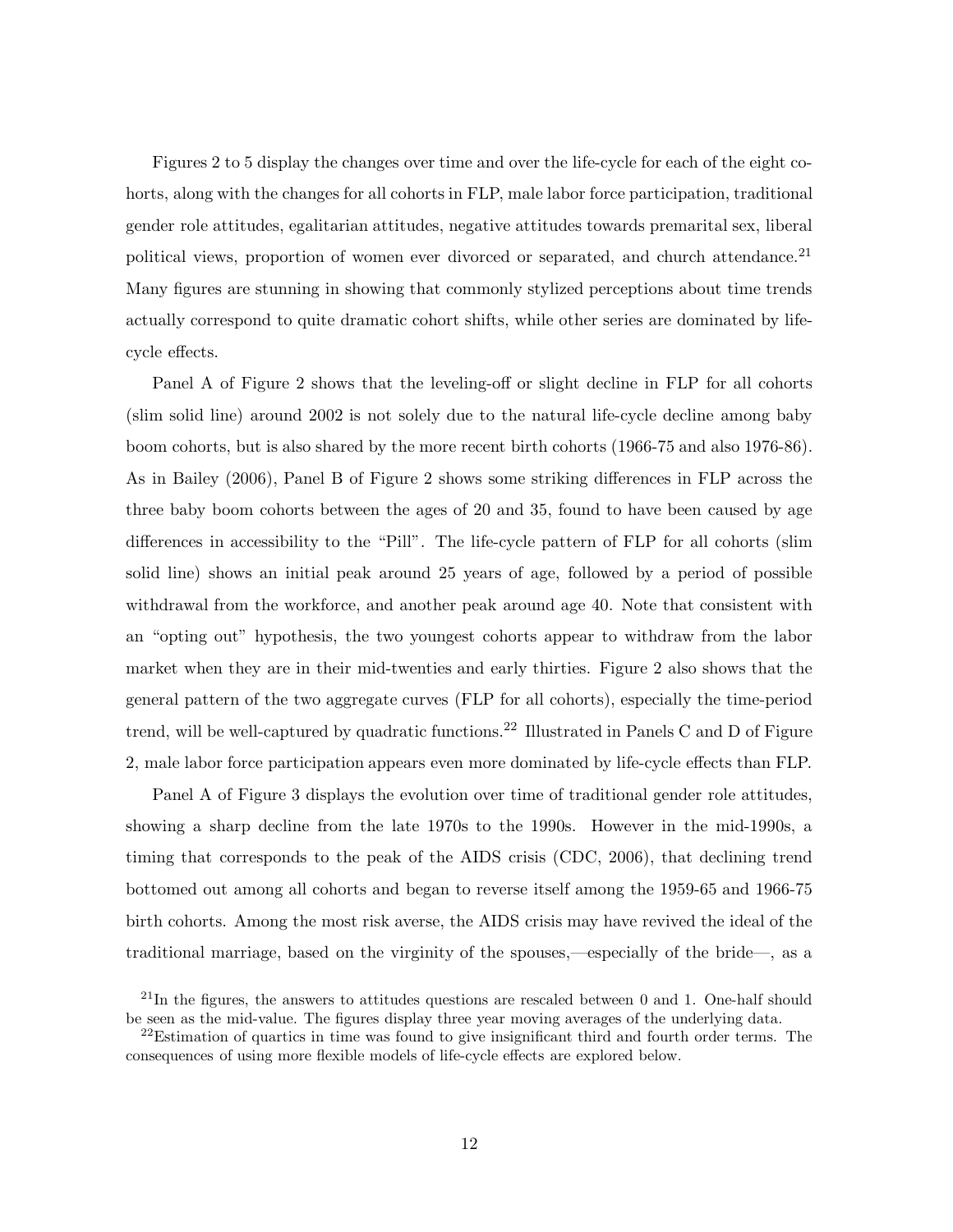health preserving lifestyle.<sup>23</sup> Panel C of Figure 3 displays a mirror like evolution of egalitarian attitudes with a reversal of the upward trend beginning in the mid  $1990s^{24}$ 

There have been some single cohort analyses (Farré-Olalla and Vella, 2007) of the intergenerational transmission of gender role attitudes that have found a coefficient of transmission of a magnitude similar to the transmission of income. Here, there appear to be dramatic shifts in attitudes from the parents of the baby boomer cohort (1921-1935) to the baby boom cohorts themselves.

Figure 4 illustrates the cohorts' time-period and life-cycle trends for the attitudes towards premarital sex and the political views that will be used as instruments in the analysis. Panel A shows that, across cohorts, agreement with the idea that 'premarital sex is wrong' has been declining until the 1990s.<sup>25</sup> Then it began to rise significantly among the two birth cohorts, who were in their 20's and 30's at the time and who were the ones more likely to engage in risky sexual behavior, as defined by Smith (1991) in terms of the number and types of sexual partnerships, as illustrated in Appendix Figure A1.<sup>26</sup> Furthermore, Panel B shows that the three more recent cohorts have more negative attitudes towards premarital sex than the early and mid-boomer cohorts. Also the rise in negative attitudes towards pre-marital sex (not illustrated) was strongest and more pervasive across cohorts among African-American women.<sup>27</sup>

Figure 5 illustrates in Panel A the well-known stylized fact that in terms of rates of divorce, the three baby boom cohorts,—with the early baby bom cohort leading the way—, exhibit much higher rates than the older cohorts. Perhaps surprisingly, they also exhibit somewhat

<sup>23</sup>Sequential monogamy with periods of protected sexual contact (the ABC (Abstinence, Be faithful and use Condoms) of HIV/AIDS prevention) is an alternative to exclusive monogamy, but it is subject to the hazards of different interpretations of low risk or safer sex.

 $^{24}$ In the raw data, traditional attitudes bottomed out in 1994 and egalitarian attitudes peak in 1994 among women. Among men (not shown) attitudes reach their extremum a year earlier.

<sup>25</sup>The exact wording of the question is given in section 4.2.

 $^{26}$ High risk sexual behavior, defined as having more than 5 or more sexual partners (PARTNERS) in the last 12 months or having sex with a pick-up partner (PIKUPSEX) or paying or being paid for sex (PAIDSEX) or having homosexual male sex (SEXSEX), began to declined substantially in the 1990's for the these two cohorts (the younger cohort is not observed in the early 1990s).

<sup>27</sup>The average negative attitudes towards pre-marital sex went from 0.44 in 1993 to 0.56 in 2006. There was also a rise in these attitudes among African-American men, from 0.33 in 1993 to 0.41 in 2006.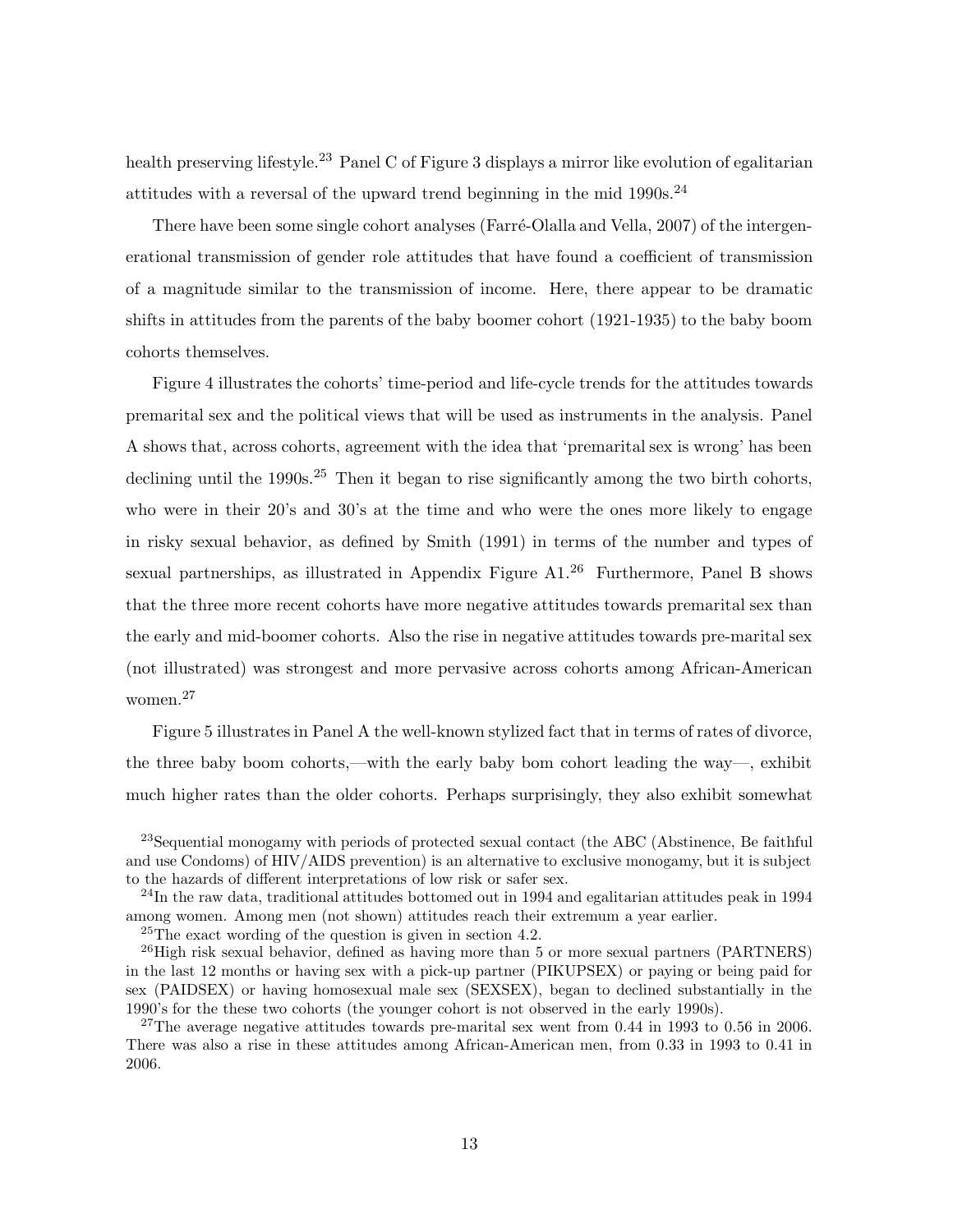higher rates than the more recent cohorts.<sup>28</sup> Figure 5 also displays in Panel C and D the same graphs for church attendance, a commonly used measure of religiosity (Glaeser and Sacerdote, 2007) studied here as an alternative explanation for the leveling-off of FLP. Note that increases in church attendance among the three younger cohorts began to increase only in the late 1990s and early 2000s, by contrast with their negative attitudes towards premarital sex which began to increase earlier.

I now turn to a more complete analysis of these trends. For ease of exposition, let's begin the formal analysis with the following parsimonious model:

(1) 
$$
Y_{it} = \alpha_0 + \alpha_1 t + \alpha_2 t^2 + \alpha_3 A g e_{it} + \alpha_4 A g e_{it}^2 + \sum_{j=1}^8 \delta_j B_{ij} + \beta X_{it} + \epsilon_{it}
$$

where  $Y_{it}$  is the outcome of individual *i* observed in year *t*,  $Age_{it}$  is the age of the individual and  $B_{it}$  is the birth cohort category to which the individual belongs (according to Figure 1) and where *X*it denote some demographic variables. Table 2 also displays the results of specifications where the life-cycle profile is captured by a full set (minus 1) of age dummies and where the cohort effects are captured by a full set (minus 1) of birth cohort dummies. Since  $B_{ij} = I\{\underline{d}_j < t - Age < \overline{d}_j\}$ , the coefficients  $\delta_j$  may capture some time or age effects when either the time or age variables are not included, as shown in columns (1) and (2) of Table 2. To simplify the interpretation, equation (1) is estimated as a Linear Probability Model, but the results from a Probit model show that magnitude and significance of the coefficients are very comparable.<sup>29</sup>

Column (1) of Table 2 represents the parametric estimation corresponding to Panel A of Figure 2 and shows that, when age effects are omitted, the cohort effects capture some of the concave pattern of the life-cycle participation (age) effects. Column (2) represents the parametric estimation corresponding to Panel B of Figure 2 and shows that, when time effects are omitted, the cohort effects capture the linear trend in FLP over time. Columns (3) and (6) show that estimates of the time and age effects are almost identical whether cohort effects

 $^{28}\text{As}$  noted by Reiners (2008), the impact of HIV/AIDS on divorce rates is ambiguous, while it may lead to less divorce through more positive selection of faithful spouses, it may also lead more divorce of adultereous spouses.

 $29$ Because of space considerations, these results are not presented here, but are available upon request.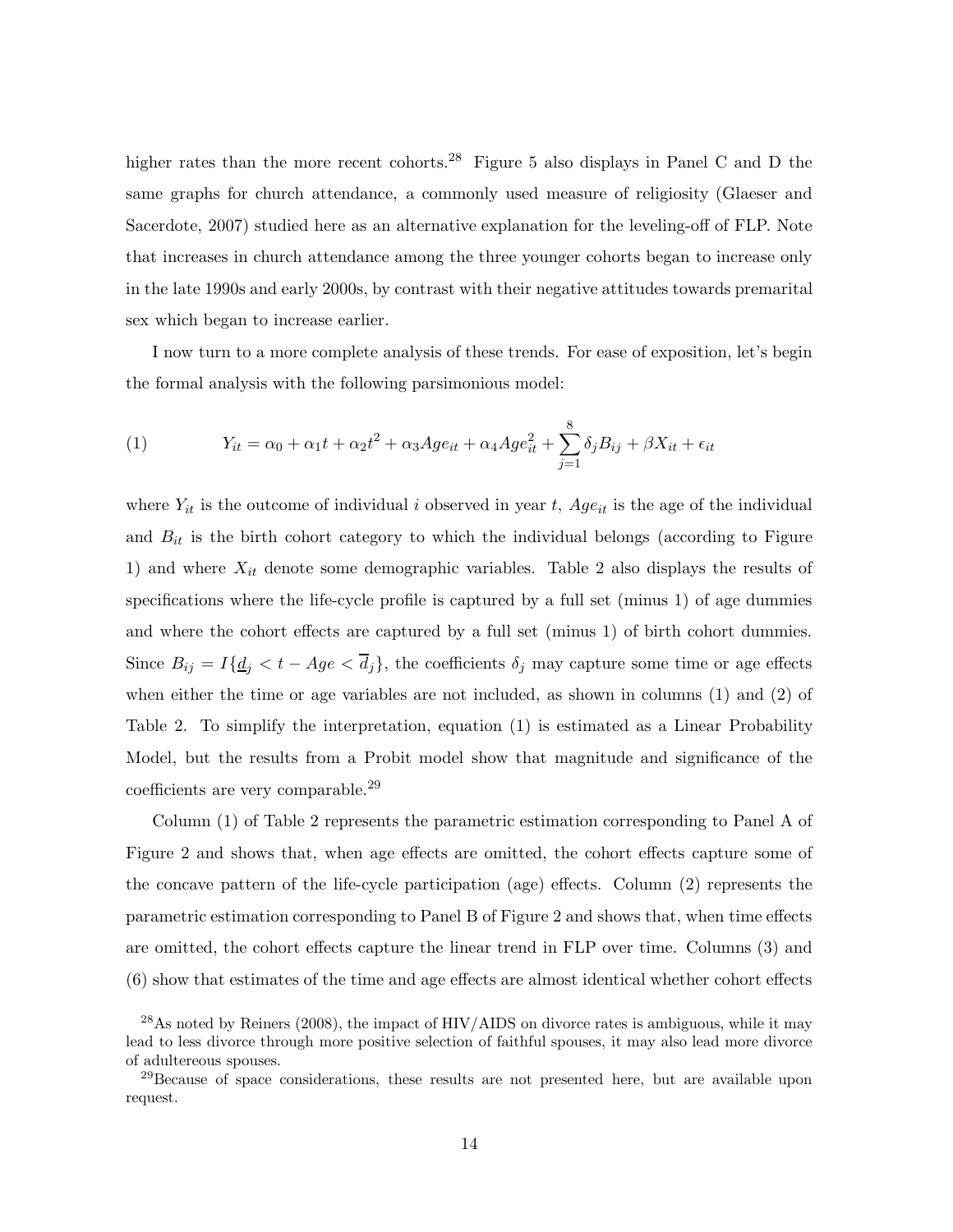are included or not.<sup>30</sup> Column  $(4)$  shows that the time trends and cohort effects do not change much when the life-cycle profile is captured by a full set of age dummies. Column (5) shows that the quadratic term of the time trend does not change much when the life-cycle profile and the cohort effects are captured by a full set of dummies, confirming that the quadratic in the time period is robust to potential misspecification in the parsimonious specification (1). The cohort effects in columns  $(4)$ ,  $(6)$ , and  $(7)$  are consistent with a small decrease in FLP among the two younger cohorts.

The estimated concave time trends from columns (1) to (9) imply yearly increases in FLP of 1.5 to 2 percentage points a year in the 1970s, declining to 1 to 1.5 percentage points in the 1980s, tapering off from 0.6 to 0.8 at the beginning of the 1990s, to zero around 2000 and becoming negative thereafter. By contrast, the concave time trend for male labor force participation in columns (9) and (10) imply yearly increases of less than 0.1 percentage points in the 1970s that turn negative in 1980s, and reach a negative 0.4 in the 2000s. These trends are illustrated in Panel A of Figure 6, which also shows the contribution of the life-cycle and cohort effects to the time trends in FLP. Thus another way to frame to main question of this paper is: what are the gender-specific factors that would make the trends in FLP more similar to those of male labor force participation? Columns (8) and (9) indicate the results of the analysis for the Attitude Sample and the sample of married women, respectively. They show that by comparison to all women in column (6), the time trends among married women are not significantly different, although they indicate more curvature.

Table 3 reports the results of a similar exercise, estimating equation (1) using as dependent variables women's agreement with traditional gender role attitudes, egalitarian attitudes, attitudes towards premarital sex, the number of children, and ever divorced. Odd columns display the results for the complete sample for which the data is available, while the even columns limit the analysis to the Attitude Sample. The even columns also include the identityendowment variables: mother ever working, living in an intact family, and religion dummies  $(9)$  at age 16.<sup>31</sup> Interestingly, the time trends in gender role attitudes are found to be similar to

<sup>&</sup>lt;sup>30</sup>Note that freeing up the time and age polynomials with a complete set of time and age dummies yields very similar point estimates for the cohort effects.

 $31$ Age at first marriage is not available in the GSS from 1998 to 2004. In the analysis with the NLS72, it turns out not to be a significant variable.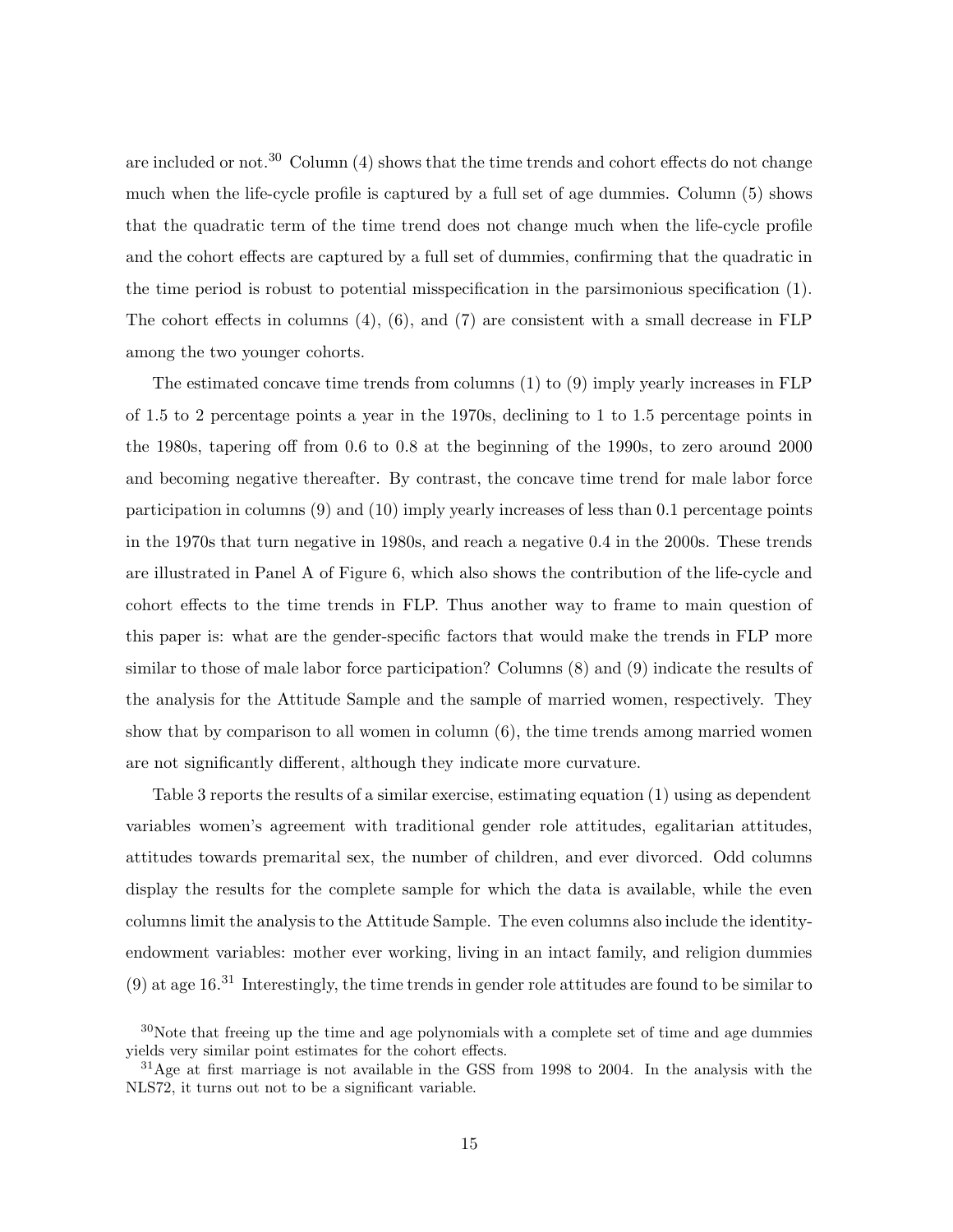the trends in FLP, with the opposite signs for traditional attitudes. There is a small linear lifecycle upward trend in traditional attitudes, but none in egalitarian attitudes. There is a small negative time trend and a positive life-cycle trend in negative attitudes towards premarital sex. The cohort effects in gender role attitudes and attitudes towards premarital sex are consistent with more traditional attitudes, less egalitarian attitudes, and more negative attitudes towards premarital sex among younger cohorts than among the first two baby boomer generations.

The number of children in column (7) exhibits a negative linear time trend. There are some positive cohort effects for the younger cohorts by comparison with the baby boomer generations, perhaps as a result of less delay in childbearing, but that effect is, unsurprisingly, dwarfed by the one from the parents of the baby boomers. The time trend in having been ever been divorced in column (6) is very slightly concave, owing to the stabilization in the rate of ever divorced from the mid 1990s, shown in Figure 5a. The cohort effects are consistent with higher divorce rates among the three baby boom cohorts.

The coefficients of the identity-endowment variables show a significant negative association between mother ever worked and traditional attitudes, premarital sex wrong, and the number of children, and a positive association with egalitarian attitudes, but no significant relation with ever divorced. They also show, as in Kiecolt and Acock (1988), no association between gender role attitudes and having lived in an intact family, although there is a positive association with negative attitudes towards premarital sex. Because living in an intact family is also negatively associated with the number of children and ever divorced, which are respectively negatively and positively associated with FLP, the intergenerational consequences of divorce for FLP turn out to be ambiguous.<sup>32</sup>

### 4. Impact of Gender Role Attitudes

### *4.1. Main Results*

The above descriptive evidence clearly shows that, accounting for life-cycle and cohort effects, the evolution of FLP over the past 30 years has peaked and begun a slight decline, a

<sup>&</sup>lt;sup>32</sup>In the FLP regressions below, the coefficients of intact family are found not be significant and are not be reported, but available upon request.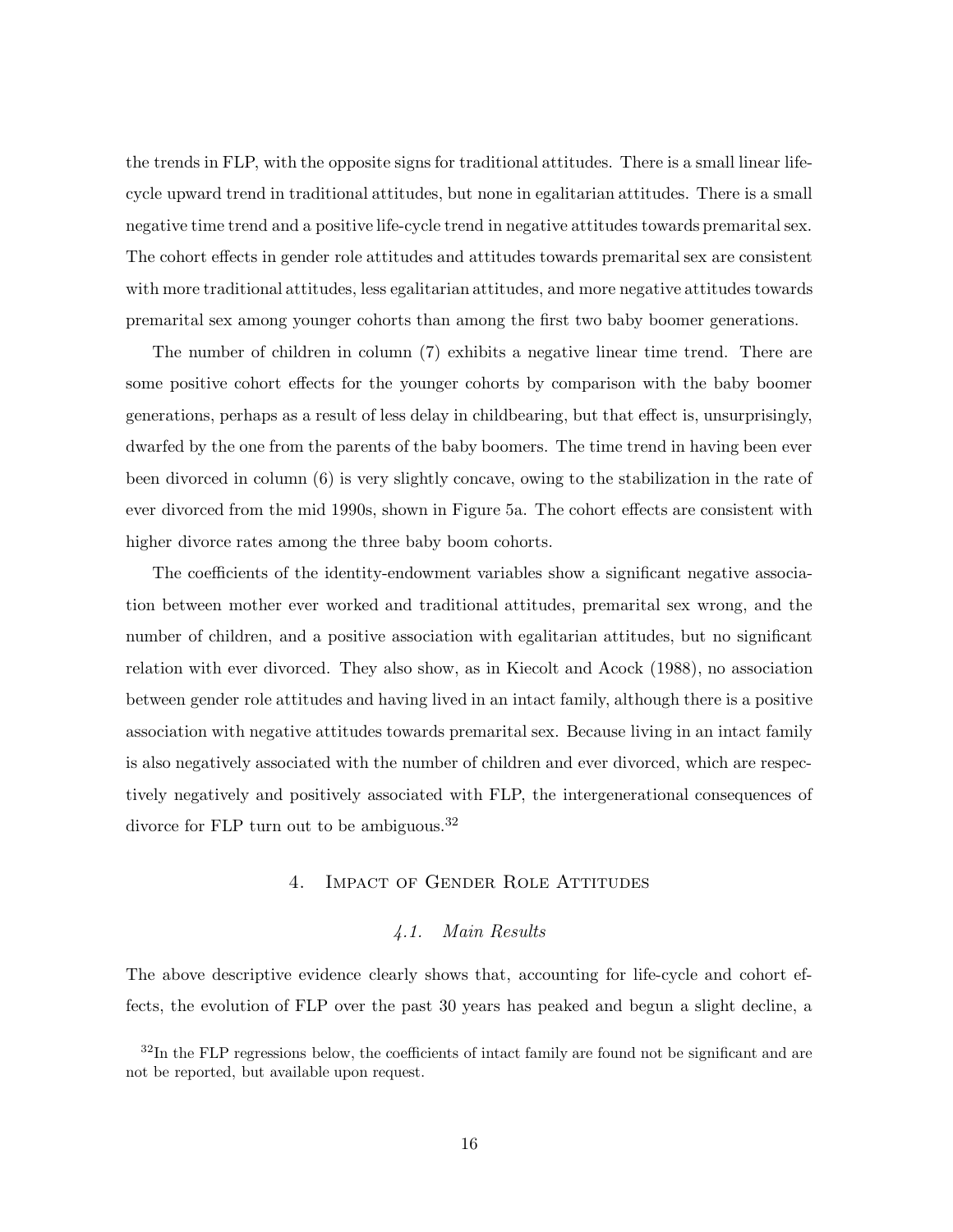decline that is larger than the one found among men. At issue is whether the slight retreat in egalitarian gender role attitudes and the similar growth in traditional gender role attitudes, which began in the mid 1990s, can be implicated in that leveling-off.<sup>33</sup> First, it is important to assess the extent to which the change in the FLP trend can be explained by changes in fundamental economic variables, such as wages and income. Wages are captured in reduced form as years of schooling and a quadratic in age, which is already included in the regression. In the regressions among married women, the logarithm of other family income, which comprises the husband's income, is included. Following the economic identity framework laid out earlier, I also include the identity-endowment variables, as in Table 3, as well as the following identity-investment variables: years of schooling, dummies for married, ever divorced, the number of children, and the presence of pre-school children.<sup>34</sup>

For the complete sample, this analysis starts in column (7) of Table 2, which adds the list of explanatory variables to equation (1). Considering the point estimates, the addition of these variables accounts for 25 percent of the change in the linear terms (from 0.023 to 0.017) and for 14 percent of the change in the quadratic terms (from -0.036 to -0.031), yet the point estimates are not statistically different from the ones in column (6) of Table 2. Column (1) of Table 4 reproduces this analysis for the Attitude Sample. Comparing the time trend terms to those of column (8) of Table 2, one finds that the economic fundamentals, the identity-endowment, and identity-asset variables account for 31 percent of the change in the linear terms (from 0.016 to 0.011) and for 25 percent of the change in the quadratic terms (from -0.024 to -0.018), although the differences in the point estimates are not statistically different. Thus the economic fundamentals, the identity-endowment, and identity-investment variables account for a sizeable share of the time trends in FLP, which still remain highly statistically significant.<sup>35</sup>

<sup>33</sup>While a leveling-off in FLP was mechanically expected, its timing and the level at which it would level off was not forecasted. Because I cannot cleanly identify the linear trend of the time-period quadratic, I will not be able to precisely pinpoint the turning point, which in any event appears in Figure 6 to include a range rather than a single year.

<sup>34</sup>The mean of the explanatory variables are given in appendix Table A1.

<sup>&</sup>lt;sup>35</sup>In the complete sample, the estimate of -0.031 (0.003) of the quadratic time trend from column (7) of Table 2 is statistically different from the comparable estimate for men (not shown) of -0.010 (0.003). In the Attitude Sample, given the relatively larger standard errors, the estimate of -0.018 (0.008) of the quadratic time trend from column (1) in Table 4 is not statistically different from the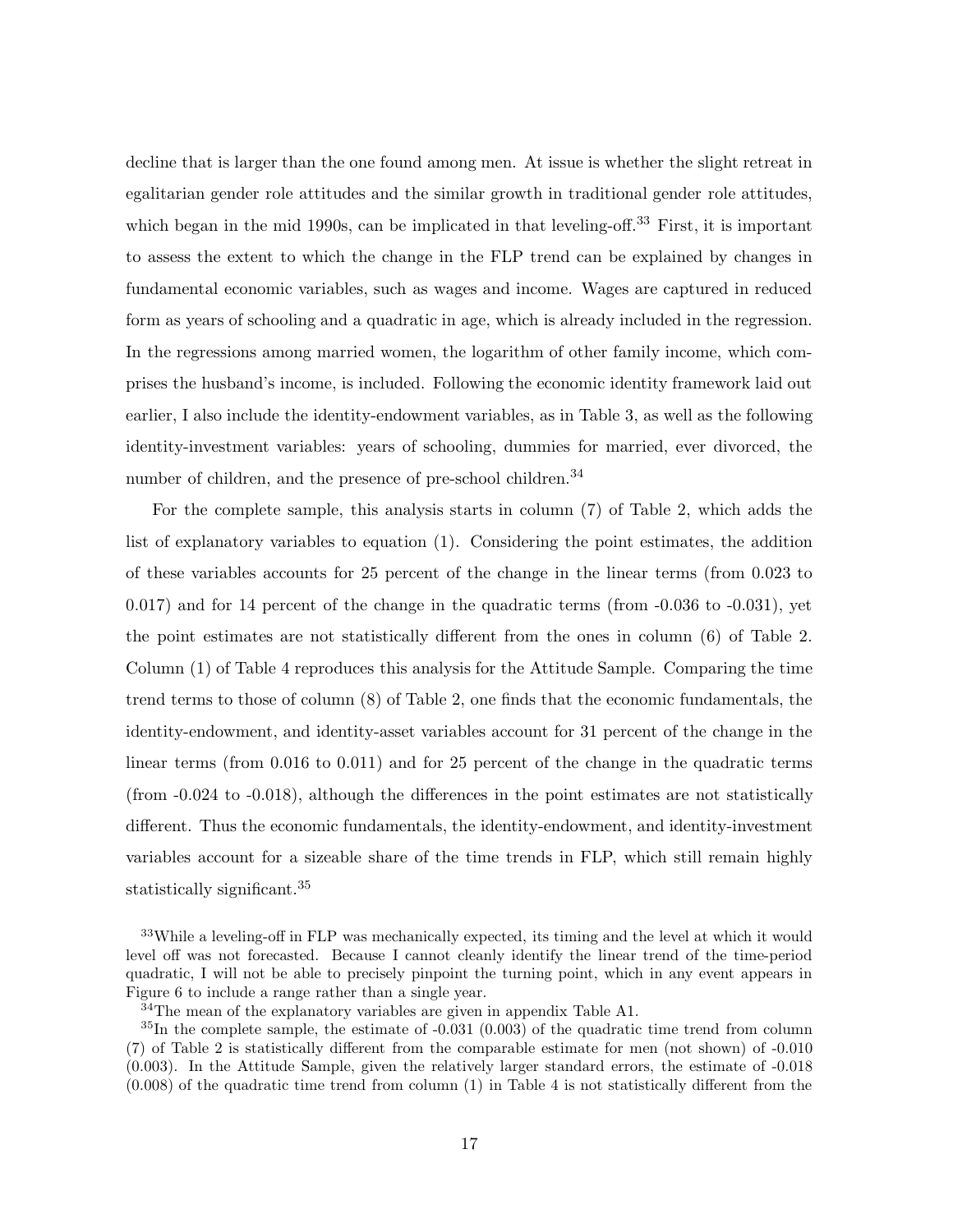The introduction of the gender role attitudes variables begins in column (2) of Table 4, which adds traditional attitudes as measured in Table 1, using both attitudes towards a man's and a woman's role in the household (FEFAM) and whether a preschool child is likely to suffer if his mother is working (FEPRSCH). At -0.246 (0.022), the impact of traditional attitudes is relatively large and very significant. It implies that the slight rise in average traditional attitudes from 0.373 in 1994 to 0.401 in 2006 would account for a 0.7 percentage point  $[=(0.401-0.373)^* -0.246*100]$  decline in FLP. By comparison, the increase in years of schooling from 13.04 in 1994 to 13.12 in 2006 would have lead to an increase of 0.18 percentage points. Importantly, the introduction of traditional attitudes reduces the magnitude of quadratic term of the time trend from -0.018 to -0.011, rendering it insignificant and comparable in point estimate to that of men. The time trends corresponding to columns (1) and (4) of Table 4 are illustrated in Panel B of Figure 6, along with that of men.

Egalitarian attitudes, measured as the combination of attitudes towards women as emotionally suited for politics (FEPOL) and whether a working mother can be just as good a mother as a stay-at-home mom (FECHLD), are introduced in column (3). As expected their impact is positive and significant, with a magnitude of 0.134 (0.019), which is equal to a bit more than half of traditional attitudes. While egalitarian attitudes begin to bridge the gender difference in time trends, they do not go all the way as the combination of traditional and egalitarian attitudes does in column (4). Reflecting some degree of collinearity between the two variables, the magnitude of the impact of each variable is reduced but the impact of traditional attitudes dominates.

The "opting out" hypothesis has suggested that college educated women of recent cohorts would stay home in greater numbers than the boomer generation when they have children, perhaps out of concern for the welfare of their offspring, or perhaps because of the stresses of living in two-earner families or succeeding in the labor market. But in debunking the "opting out" hypothesis, Boushey (2005) find that in 2004, the impact of having children in the home on FLP fell in comparison to previous years.<sup>36</sup> Thus in column  $(5)$ , I explore the notion that

estimate of -0.011 (0.006) for men from column (1) in Table 6, but this does not preclude the fact that the attitudes variables bring the point estimates closer.

<sup>&</sup>lt;sup>36</sup>In regressions not shown, I also find that interactions between the presence of preschool children and the cohort dummies decrease for younger cohorts.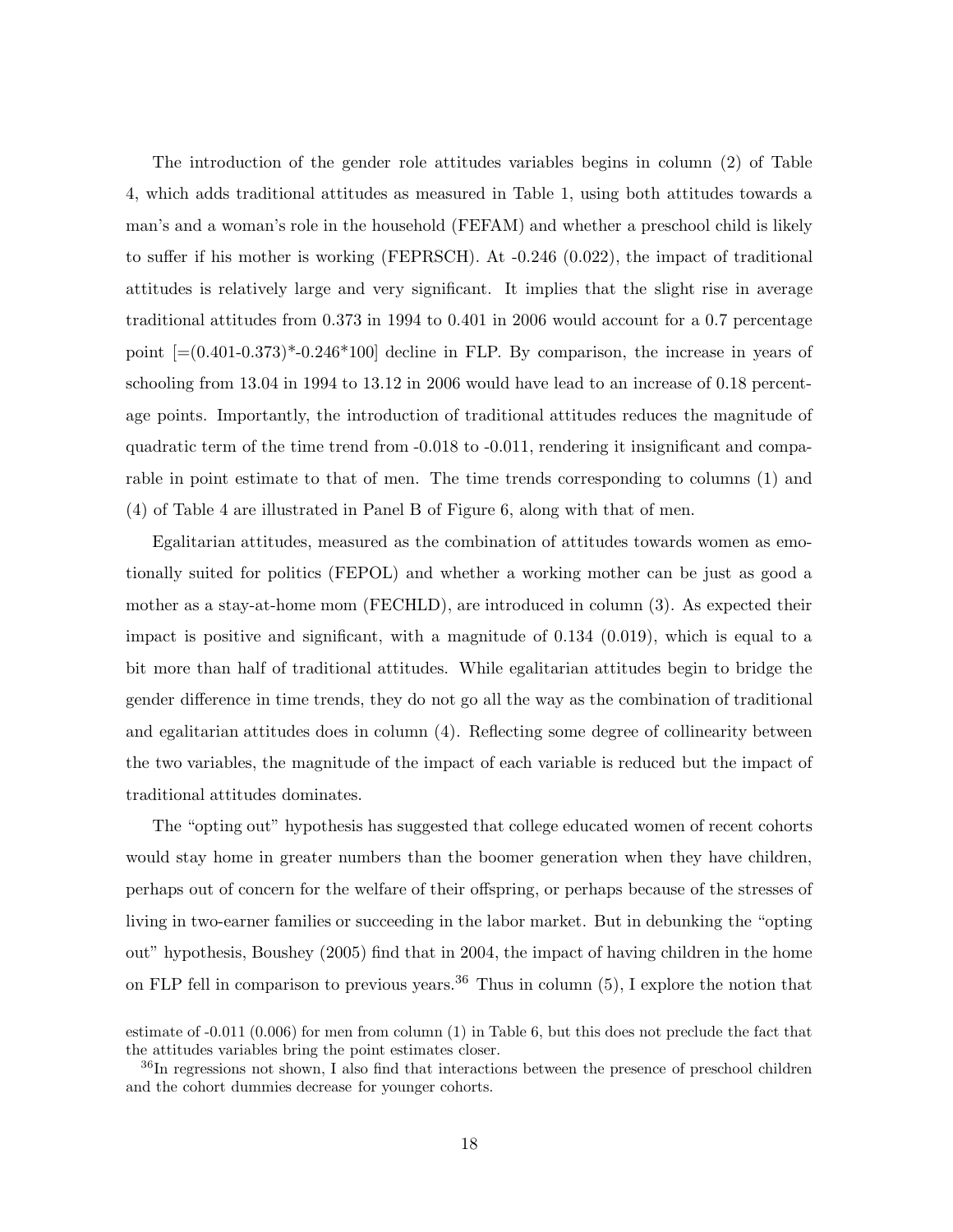the welfare of the children might not be the main beliefs at play here.<sup>37</sup> Indeed, when only FEFAM and FEPOL are included in the regression, I find that the time trend coefficients are rendered insignificant as in column (4). Changes in attitudes towards the role of men and women in the household, consistent with an identity story, are sufficient to explain the gender differences in the time trends. Note also the introduction of gender role attitudes in columns (4) and (5) reduce the magnitude of the negative cohort effects for the 1966-75 and 1975-1986 birth cohorts, although these coefficients are never significant in the Attitude Sample.

Columns (6) and (7) reproduce the analysis of columns (1) and (4) for the sample of married women only. Here I also include the logarithm of other income, which is found to be negative and strongly significant. The inclusion of this additional fundamental economic variable does not help account for much of the change in the linear terms (from 0.020 to 0.016) or in the quadratic terms (from  $-0.035$  to  $-0.033$ ).<sup>38</sup> That is, the rise of the husbands' income reduces their wives' labor force participation, but the effect is extremely small. This is consistent with the view of Blau, Ferber, and Winkler (2006) who speculate that part of the slowdown in married women's labor force participation is unlikely to be attributable to their husbands' better employment opportunities given that married women's labor supply has become less sensitive to their husbands' income in recent decades. For married women, the impact of traditional attitudes is even stronger than before and their inclusion in column (7) implies a substantial reduction in the linear (from 0.016 to 0.009) and quadratic terms (from -0.033 to -0.022).

### *4.2. Instrumental Variables and Alternative Explanations*

Stating that when gender role attitudes are accounted for, gender differences in the evolution of labor force participation over the past 30 years fade away may appear tautological. Perhaps the respondents' agreement with gender role attitudes is simply an afterthought to rationalize their actions; in other words, perhaps their responses are tailored to avoid cognitive dissonance

 $37F$ ogli and Veldkamp $(2007)$  also emphasize the potentially deleterious effects on children of mothers work.

<sup>38</sup>The first figures in the comparison (corresponding to column (7) of Table 2) but estimated for married women in the attitude sample have not been shown earlier. The inclusion of the logarithm of the other income variable actually adds curvature in comparison to the inclusion of the same explanatory variables as in column (1), and it comes at a cost of 719 observations with missing values.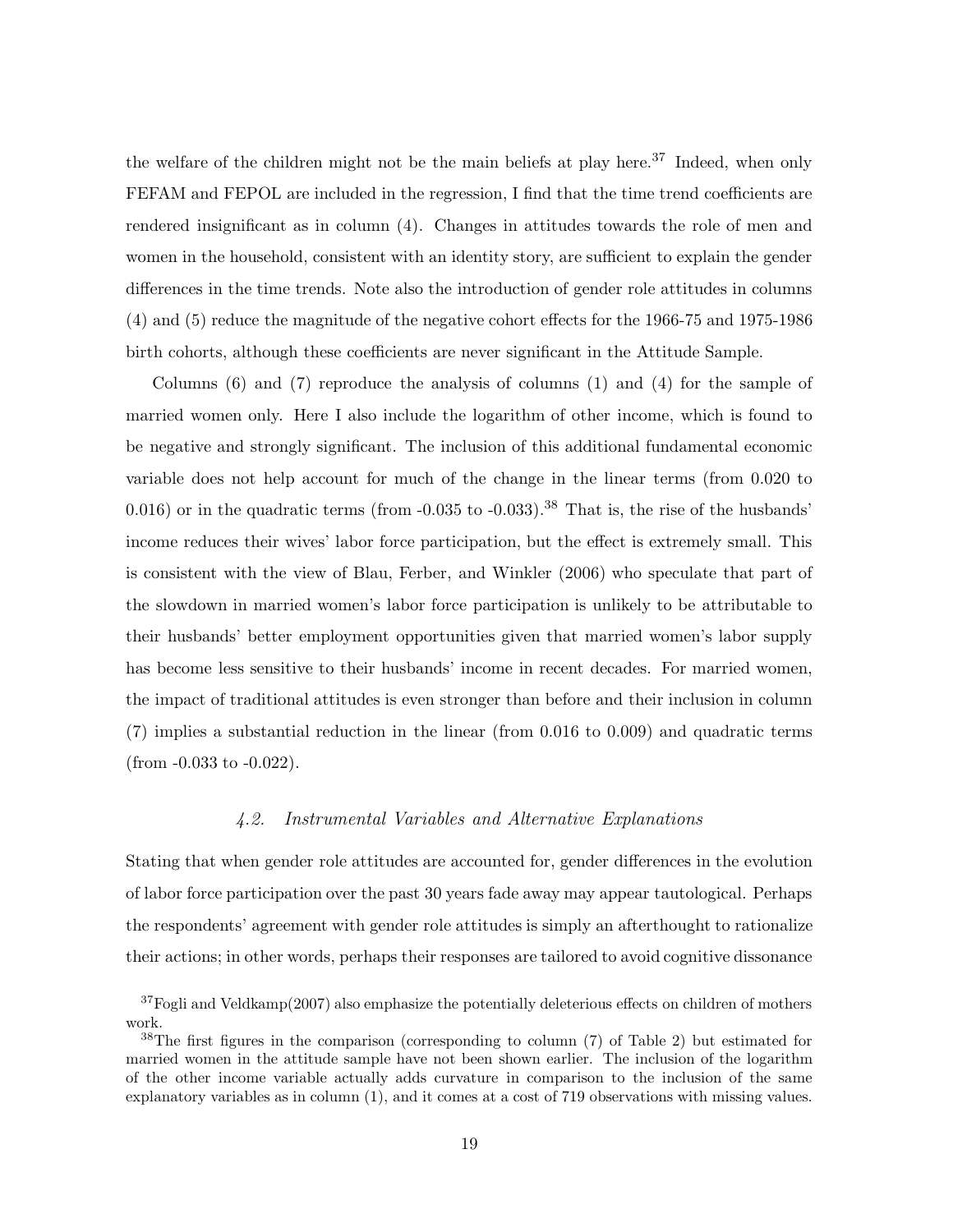problems. To address this very reasonable concern, I first employ an instrumental variable strategy where attitudes towards sexual relations and liberal political views are used as instruments. Second, I estimate the model with NLS72 data, where the respondents' gender role attitudes are measured many years before their labor force participation is observed.

The precise questions used in the GSS to elicit views about sexual morality and political views are:

"There's been a lot of discussion about the way morals and attitudes about sex are changing in this country. If a man and woman have sex relations before marriage, do you think it is always wrong, almost always wrong, wrong only sometimes, or not wrong at all?" [VAR:PREMARSX]

"What if they are in their early teens, say 14 to 16 years old? In that case, do you think sex relations before marriage are always wrong, almost always wrong, wrong only sometimes, or not wrong at all?" [VAR:TEENSEX]

"We hear a lot of talk these days about liberals and conservatives. I'm going to show you a seven point scale on which the political views that people might hold are arranged from extremely liberal point 1 to extremely conservative point 7? Where would you place yourself on this scale?" [VAR:POLVIEWS]

The rationale behind the choice of instruments is that they should be correlated with gender role attitudes and should impact labor market decisions only through attitudes towardswhether women should work outside the home or not. To the extent that the Women's Liberation movement and Sexual Revolution of the 1960s went together or that the new "career woman" was to be a "liberated" women in control of her sexuality and fertility, it is not too difficult to imagine that gender role attitudes and attitudes about sexual morality are correlated. In effect, it is a condition that is easily verified empirically below.

The second exclusion restriction can be seen as using sexual morality and political views to circumvent the cognitive dissonance issue. While a working mother may have difficulty agreeing with the statement that a preschool child may suffer when his mother is working because of cognitive dissonance issues, she would not face the same problem when asked about sexual morality or political views.<sup>39</sup> It also says that the channel through which conservative

<sup>39</sup>In the case of single highly educated women below, I use attitudes towards teenage sex to avoid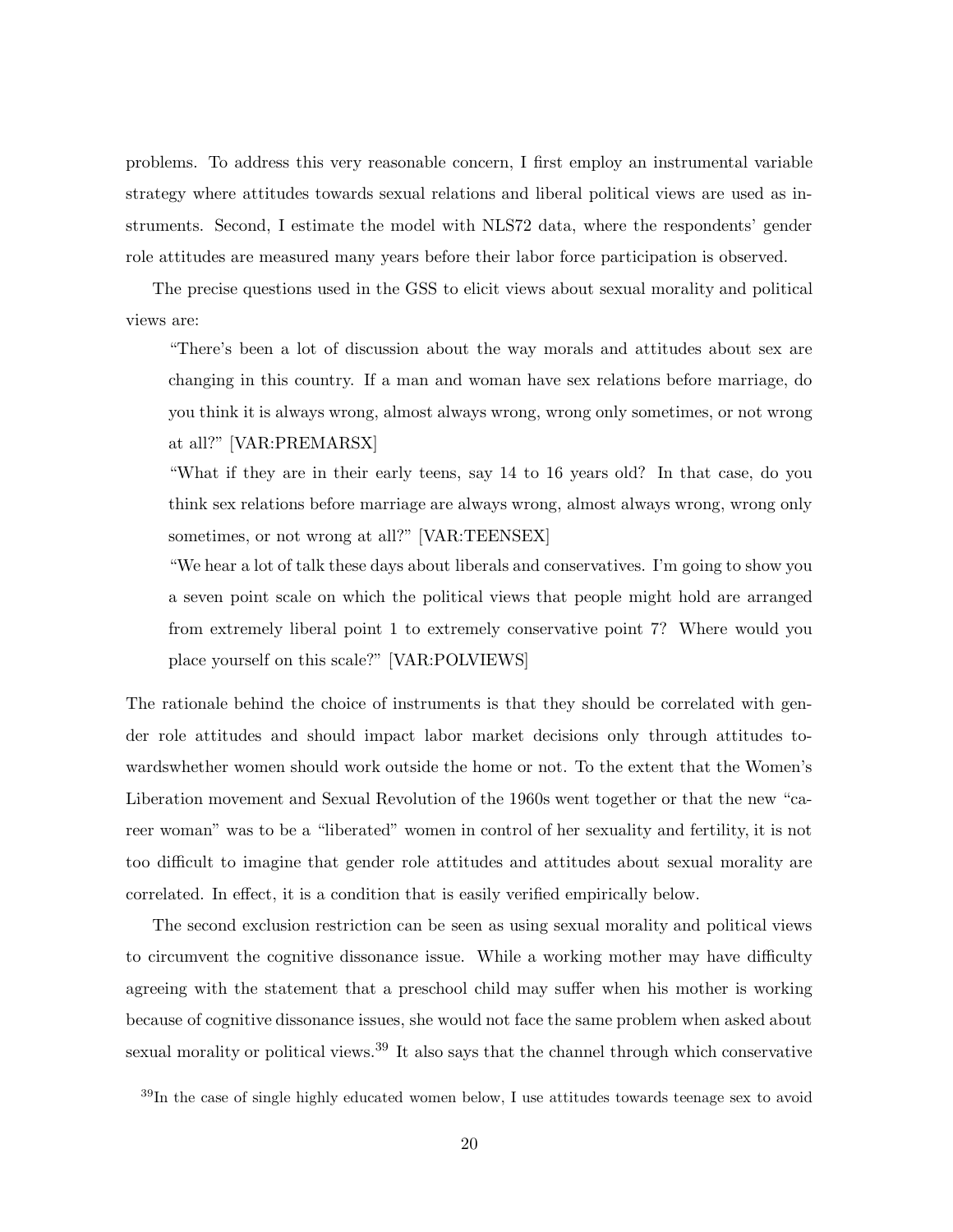political views affect FLP is through gender role attitudes, that is, conservatives would argue that women's main role or salient identity should be that of housewives. The use of two types of views allows me to perform some over-identification tests that go some distance towards alleviating concerns about endogeneity of the instruments.

The results of the instrumental variables strategy are presented in Table 5. Column (1) presents the results of the first stage of the 2SLS estimation strategy, where traditional attitudes are the endogenous variable and where views about premarital sex and politics are used as instruments. As anticipated, these views are strongly correlated with traditional attitudes with the expected signs. The value of F-Test on the instruments is also very strong at 386.6, confirming that these are not weak instruments. Columns (2) and (3) present the results of the 2SLS and LIML estimation. The instrumental variables estimate of the impact of traditional attitudes at  $-0.231$  (0.070) is very close to  $-0.246$  (0.022), reported in column (2) of Table 4, and the estimates of the time trends are identical. Column (4) reports the first-stage results, where egalitarian attitudes represent the endogenous variable and where views about teenage sex and politics are used as instruments.<sup>40</sup> Again, the estimates and F-test reveal that the instruments are strong. However, in the case of egalitarian attitudes, the results of 2SLS and LIML estimation in columns (5) and (6) show a much larger and less precisely estimated IV coefficient of 0.270 (0.111) compared to the estimate of 0.134 (0.019) from column (3) Table 4, usually a sign of a less successful instrumentation. Further, rather than accounting for the time trend in FLP, the estimation strategy results in both stronger linear and quadratic terms. In both cases, the instruments pass the overidentification test with flying colors.

The use of these values, however, points to another potential channel by which endogeneity problems could arise: the presence of correlated unobservables. At the same time, they provide an opportunity to test whether gender role attitudes might not simply be capturing other general "cultural" trends in the United States. In the estimation of returns to education, concerns about unobserved ability inducing a case of omitted variable bias were confirmed

cognitive dissonance issues.

<sup>40</sup>Views about teenage sex were first asked in 1987, so this reduces the number of observation in columns (5)-(7). These views are found to be more strongly correlated with egalitarian attitudes than the more general attitudes towards premarital sex.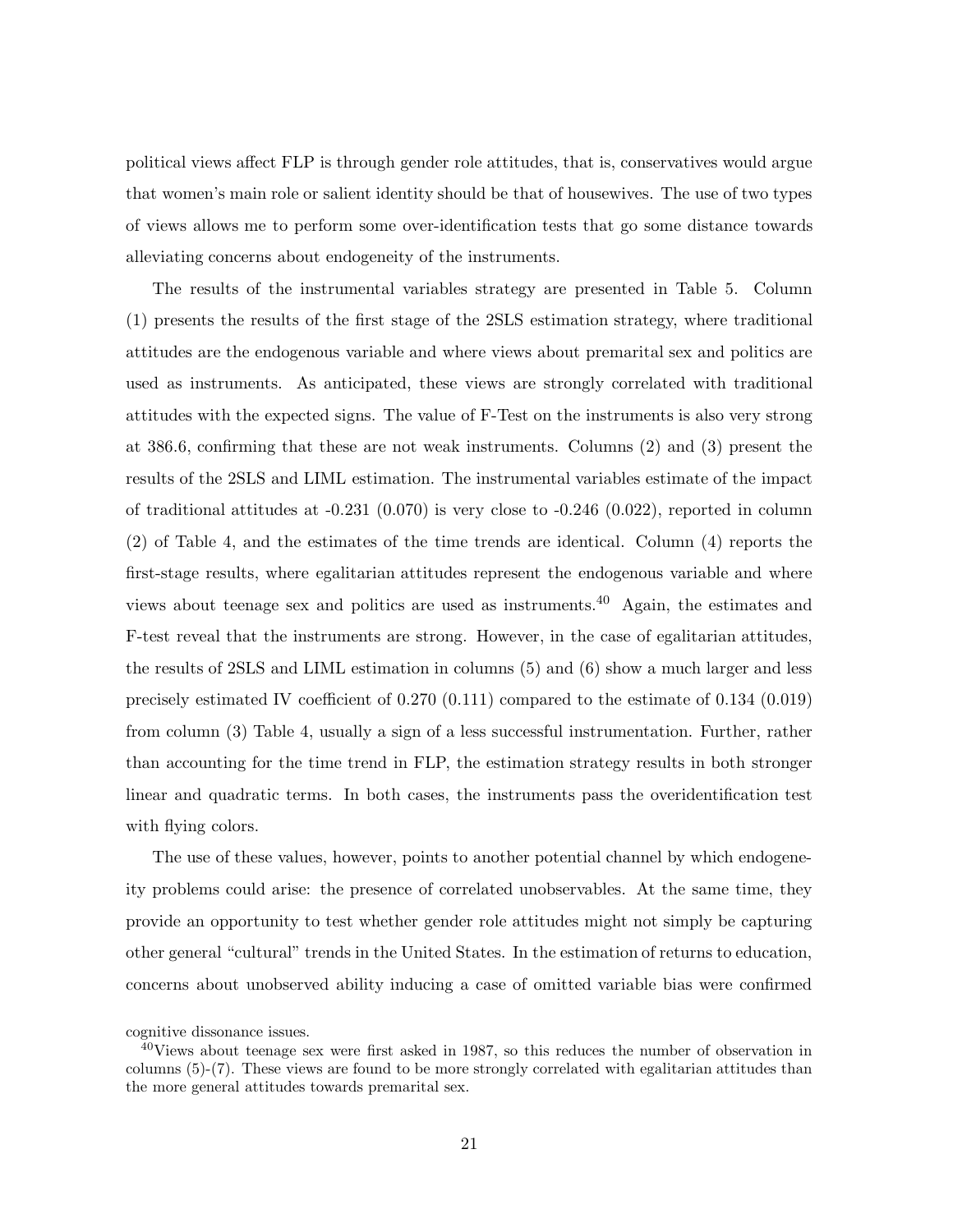when the introduction of measures of ability (such as AFTQ scores) substantially reduced the estimates of returns to education. I will show below that similar effects are not found here: the inclusion of sexual views, political views, religious denominations and church attendance, ethnic ancestry, and health measures does not change the magnitude of the impact of traditional attitudes. While refuting the presence of unspecified correlated unobservables is not feasible in the present non-experimental context, the richness of the GSS data leads me to test a wide range of possible candidates, and I find the estimates of the coefficients of traditional attitudes to be remarkably robust.

But first, to dispel the issue of endogeneity of gender role attitudes arising from the more general issue of reverse causality, I appeal to a longitudinal survey where the questions about gender role attitudes are asked 5 years before the labor market decisions are observed. The NLS72 interviewed students in their senior year in high school in the spring of 1972, with follow-up surveys conducted in 1973, 1974, 1976, 1979, and finally, in 1986. Because it selects respondents attending grade 12 and thus ignores students who dropped out earlier, this sample is not fully nationally representative.<sup>41</sup> The sample also contains only one birth cohort with most students being born in 1954 or 1955, and therefore there is no need to correct for potential cohort or life-cycle effects.<sup>42</sup> The gender role attitudes variables are made from a richer composite of five questions each. Education is available in terms of highest degree completed, rather than years of schooling.

Table 6 reports the results of regressions using the NLS72 sample, similar to those presented in Table 4. The striking comparison between the first two rows of Table 6 and the third and fourth row of Table 4 is how close the coefficients of gender role attitudes on FLP are. Focusing on column (4), the coefficient of traditional attitudes is equal to -0.278 (0.037) in the NLS72, and was  $-0.219$  (0.024) in the GSS; the coefficient of egalitarian attitudes is equal to  $0.049$   $(0.044)$  in the NLS72, and was  $0.051$   $(0.021)$  in the GSS. The impact of the presence of preschoolers is similar:  $-0.100$  (0.013) in the NLS72 vs.  $-0.139$  (0.014) in the GSS.

<sup>&</sup>lt;sup>41</sup>However, Krueger and Dale (2002) argue that it is representative for college graduates. Because of a lower proportion of less-than-high-school-educated women, the average FLP in this sample is a little higher than in the GSS.

 $^{42}$ See Fortin (2008) for more details on this data set. In that paper, these data were used to show that gender differences in non-cognitive factors, especially the importance of money/work, have a modest but significant role in accounting for the gender wage gap.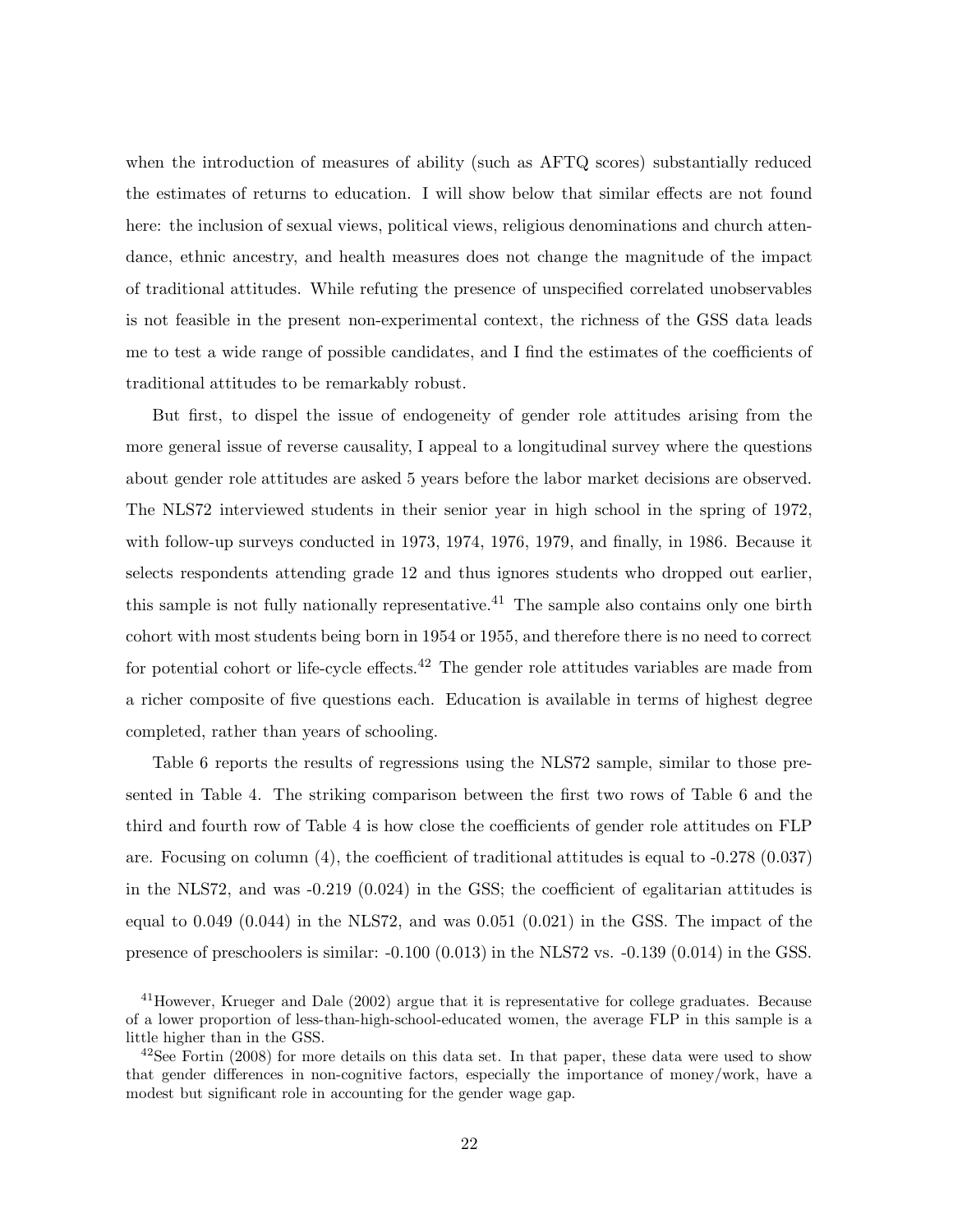For married women in column (6) [column (7) of Table 4], the coefficients of the log husband's income are also very similar -0.091 (0.013) in the NLS72 vs. -0.078 (0.009) in the GSS.

Overall, both the results from the instrumental variables strategy and from the strategy that uses past attitudes about the saliency of gender roles to infer current actions show that the results are not sensitive to possible endogeneity issues or misspecification of the life-cycle and cohort effects.

In Table 7, I use the GSS to explore alternative explanations commonly offered in the literature to account for trends in FLP, presenting both the impact of these variables by themselves, and in conjunction with gender role attitudes. The impact of liberal political views and of negative attitudes towards premarital sex are studied separately in columns (1) and (3) of Table 7. While they are found to be significantly associated with FLP, their inclusion in the regression does not help capture the time trend in FLP. When gender role attitudes are added in columns (2) and (4), the time trend coefficients become insignificant and the coefficients of liberal political views and of negative attitudes towards premarital sex are effectively reduced to zero, confirming that gender role attitudes absorb the explanatory power of these variables with respect to FLP.

Increases in divorce rates are often offered as an explanation for the increase in FLP over the last part of the twentieth century, both as direct effect and perhaps influencing the daughters of divorcees. However, as shown in Table 3, living in an intact family does not affect views regarding traditional gender roles and it is not significant in FLP regressions, although it is negatively associated with own divorce.<sup>43</sup> As reported in Table 4, having ever been divorced has a positive impact on FLP when traditional attitudes are not included in the regression (that is, in columns  $(1)$ ,  $(3)$ , and  $(5)$ ). However, when traditional attitudes are included, the magnitude of the coefficient is slightly reduced, which suggests a correlation between gender role attitudes and marital dissolution. Becker (1991) had argued that traditional gender roles were conducive to marital stability and childbearing. Yet Kaufman (2000), who studied the links between family formation and dissolution and gender role attitudes, did not find significant differences in marital dissolution between traditional-leaning women and

<sup>43</sup>See also Keicolt and Acock (1988).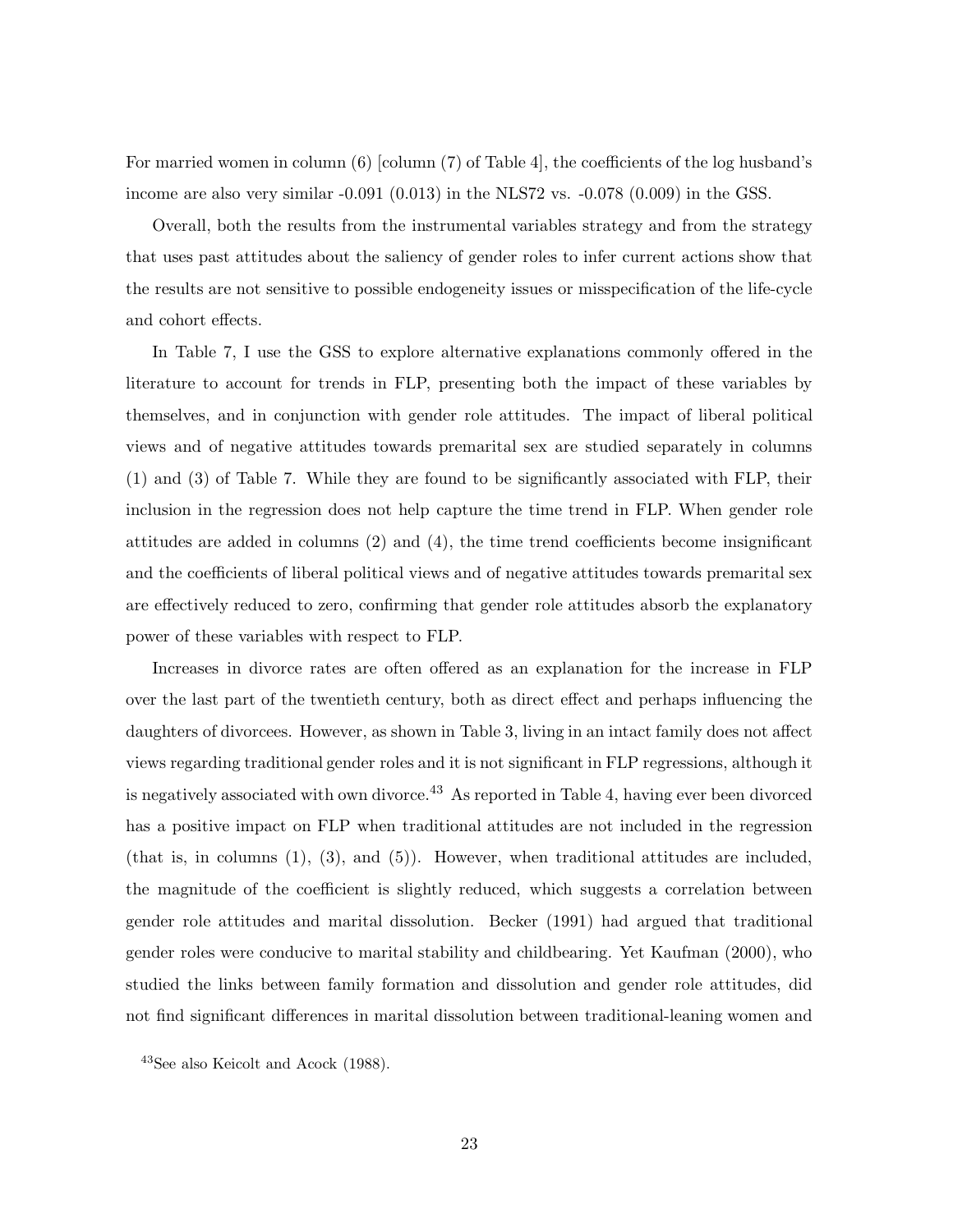egalitarian women.<sup>44</sup>

Another difficulty with the divorce explanation is given in Table 3, which shows that unlike the trends in gender role attitudes, once life-cycle and cohort effects are accounted for, the time trends in divorce rate, although significant are of relatively small magnitude. As illustrated in Panels A and B of Figure 5, which displays the proportion of women ever divorced by birth cohorts, higher rates are mainly concentrated among baby boom cohorts. It is possible that the mismatch of egalitarian women with traditional men were more frequent for these generations. Indeed, in the NLS72 which interviewed only women from the midbaby boom cohort, the coefficient of being ever divorced [0.060 (0.016), column (4), Table 6] is larger, although not significantly so, than in the GSS [0.023 (0.012), column (4), Table 6]. Further, the magnitude of the impact of ever divorced in Table 6 is not much changed by the inclusion of gender role attitudes.

In column (5) of Table 7, I present the estimates of the time trends variables while omitting the controls for ever divorced and living in an intact family: they are identical to the ones of column (1), Table 4. In columns (6) and (7) of Table 7, these variables are reintroduced along with beliefs about whether divorce laws should make divorce easier or more difficult.<sup>45</sup> The coefficients of "divorce easier" are found to be statistically and negatively associated with labor force participation, while increasing the magnitude of the ever divorced coefficients. The inclusion of this variable reduces the magnitude of the quadratic time trends further when gender role attitudes are also included (column (2)), but by itself, it does very little.

The United States is often viewed as singular among industrialized countries with its high and increasing level of religiosity. Given that as shown by Guiso, Sapienzad, and Zingalese (2006), increased religiosity is often associated with more traditional views toward gender roles, it provides an interesting alternative hypothesis to the recent stabilization in FLP. Religious denominations are regrouped into 10 categories: Baptist, Methodist, Lutheran,

<sup>44</sup>Kaufman used the longitudinal data from the 1987/88 and 1992/94 waves of the National Survey of Families and Households and found significant differences for men: egalitarian men were less likely to divorce than traditional men.

<sup>&</sup>lt;sup>45</sup>The GSS variable DIVLAW captures the answers (easier, more difficult, or stay the same) to the question "Should divorce in this country be easier or more difficult to obtain that it is now?"; answers were recoded 1, 0, and  $1/2$ .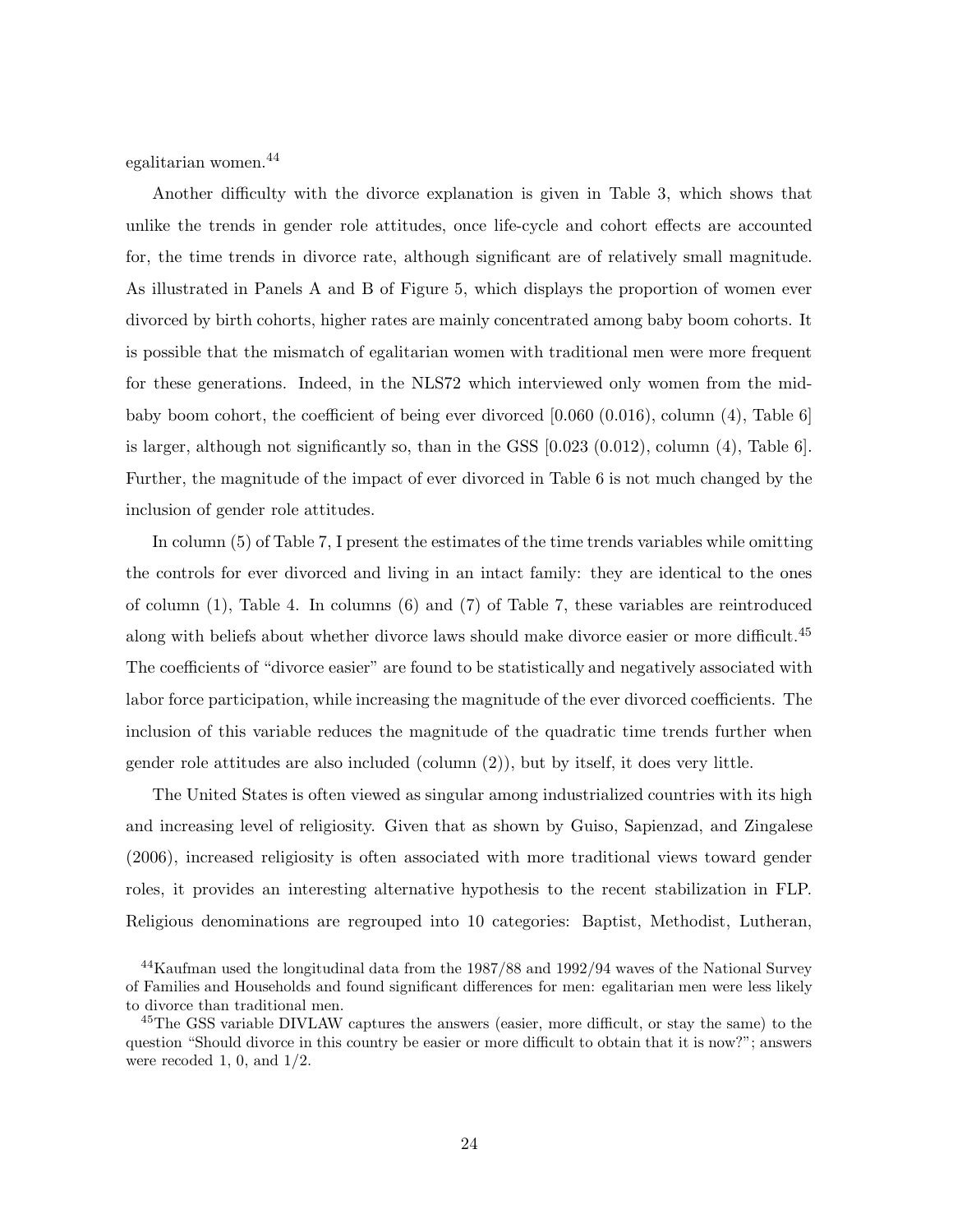Presbyterian, Catholic, other Christian, Jewish, Muslim, other Eastern, and undeclared.<sup>46</sup> Religion at age 16 is already included in the regressions from Table 3 onwards. For example, in the regression corresponding to column (4) of Table 4, where undeclared was the omitted category, Lutheran, followed by Baptist and then Catholic, had the larger, more significant positive coefficients. When current religion is added in column (8) of Table 7, only being Baptist remains weakly positively significant, being currently Muslim has a large and significant negative coefficient, and adhering to an Eastern religion has a large and positive coefficient. However, when gender role attitudes are added in column (9), only the Eastern coefficient remains significant, probably capturing the ethnic origin of the respondent.

Following Glaeser and Sacerdote (2007), I introduce Church attendance in column (8) as an indicator of the strength of religious beliefs, and find a counterintuitive positive sign of attending religious service on FLP, although only it is statistically significant when gender role attitudes are included.<sup>47</sup> This positive sign on church attendance may derive from the positive correlation between church attendance and education found in individual regressions by Glaeser and Sacerdote (2001), who argue that it is explained by the positive correlation between sociability and religion. In both columns (8) and (9), the introduction of the religious denomination variables and church attendance does not capture or alter the time trend coefficients.<sup>48</sup> As shown in panel C of Figure 5, the reversal in the long term decline in religious attendance happened in the late 1990s and does coincide with leveling-off of FLP, rather its impact on FLP appears to operate through traditional gender role attitudes.

Another recent disturbing trend in the United States is the increase in morbid obesity, which has been shown to decrease women's employment outcomes more than that of men (Cawley, 2004; Wada and Tekin, 2007). Questions about respondents' weight were asked only in 2004, so I use self-reported health as a proxy for this trend.<sup>49</sup> While the coefficient of the

 $^{49}$ When equation (1) is estimated using the variable HEALTH (excellent, good, fair, poor) as the dependent variable, the time trends show a slight concave shape and some negative coefficients for the

<sup>&</sup>lt;sup>46</sup>The current religious denominations are coded from the variables RELIG and DENOM

<sup>&</sup>lt;sup>47</sup>Like these authors, I used the variable ATTEND, recoded like the other categorical variables. I also followed Shermat (2000) in testing the impact of biblical inerrancy (using the variable BIBLE), that is, whether the Bible is the word of God and always true, but it did not come out as significant.

<sup>48</sup>Comparing the positive and significant coefficient of church attendance in column (9) with the near zero coefficient of political views and views on sexual relations in columns (2) and (4) is another element to reinforce the validity of these last two variables as instruments.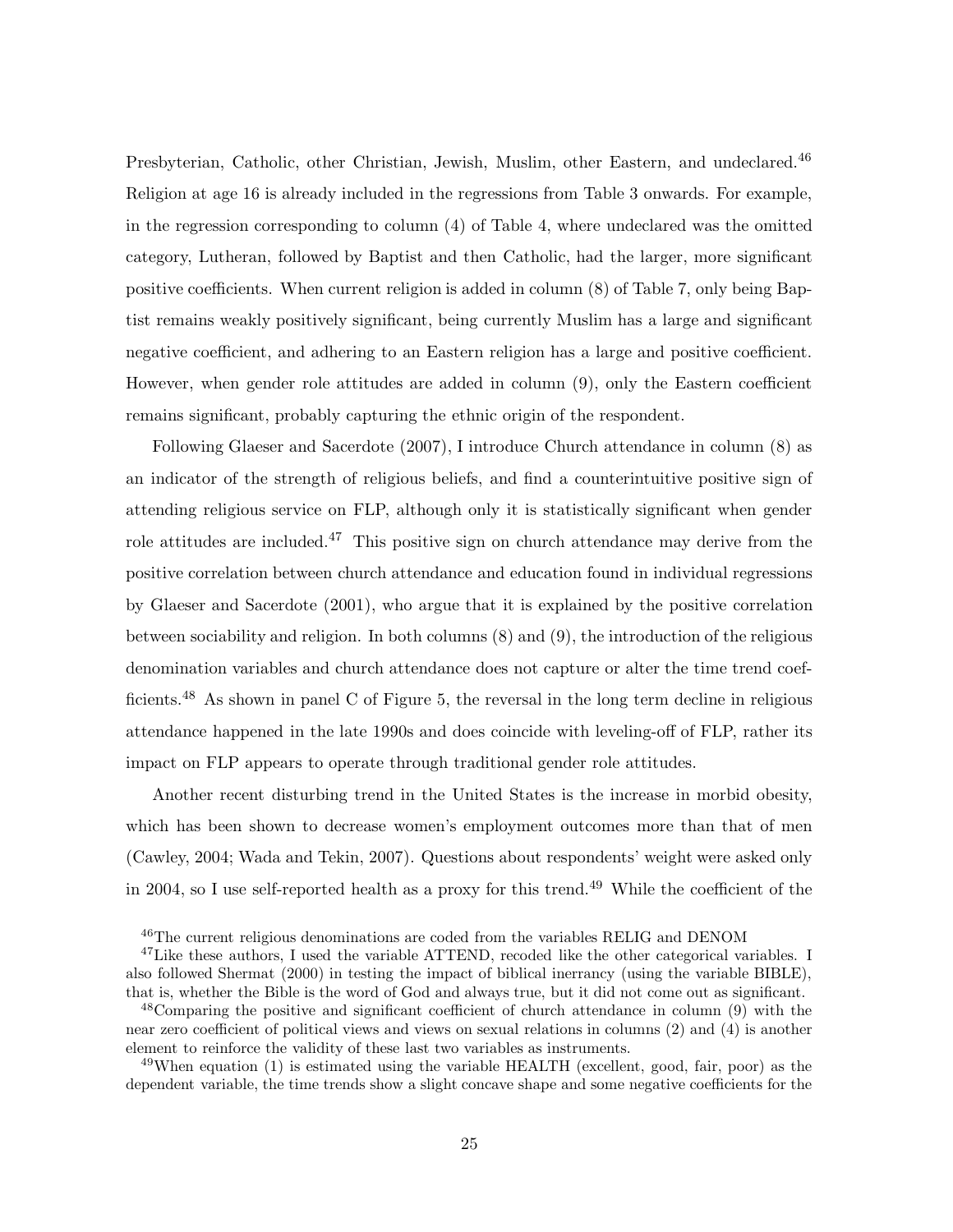health variable in columns (10) and (11) is positive, sizeable, and significant, its inclusion does not alter the time trend coefficients. However, this result will be shown to be different among African-American, below.

Many recent papers (e.g. Fernandez and Fogli (2005), Zaiceva and Zimmerman (2007)) have used ethnic origin to account for culturally driven differences in FLP among immigrant populations. In results not shown here, I used the question ETHNIC on main ethnic ancestry from the GSS, which comprises 42 categories, along with an immigrant dummy. None of the ethnic ancestry dummies are found to be significant and thus the previous results are unaffected by the inclusion of these variables.

### *4.3. Results for Sub-Groups*

In this section, I attempt to push the analysis further by considering the following groups: women with less than a four-year college-education, college-educated women, African-American women, and finally men.<sup>50</sup> In order to further address the "opting out" hypothesis, in Tables 8 and 9, I perform the analysis for sub-samples of women with less than a four-year college-education and of college-educated women, respectively. Among women with less than college, the estimates of columns  $(2)-(6)$  of Table 8 are very similar to those of columns  $(1)$ , (4), (6), and (7) of Table 4 and columns (4) and (7) are similar to column (2) in Table 5. Incorporating gender role attitudes in the regression drives the quadratic time trend terms to zero in the sample of all women with less than a college education, and reduces it by a third in the sample of married women with less than a college education. This shows that the leveling-off of FLP is not driven by the experience of college-educated women.

Table 9 considers the experience of college-educated women, distinguishing married and single (never married, divorced, separated, or widowed) women. For married college-educated women, the negative effects of traditional gender role attitudes are still significant and quite large in columns (3) and (4) of Table 9. For single women, they are not, but it is for these women that the positive impact of having a mother that ever worked is strongest and

two younger cohorts.

<sup>&</sup>lt;sup>50</sup>Because of the resulting small sample sizes, many of the differences with the full sample turn out to be not as statistically significant as one would desire. But many readers may find the analysis informative nevertheless.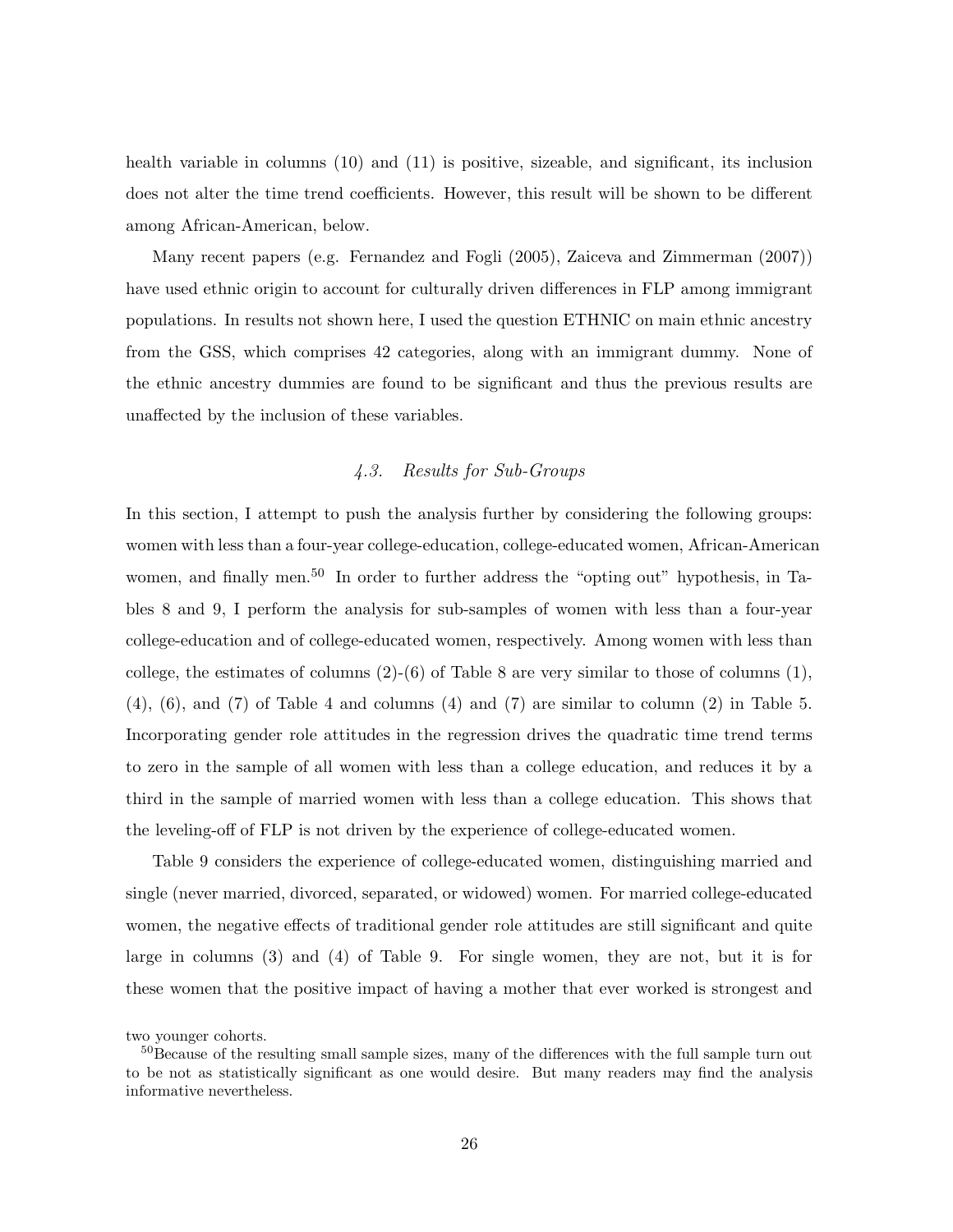statistically significant. These sub-samples of college-educated women are quite small (about 1000 women), thus, the statistical significance of the quadratic time trend terms is lost. Yet, in terms of point estimates, incorporating gender role attitudes in columns (3) and (4) of Table 9 still reduces the quadratic time trend terms by one-third in the sample of married women. This effect is not found among single college-educated women, whose labor force behavior is similar to that of men.

Table 10 reports the results for the sample of African-American women, whose labor force participation has historically been higher. A first important difference is in the time trend coefficients in column  $(1)$ : they show less growth 0.011  $(0.005)$  vs. 0.023  $(0.002)$  and less curvature  $-0.010$  (0.009) vs.  $-0.036$  (0.004) than among all women over the 34 years horizon [column 6, Table 2]. So that, while the demographic variables introduced in column (2) induce a similar change in the time trend coefficients as they do among all women, here they render these coefficients insignificant. A second difference is that, by contrast with the results among all women where the coefficient of "married" was sizeable, negative and significant (around -0.080 (0.011)), here it is non-negative and non-significant. A third disturbing difference is the larger impact of health factors, introduced in columns (3), (6) and (7): they also capture a sizeable part of the time trends, which was not the case among all women [column 10, Table 7]. In the Attitude sample, the effect of traditional gender role attitudes introduced in column  $(5)$  and  $(7)$  is similar to that found among all women,  $-0.175$   $(0.065)$  vs.  $-0.219$   $(0.024)$ [column 4, Table 4] and -0.302 (0.078) vs. -0.234 (0.030) [column 11, Table 6]. Its impact on the time trend coefficients is similar to the one found among all women, but is similar to the reduction brought about by the introduction of the health variable. Yet in this sample none of the quadratic terms are significant.

The relationship between traditional gender roles and FLP would appear to have several weaker links among African-American women. Given that black women are 60 percent less likely to be currently married than white women (over the entire period), it is not surprising that black women are 60 percent more likely to have multiple and casual sex partners than white women.<sup>51</sup> Possibly as a result of the greater perceived risk, negative attitudes towards

 $51$ In the GSS, the percentage of women who are married (or living as married) is 67.5 percent among whites and 40 percent among blacks. The variable "risky sexual behavior" (defined in footnote 30) is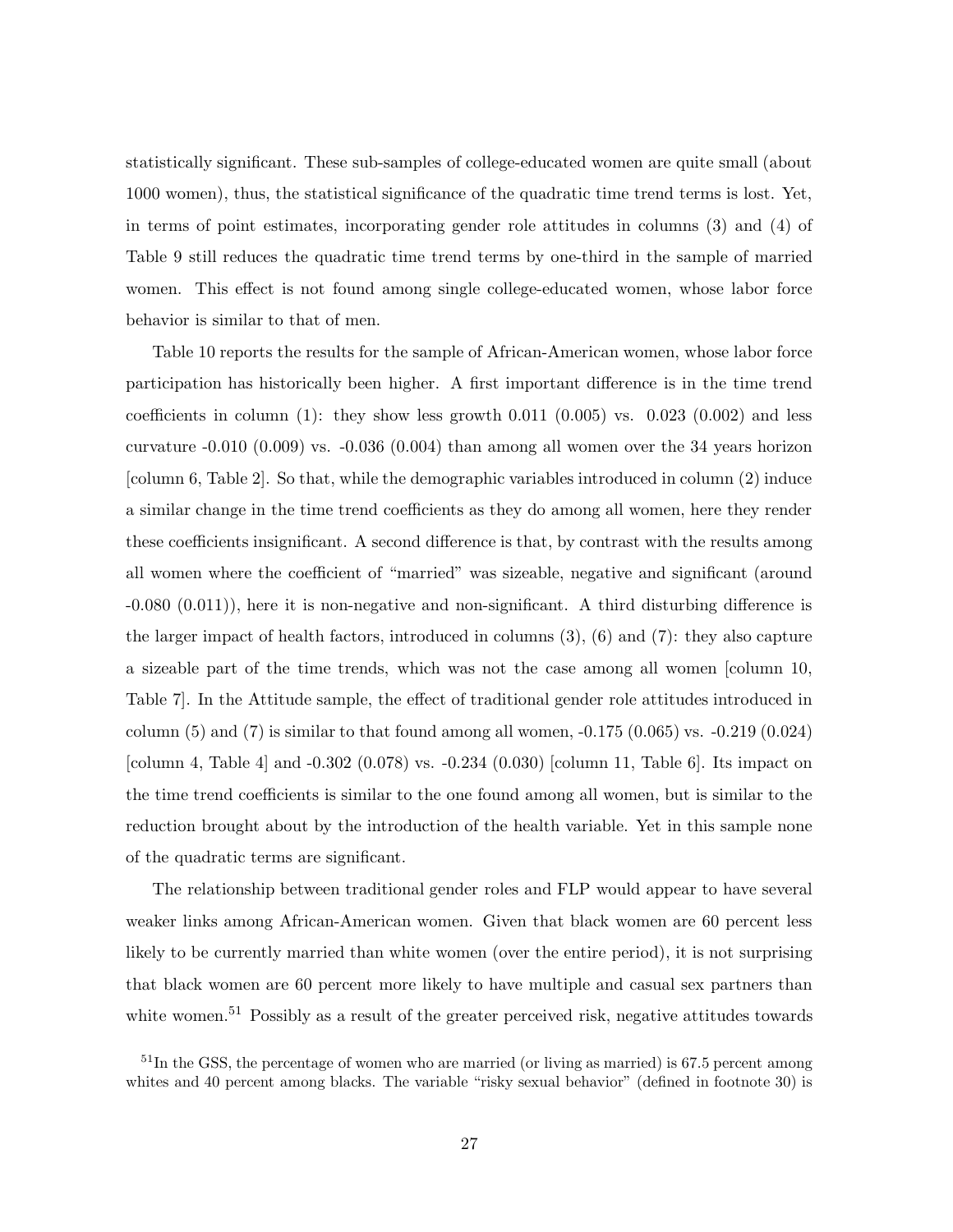premarital sex among black women increased more pervasively across cohorts in the 1990s and 2000s.<sup>52</sup> However, the link between negative attitudes towards premarital sex and traditional gender role attitudes, although significant, is weaker, 0.082 (0.014) vs. 0.131 (0.006), than among all women.<sup>53</sup> It may simply be more difficult for African-American women to embrace the traditional marriage and the identity of housewife in intra-racial marriages, given the lower incomes and greater propensity of black men to have multiple sex partners when married.<sup>54</sup> On the other hand, there appears to be a strong link between health and the evolution of FLP among black women, although it is not clear which health factor is at play here given the self-reported nature of the variable.<sup>55</sup>

To reinforce the notion that traditional attitudes are capturing gender-specific factors rather than general cultural factors, the above analysis is reproduced using the sample of men. Columns  $(1)$ ,  $(2)$ , and  $(3)$  of Table 11 reproduces for men the results of columns  $(1)$ , (4) and (2) of Table 4. In contrast to women, the linear time trend in male labor force participation is very small and generally not statistically significant, while the quadratic term is three times smaller than among women and less significant. Importantly, the magnitude of the trends remains unaffected by the introduction of the gender role attitudes, entered directly (columns  $(2)$  and  $(3)$ ) or instrumented (columns  $(5)$  and  $(6)$ ). Although generally small and not statistically significant, the impact of gender role attitudes is unsurprisingly opposite in sign to that of women. Men that believe that the man should be "the achiever outside the home" would be more likely to participate in the labor market.

equal to 0.057 among white women and 0.098 among black women; among men, where it also includes homosexual sex (but not IVDU), it is equal to  $0.146$  among white men and  $0.273$  among black men.

 $52$ In the post-1990 period, the variable PREMARSX (recoded between 0 and 1) averages 0.51 among black women and is significantly higher than the 0.37 among white women.

<sup>53</sup>The first-stage of the IV strategy for African-American is not presented. It was not successful for this sub-group, as political views turned out not to have predictive power for traditional gender role attitudes.

<sup>54</sup>In the GSS, there has been a substantial decline in the percentage of married black men stating that they had more than one sex partner in the last 12 month (PARTNERS), from 19 percent prior to 1990 to 8 percent in the 2000s. Among married white men, the percentage went from 5 percent to 3.5 percent. See Wood (1995) for an evaluation of various explanations for the decline in black marriages.

<sup>55</sup>Data from the CDC showns that black women are 20 times more likely to be diagnosed with HIV than white women, and that HIV infection is the leading cause of death for black women aged 25-34 years, but black women are also more likely to be obese.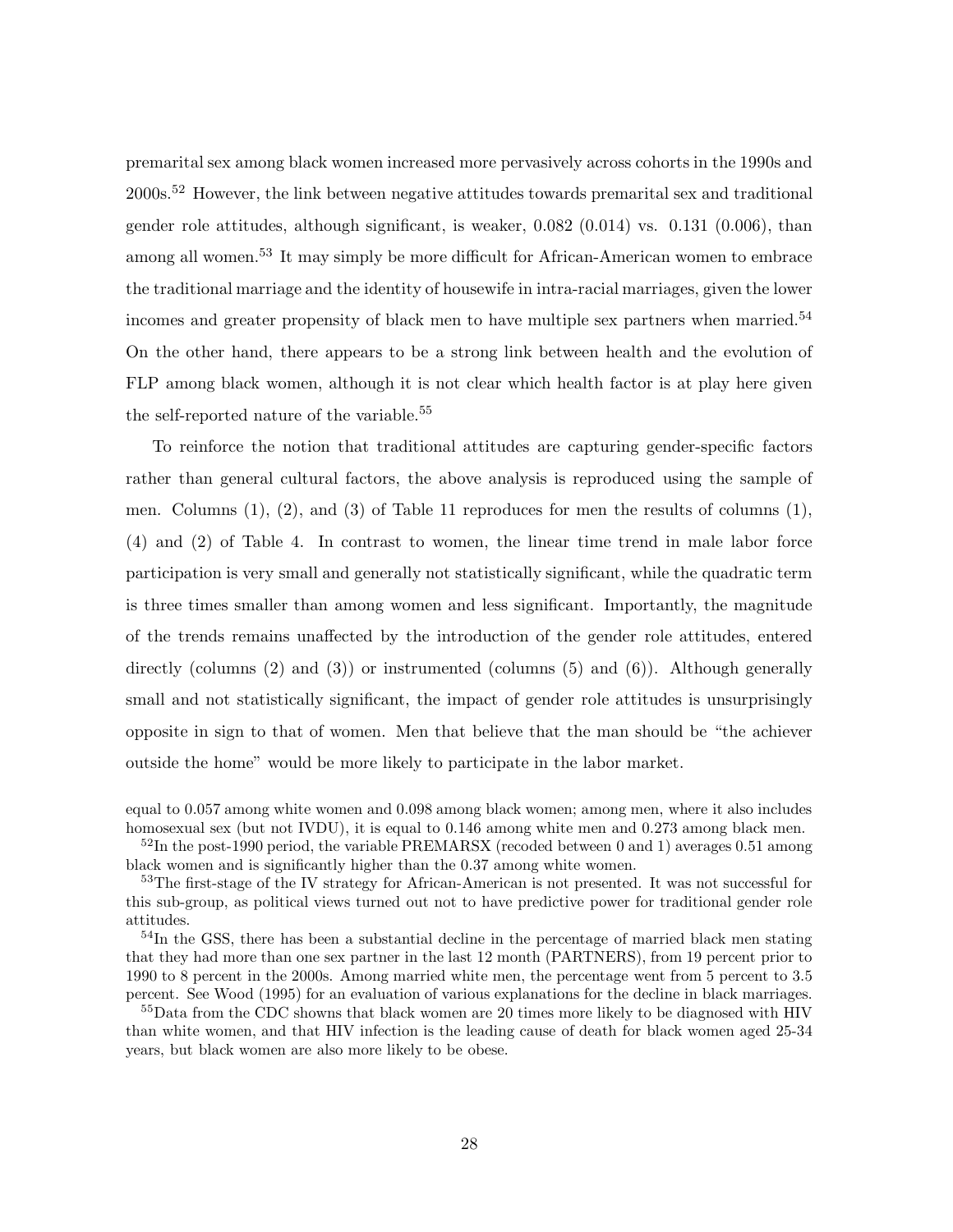### 5. Conclusion

This paper provides compelling evidence that beliefs about gender roles are an essential element of the analysis of the evolution of FLP over the latter part of the twentieth century, as argued by others (Fernandez, 2007). The theoretical underpinnings of the findings are rooted in economic identity theory, which argues that saliency of identities is an important factor in the agents' decisions (Bénabou and Tirole, 2007). The empirical analysis of pooled cross-sectional data from the 1972-2006 GSS shows that traditional gender role attitudes are the missing gender-specific factors that make gender differences in the evolution of labor force participation fade away. Using an instrumental variable strategy that uses sexual morality and political views as instruments, these findings are shown not to be marred by issues of cognitive dissonance. The potential problem of reverse causality is further resolved by using longitudinal data where attitudes are observed prior to the labor market decisions.

Traditional gender role attitudes, whose secular decline bottomed out in the mid-1990s when the AIDS crisis peaked (CDC, 2006), are found to explain the recent leveling-off in FLP, while general cultural trends towards more conservative social, religious and political views do not. While this paper solves one puzzle, it raises a number of questions regarding the formation and the evolution of gender role attitudes. There has been some interesting empirical work on the intergenerational transmission of gender role attitudes (Farré-Olalla and Vella, 2007), which is echoed here in the positive impact of mother working on FLP, although this effect is not very strong.

By contrast, this paper illustrates (Figure 3b and 3d) dramatic cohort shifts in gender role attitudes, from the pre-World War II cohorts to the baby boom cohorts, which confirm the importance of the "Pill Revolution" as highlighted by Goldin and Katz (2002). This paper also finds (Figures 3a and 3c) a more recent retreat of egalitarian views and a bottoming out of the longer term decline in traditional gender role attitudes occuring in the mid-1990s, especially among recent cohorts. Ethnographic accounts of the "opting out" movement (Stone and Lovejoy, 2004; Stone, 2007) suggest that these changing attitudes may incorporate some of the negative feedback from the workplace that make it difficult for women to reconcile the double identities of homemaker and "career woman". This paper suggests a complementary explanation: the AIDS crisis, which peaked in the mid-1990s, may have acted as a counter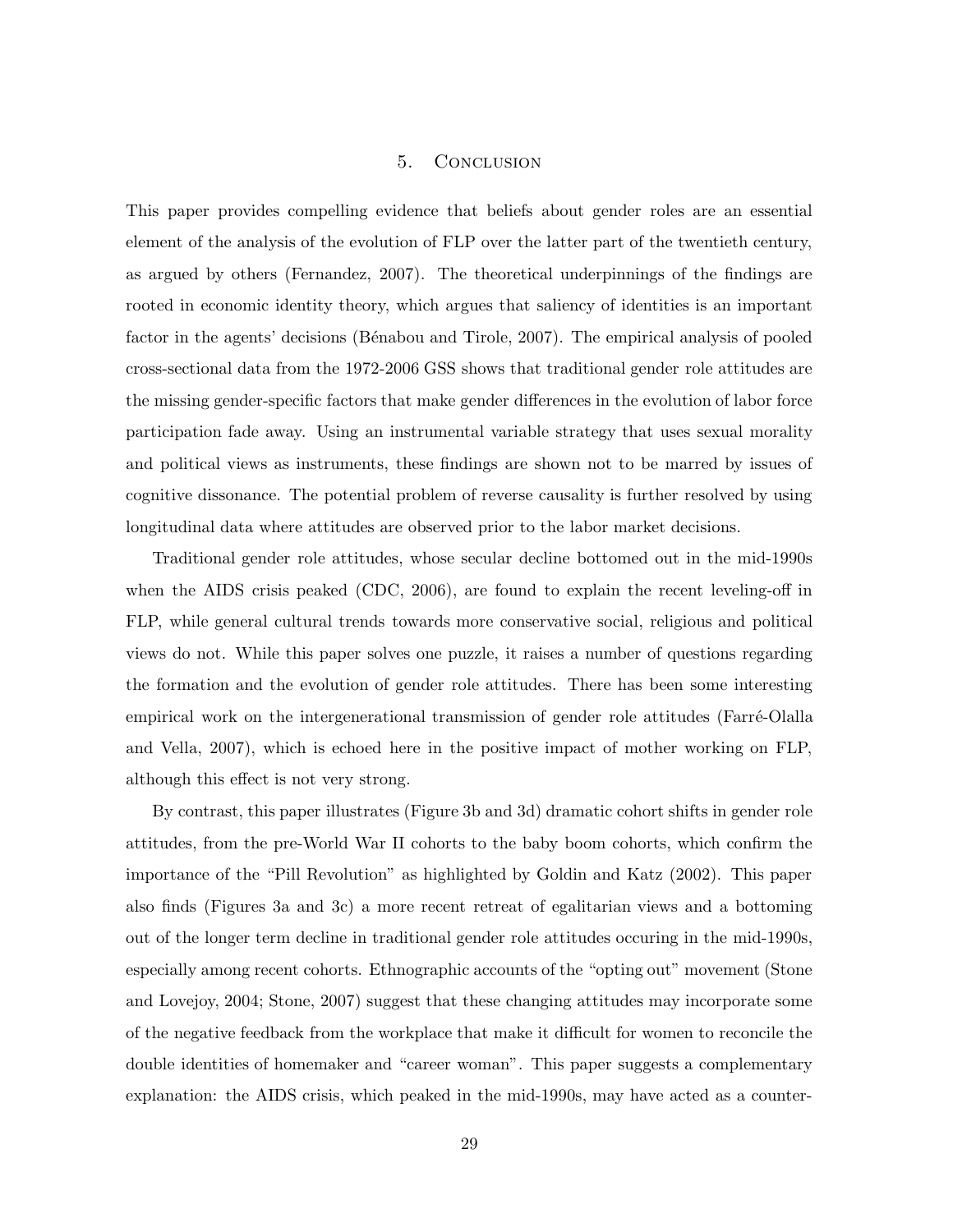current to the Pill revolution, especially for late boomer and generation X women (who were in their twenties and early thirties at the time), and may have revived the ideal of the traditional marriage. The religious revival, which picked up in the 2000s (Figure 5c) among these cohorts, could turn out to be a consequence rather than an explanation for this trend towards traditional family values.<sup>56</sup> In turn, this religious trend may have had further negative feedback effects on FLP in the 2000s, but these conjectures are left for future research.

Finally, whether gender role attitudes have important impacts on other outcomes besides FLP is another interesting area of research. For example, the fall in fertility rates that started in the 1960s with the massive entry of women into the labor market seems to have bottomed out in many European countries, as well as in the United States.<sup>57</sup>

#### REFERENCES

- Akerlof, G.A. and W.T. Dickens (1982) "The Economic Consequences of Cognitive Dissonance", *American Economic Review,* 72(3): 307-319.
- Akerlof, G.A. and R. E. Kranton (2000) "Economics and Identity", *Quarterly Journal of Economics,* 115 (3): 715-753.
- Akerlof, G.A. and R. E. Kranton (2002) "Identity and Schooling: Some Lessons for the Economics of Education," *Journal of Economic Literature,* 40(4), 1167-1201.
- Akerlof, G.A. and R. E. Kranton (2005) "Identity and the Economics of Organizations," *Journal of Economic Perspectives,* 19, 932.
- Bailey, M.J. (2006) "More Power to the Pill: The Impact of Contraceptive Freedom on Womens Life Cycle Labor Supply," *Quarterly Journal of Economics,* 121: 289–320.

Beaudry, P and D.A. Green (2000) "Cohort Patterns in Canadian Earnings: Assessing the

<sup>&</sup>lt;sup>56</sup>Historically, religious values have been invoked to sustain sexual abstinence. Finding a marriage partner who adhere to the ideal of virginity may be easier in religious communities.

<sup>&</sup>lt;sup>57</sup>Bongaart (2002) reports that in 1999 fertility increased in Belgium, Denmark, Finland, France, Greece, Italy, Luxemburg, Netherlands, Norway, Portugal, Spain, and Switzerland, but that the increases are small. He concludes, however, that it is unlikely that fertility will climb back to the replacement level.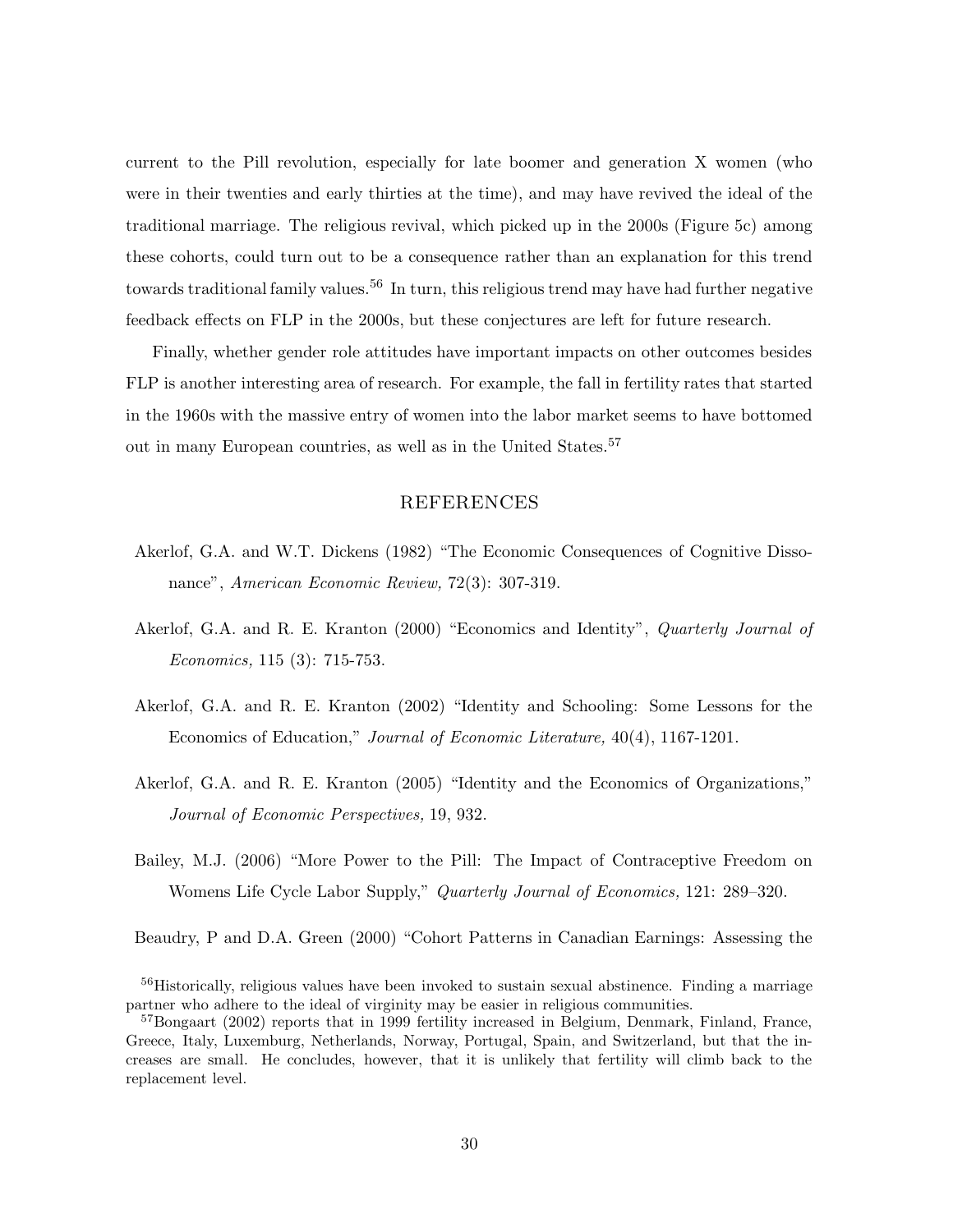Role of Skill Premia in Inequality Trends, *Canadian Journal of Economics,* Vol. 33 (November 2000): 907-936.

- Becker, G. (1991) *A Treatise on the Family,* Cambridge, MA: Harvard University Press.
- B´enabou, R. and Tirole, J. (2002) "Self-Confidence and Personal Motivation," *Quarterly Journal of Economics,* 117 (3): 871-915.
- B´enabou, R. and J. Tirole, "Identity, Dignity and Taboos: Beliefs as Assets," Discussion Paper, December 2006.
- Blau, F.D., M.A. Ferber and A.E. Winkler, (2006) *The Economics of Women, Men, and Work,* Fifth edition, Upper Saddle River, NJ: Pearson-Prentice-Hall.
- Blau, F. and L. Kahn, (2005) "Changes in the Labor Supply Behavior of Married Women: 1980-2000," NBER Working Paper No. 11230, Cambridge, MA: National Bureau of Economic Research.
- Bongaarts, J. (2002) "The End of the Fertility Transition in the Developed World," *Population and Development Review,* 28(3): 419-443.
- Boushey, H., (2005) "Are Women Opting Out? Debunking the Myth", Briefing Paper, Center for Economic and Policy Research, Washington. D.C.
- Burda, M., D.S. Hamermesh, and P. Weil (2007) "Total Work, Gender and Social Norms", NBER Working Paper No. 13000, Cambridge, MA: National Bureau of Economic Research.
- Cawley, John (2004). "The Impact of Obesity on Wages," *Journal of Human Resources,* 39(2): 451-474.
- Centers for Disease Control and Prevention (CDC) (2006). "Epidemiology of HIV/AIDS United States 1981-2005", *Morbidity and Mortality Weekly Report,* 55: 589-92.
- Coslett, C.G. (2005) "Can Women Have it All? Gender Differences in the Relationship Between Career and Family for Top Corporate Executives," Senior Economics Thesis, Haverford College.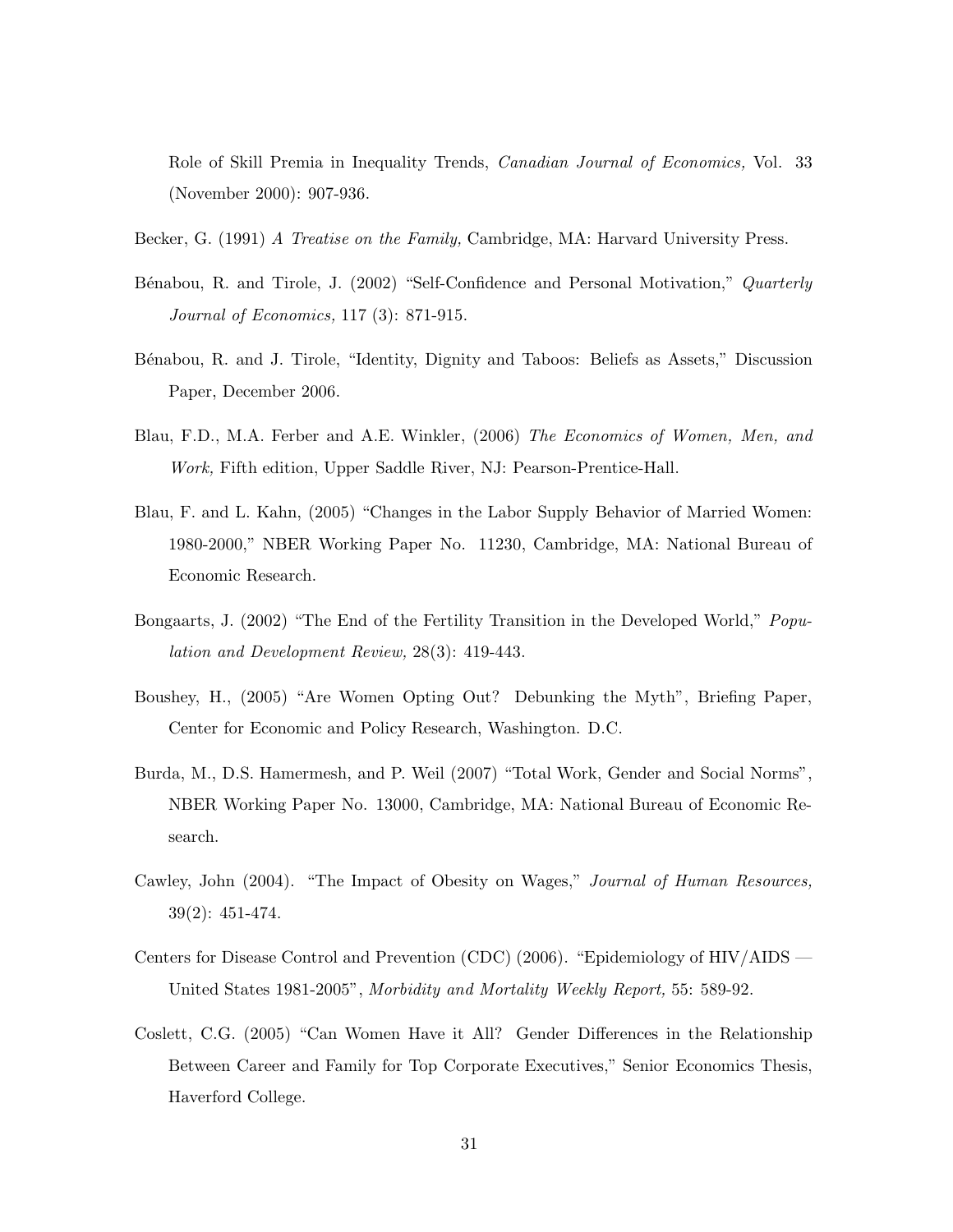- Costa, D. (2000) "From Mill Town to Board Room: The Rise of Women's Paid Labor," *Journal of Economic Perspectives* 14(4):101-122.
- Cotter, D.A., J.M. Hermsen and R. Vanneman (2007) "The End of the Gender Revolution? Trends in Employment, Occupations, Earnings and Attitudes, 1950-2004." Paper presented at the 2007 PAA Meetings, New York.
- Fernandez, R., A. Fogli, and C. Olivetti (2004) "Mothers and Sons: Preference Formation and Female Labor Force Dynamics," *Quarterly Journal of Economics* 119(4): 124999.
- Fernandez, R., and A. Fogli (2005), "Culture: An Empirical Investigation of Beliefs, Work, and Fertility," NBER Working Paper No. 11268, Cambridge, MA: National Bureau of Economic Research.
- Fernandez, F. (2007) "Culture as Learning: The Evolution of Female Labor Force Participation over a Century," NYU Working Paper.
- Fogli, A. and Veldkamp, L. (2007) "Nature or Nurture? Learning and Female Labor Force Dynamics," Federal Reserve Bank of Minneapolis, Research Department Staff Report 386.
- Fortin, N.M. (2005) "Gender Role Attitudes and Women's Labour Market Outcomes Across OECD countries." *Oxford Review of Economic Policy,* 21: 416-438.
- Fortin, N.M. (2008) "The Gender Wage Gap among Young Adults in the United States: The Importance of Money vs. People," *Journal of Human Resources,* 43(4).
- Glaeser, E.L. and B.I. Sacerdote (2001) "Education and Religion," NBER Working Paper 8080, Cambridge, MA: National Bureau of Economic Research.
- Glaeser, E.L. and B.I. Sacerdote (2007) "Aggregation Reversals and the Social Formation Beliefs," NBER Working Paper 13031, Cambridge, MA: National Bureau of Economic Research.
- Goldin, C. (1990), *Understanding the Gender Gap: An Economic History of American Women,* New York: Oxford University Press.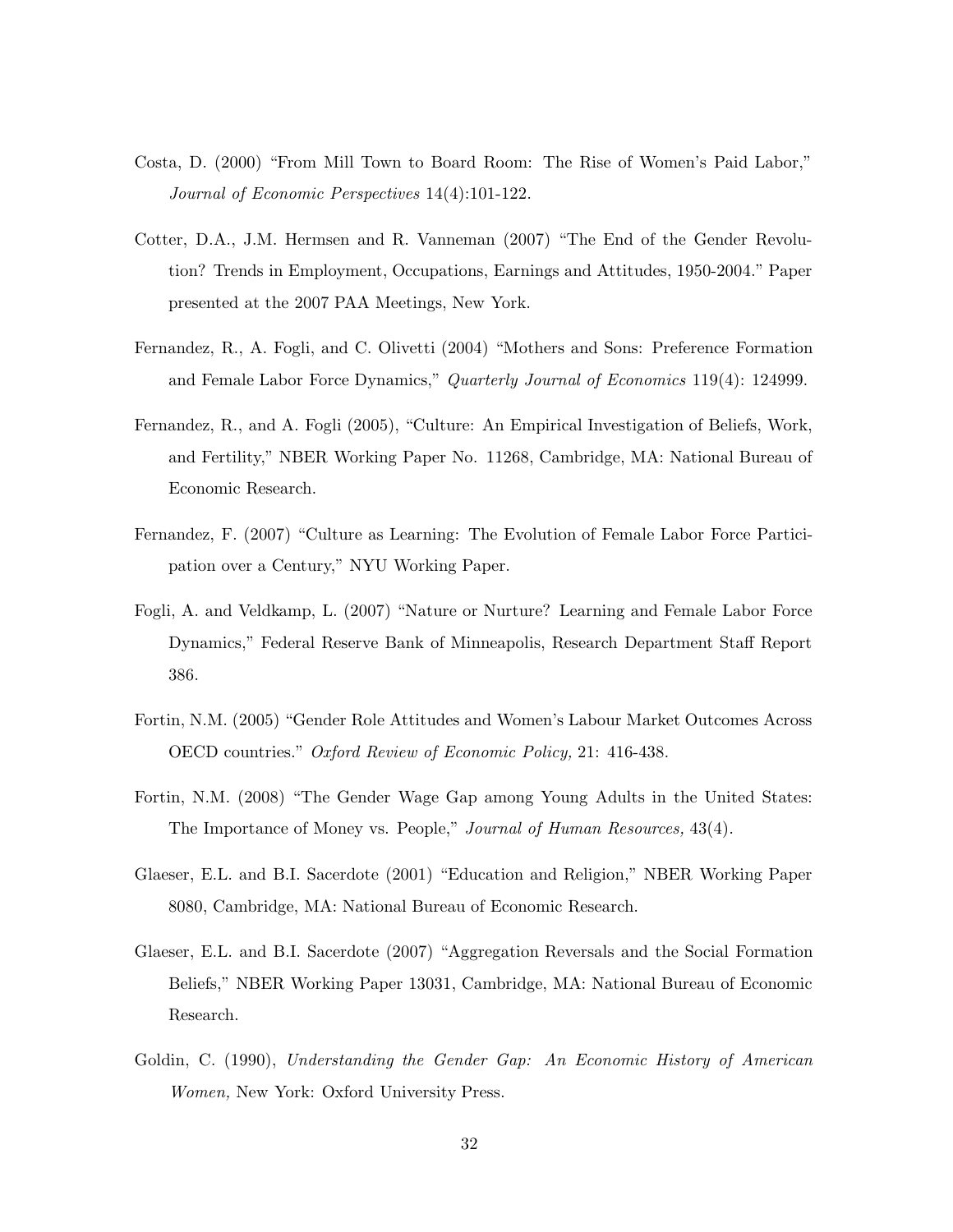- Goldin, C. (2006) "The Quiet Revolution that Transformed Women's Employment, Education, and Family," *American Economic Review,* 96: 1-21.
- Goldin, C. and L.F. Katz (2002)"The Power of the Pill: Oral Contraceptives and Women's Career and Marriage Decisions," *Journal of Political Economy,* 110 : 730–770.
- Goldin, C. and L.F. Katz (2007) "Transitions: Career and Family Lifecycles of the Educational Elite," Paper Presented at the 2007 AEA Meetings.
- Goldin, C. and M. Shim (2004) "Making a Name: Women's Surnames at Marriage and Beyond," *Journal of Economic Perspectives,* 18 : 143-160.
- Greenwood, J., A. Seshadri, and M. Yorukoglu (2005) "Engines of Liberation," *Review of Economic Studies,* 72: 109-133.
- Guiso, L., P. Sapienzad and L. Zingalese (2003), "Peoples Opium? Religion and Economic Attitudes," *Journal of Monetary Economics,* 50: 225-282.
- Heckman, J. and R. Robb (1985) "Using Longitudinal Data to Estimate Age, Period and Cohort Effects in Earnings Equations," in William M. Mason and Stephen E. Feinberg, eds., *Cohort Analysis in Social Research Beyond the Identification Problem,* Springer-Verlag, New York. 137-150.
- Harris, R. J. and J.M. Firestone (1998) "Changes in Predictors of Gender Role Ideologies Among Women: A Multivariate Analysis," *Sex Roles* 38: 239-252.
- Jio, Sarah (2008) "No Kids, No Jobs for Growing Number of Wives," at http://www.cnn.com- /2008/LIVING/wayoflife/08/05/lw.nokids.nojob.wives/index.html accessed August 6, 2008.
- Kaufman, Gayle (2000), "Do Gender Role Attitudes Matter? Family Formation and Dissolution Among Traditional and Egalitarian Men and Women," *Journal of Family Issues* 21: 128-144.
- Kiecolt, K.J. and A.C. Acock (1988), "The Long-Term Effects of Family Structure on Gender-Role Attitudes," *Journal of Marriage and the Family,* 50: 709-717.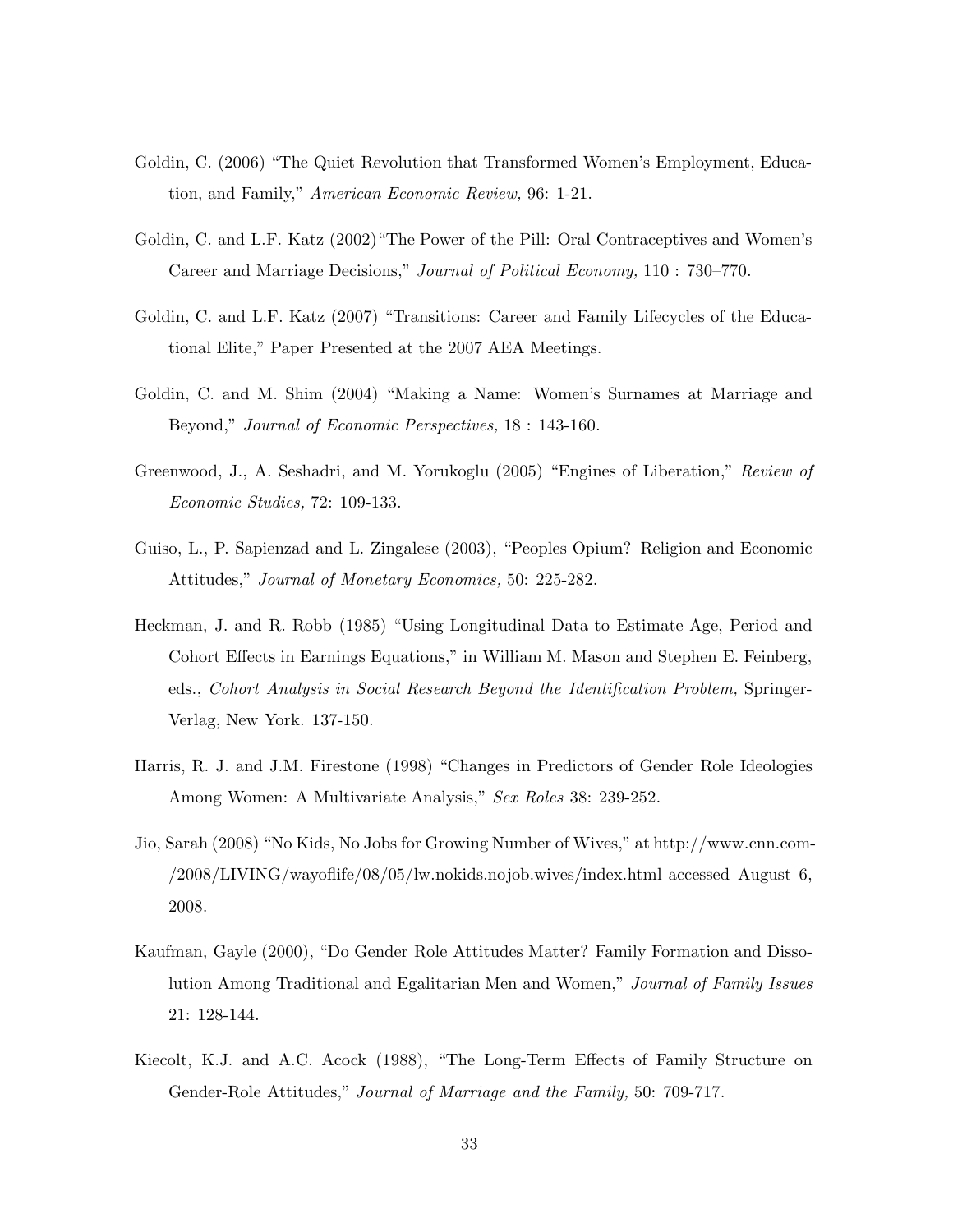- Krueger, Alan B., and Stacy B. Dale. (2002) "Estimating the Payoff to Attending a More Selective College: An Application of Selection on Observables and Unobservables," *Quarterly Journal of Economics* 117(4): 1491-527.
- Mason, K.O., John L. Czajka, and Sara Arber, (1976) "Change in U.S. Women's Sex-Role Attitudes, 1964-1974," *American Sociological Review,* Vol. 41 (August) : 573-596
- Moffit, R. (2001) "Policy Interventions, Low-Level Equilibria, and Social Interactions," in *Social Dynamics,* edited by S.N. Durlauf and H.P. Young, Washington: Brookings Institution Press.
- Preston, A. E. (1994) "Where Have all the Women Gone? A Study of Exits of Women from the Science and Engineering Professions," *American Economic Review* 84: 1446-62.
- Reniers, G. (2008) "Marital Strategies for Regulating Exposure to HIV," *Demography* 45: 417-438.
- Sherkat, D.E. (2000) " 'That They be Keepers of the Home': The Effect of Conservative Religion on Early and Late Transitions into Housewifery," *Review of Religious Research,* 41: 344 - 358.
- Smith, T.W. (1991) "Adult Sexual Behavior in 1989: Number of Partners, Frequency of Intercourse and Risk of AIDS," *Family Planning Perspectives,* 23: 102–107.
- Stone, P. and M. Lovejoy (2004) "Fast-Track Women and the "Choice" to Stay Home", *Annals of the American Academy of Political and Social Science*, 596: 62–83.
- Stone, P. (2007) *Opting Out? Why Women Really Quit Careers and Head Home.* Berkeley: University of California Press.
- Thornton, A. and D. Freedman (1979) "Changes in the Sex Role Attitudes of Women, 1962- 1977: Evidence from a Panel Study," *American Sociological Review,* 44(5): 831-842.
- Wada, R. and E.Tekin (2007) "Body Composition and Wages," NBER Working Paper No. 13595. Cambridge, MA: National Bureau of Economic Research.
- Wallis, C. (2004) "The Case for Staying Home," *Time,* May 10, p. 44.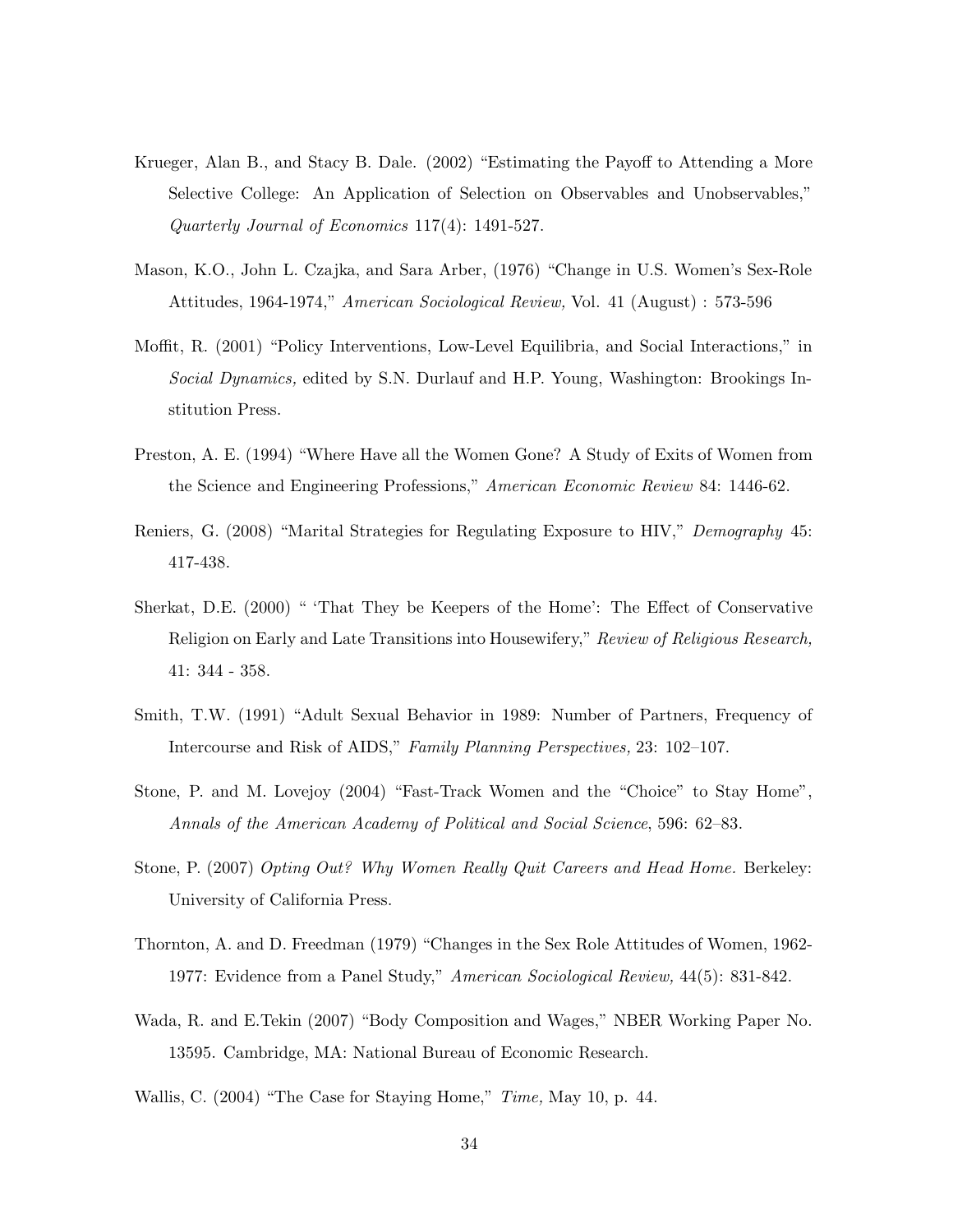- Wood, R.G. (1995) "Marriage Rates and Marriageable Men: A Test of the Wilson Hypothesis," *Journal of Human Resources,* 30: 163-193.
- Zaiceva, A. and K.F. Zimmerman (2007) "Children, Kitchen, Church: Does Ethnicity Matter?", IZA Discussion Paper No. 3070, Bonn: Institute for the Study of Labor.

#### DATA APPENDIX

The means of the main variables used in this study are reported in Table A1. The following describes precisely which variables from the two data surveys are used. Unless otherwise noted the variables from the NLS72 are from the fifth follow-up (1986), when most respondents were 32 years of age. The main dependent variable (FLP) is constructed from the GSS variable WRKSTAT and from the NLS72 variables FI3A, FI3F, FI3H and FI3I. In the GSS, labor force participants are those currently working full-time or part-time, temporarily absent from work, unemployed, laid off or looking for work. In the NLS72, individuals on active duty in the armed forces are also included among labor force participants. The construction of the attitudes variables is described in the main text and in Table 1. The education variable is the years (from 0 to 20) of schooling variable EDUC in the GSS. In the NLS72, the education variable is available as a categorical variable constructed from the SCHOOL variable in the base questionaire, updated with variables FQ2 and FQ3B from the first follow-up, variable TQ49A from the third follow-up, variables FT66 and FT67 from the fourth follow-up, and variable FI29 from the fifth follow-up.

In the GSS, the marital status variables are constructed using the variable MARITAL and DIVORCE, which asked currently married and widowed individuals whether they were ever divorced. In the NLS72, the married variable are constructed using the variable MARSTAT and the ever divorced variable using information on how up to the three marriages ended, variables FI40F and FI40G, FI41F and FI41G, FI42F and FI42G. Given respondents are about 32 years of age, no one actually had a third marriage fail. In the GSS, the number of children is from the variable CHILDS, which includes all children ever born alive and is capped at 8. In the NLS72, the corresponding variable is CHILDREN and is capped at seven. The presence of pre-school children is recoded from the variable BABIES in the GSS, which count the number of family members under 6 year olds and the variable FI90AA in the NLS72, which asks about pre-school children. In the GSS, the variable "mother ever worked" is constructed using the variables MAWRSLF, MAWORK, MAWKBABY, MAWKBORN, MAWK16, MAWKGRW and where affirmative answers to any of these questions is coded as a "YES". In the NSL72, this variable is coded, from the base survey, as the negative of the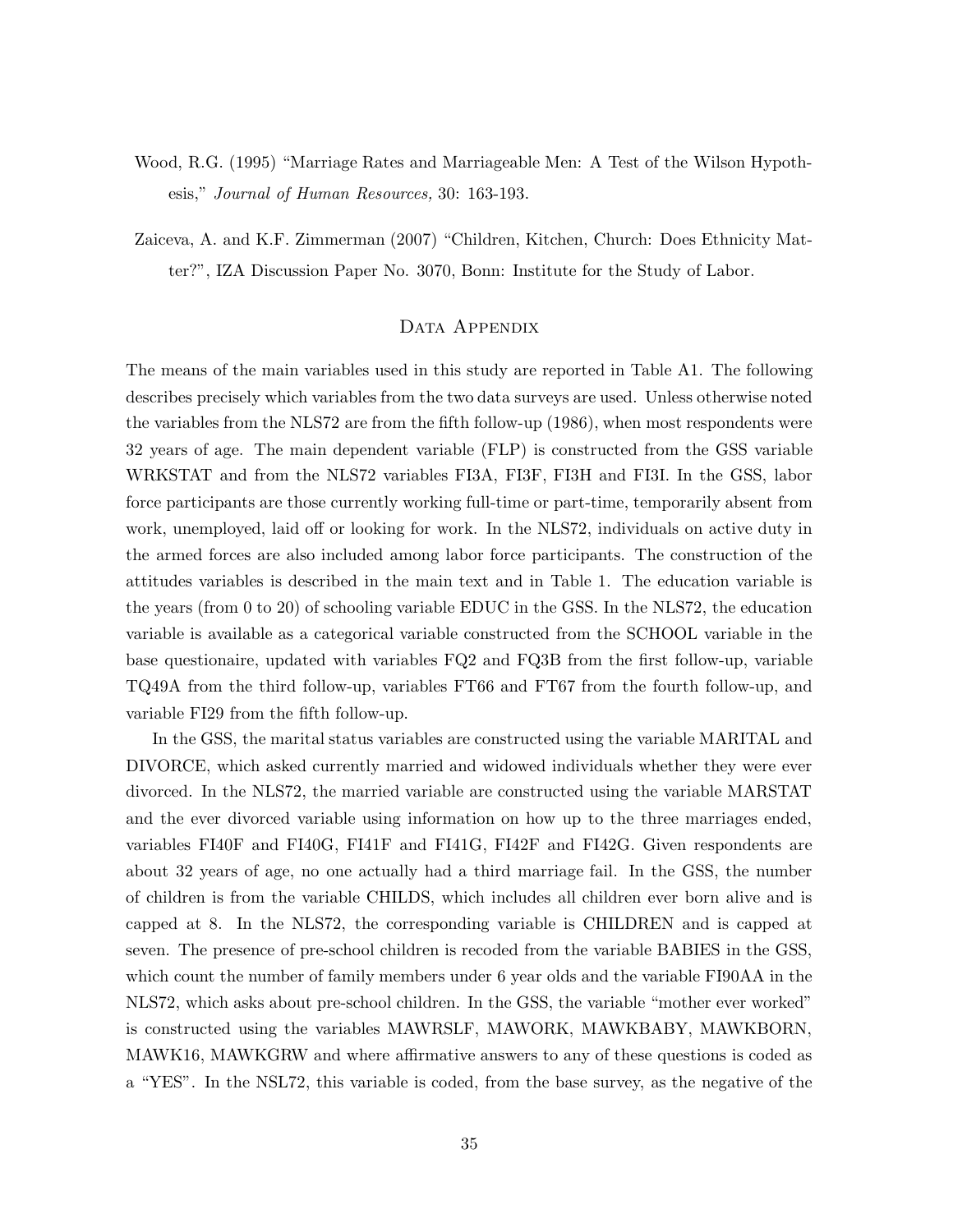response, "BQ25C=4" which corresponds to the mother being a homemaker, which may be more closely related to the above concept of identity. "Living in an intact family" is coded from the response "FAMILY16=1" in the GSS and from FI101B and FI101D in the NLS72.

The variable "white" is from the variable RACE in the GSS and RACE86 in the NLS72. In the GSS, the religion at age 16 is constructed using the variables RELIG16 to obtain the broad categories, and DENOM16 to further differentiate the specific denominations, as shown in Table A1. Only the first type broad categories is available from the base survey variable BQ92 in the NLS72. In the GSS, the log of other income is computed as the logarithm of REALINC (real family income) minus REALRINC (real respondent's income) set to zero if missing because of non-labor force participation. In the NLS72, it is the log of husbands's income, FI111C85+FI111H85+FI111L85, which adds spousal wages and business income, unemployment compensation and scholarships, when these variables are not missing.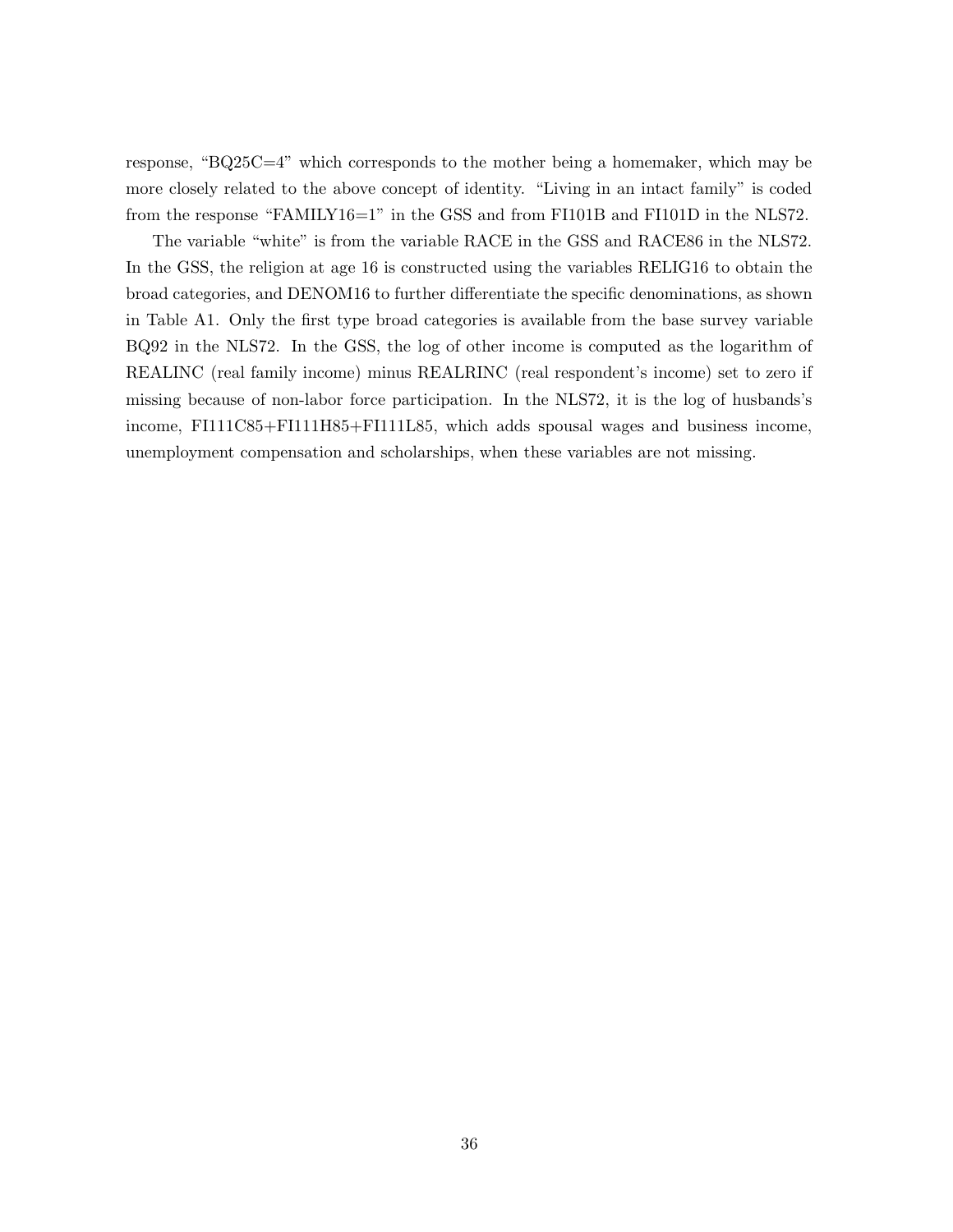| Variable      |                                                                                                                                                                                                        |                |            |         |
|---------------|--------------------------------------------------------------------------------------------------------------------------------------------------------------------------------------------------------|----------------|------------|---------|
| Name          | A: General Social Survey 1977-2006<br>Do you agree or disagree with this statement?                                                                                                                    | Non-LFP        | <b>LFP</b> | Δ       |
| <b>FEPOL</b>  | Tell me if you agree or disagree with this statement: Most men are<br>better suited emotionally for politics than are most women. (reverse)                                                            | 67             | 77.3       | $-10.3$ |
|               | Now I'm going to read several more statements. As I read each one,<br>please tell me whether you strongly agree, agree, disagree, or strongly<br>disagree with it. For example, here is the statement: |                |            |         |
| <b>FECHLD</b> | A. A working mother can establish just as warm and secure a<br>relationship with her children as a mother who does not work.                                                                           | 58.4           | 69.2       | $-10.8$ |
|               | FEPRESCH C. A preschool child is likely to suffer if his or her mother works                                                                                                                           | 50.3           | 41.1       | 9.2     |
| <b>FEFAM</b>  | D. It is much better for everyone involved if the man is the achiever<br>outside the home and the woman takes care of the home and family.                                                             | 47.9           | 35.7       | 12.2    |
| EGAL          | Composite of (FEPOL+FECHLD)                                                                                                                                                                            | 62.3           | 73.0       | $-10.7$ |
| <b>TRAD</b>   | Composite of (FEFAM+FEPRESCH)                                                                                                                                                                          | 49.1           | 38.5       | 10.6    |
| Variable      |                                                                                                                                                                                                        | Non-LFP LFP in |            |         |
| Name          | B: National Longitudinal Survey of 1972                                                                                                                                                                | in 1986        | 1986       | Δ       |
|               | How do you feel about the following statements? Strongly agree, agree,                                                                                                                                 |                |            |         |
|               | disagree, or strongly disagree. (asked in 1979)                                                                                                                                                        |                |            |         |
| <b>FT196A</b> | a. A working mother of pre-school children can be just as good<br>a mother as the woman who doesn't work                                                                                               | 57.5           | 68.8       | $-11.3$ |
| <b>FT196B</b> | b. It is usually better for everyone involved if the man is the acheiver<br>outside the home and the woman takes care of the home and family                                                           | 46.7           | 35.0       | 11.7    |
| <b>FT196C</b> | c. Young men should be encouraged to take jobs that are usuall<br>filled by women (nursing, secretarial, work. etc.)                                                                                   | 46.0           | 48.0       | $-2.0$  |
| <b>FT196D</b> | d. Most women are just not interested in having big and important jobs                                                                                                                                 | 32.0           | 30.6       | 1.4     |
| <b>FT196E</b> | e. Many qualified women can't get good jobs; men with the same skills<br>have much less trouble                                                                                                        | 58.2           | 60.5       | $-2.3$  |
| <b>FT196F</b> | f. Most women are happiest when they are making a home and caring<br>for children                                                                                                                      | 44.6           | 37.9       | 6.7     |
| <b>FT196G</b> | g. High schools counselors should urge young women to train for<br>jobs which are now held mainly by men                                                                                               | 54.3           | 56.9       | $-2.6$  |
| <b>FT196H</b> | h. It is more important for a wife to help her husband than to have a<br>career herself                                                                                                                | 45.0           | 36.3       | 8.7     |
| FT196I        | i. Schools teach women to want the less important jobs (reverse)                                                                                                                                       | 41.3           | 43.1       | $-1.8$  |
| FT196J        | j. Men should be given first chance at most jobs because they have the<br>primary responsibility for providing for a family                                                                            | 37.0           | 30.0       | 7.0     |
| <b>EGAL</b>   | Composite of (FT196A+FT196C+FT196E+FT196G+FT196I)                                                                                                                                                      | 51.5           | 55.5       | $-4.0$  |
| <b>TRAD</b>   | Composite of (FT196B+FT196D+FT196F+FT196H+FT196J)                                                                                                                                                      | 40.4           | 20.5       | 19.9    |

Table 1. Average Agreement with Gender Role Attitudes by Labor Force Participation

Note: Respondents are women aged 18 to 65 in the GSS. Answers scaled 1 to n (strongly agree, agree, disagree, or strongly disagree) are rescaled between 100 and 0, using the formula 100\*(n–k)/(n–1) where n is the number of categories and k is the categorical integer.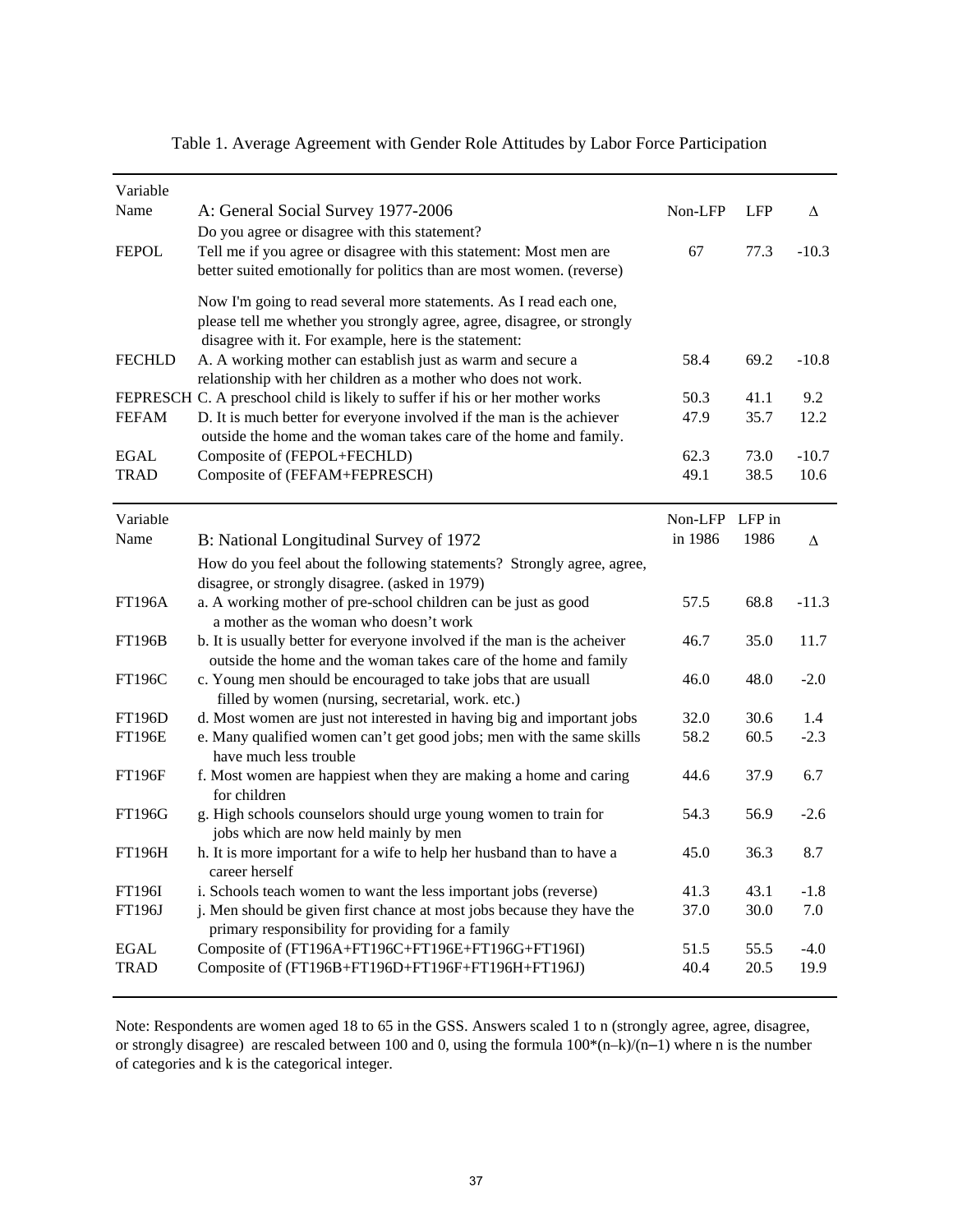|                                  | (1)         | (2)         | (3)         | (4)                  | (5)                  | (6)           | (7)           | (8)         | (9)         | (10)        | (11)                 | (12)                 |
|----------------------------------|-------------|-------------|-------------|----------------------|----------------------|---------------|---------------|-------------|-------------|-------------|----------------------|----------------------|
|                                  |             |             |             | All Women            |                      |               |               | Attitude    | Married     |             | All Men              |                      |
|                                  |             |             |             |                      |                      |               |               | Sample      | Women       |             |                      |                      |
| Mean LFP                         |             |             |             | 0.64                 |                      |               |               | 0.692       | 0.589       |             | 0.879                |                      |
| Time $(1972=1)$                  | $0.016***$  |             | $0.022***$  | $0.023***$           |                      | $0.023***$    | $0.017***$    | $0.016***$  | $0.024***$  | 0.002       | 0.002                |                      |
|                                  | (0.001)     |             | (0.001)     | (0.002)              |                      | (0.002)       | (0.002)       | (0.003)     | (0.002)     | (0.001)     | (0.001)              |                      |
| Time $^{2}/100$                  | $-0.026***$ |             | $-0.037***$ | $-0.037***$          | $-0.038***$          | $-0.036***$   | $-0.031***$   | $-0.024***$ | $-0.039***$ | $-0.010***$ | $-0.010***$          | $-0.010***$          |
|                                  | (0.004)     |             | (0.003)     | (0.003)              | (0.003)              | (0.004)       | (0.003)       | (0.007)     | (0.004)     | (0.002)     | (0.002)              | (0.002)              |
| Age                              |             | $0.042***$  | $0.038***$  | Full set             | Full set             | $0.035***$    | $0.043***$    | $0.035***$  | $0.047***$  | $0.057***$  | Full set             | Full set             |
|                                  |             | (0.002)     | (0.002)     | of age               | of age               | (0.002)       | (0.002)       | (0.004)     | (0.003)     | (0.002)     | of age               | of age               |
| Age $^{2}/100$                   |             | $-0.046***$ | $-0.051***$ | dummies              | dummies              | $-0.048***$   | $-0.056***$   | $-0.048***$ | $-0.060***$ | $-0.072***$ | dummies              | dummies              |
|                                  |             | (0.002)     | (0.002)     | $(65 \text{ omit.})$ | $(65 \text{ omit.})$ | $(0.002)$ *** | $(0.002)$ *** | (0.004)     | (0.003)     | (0.002)     | $(65 \text{ omit.})$ | $(65 \text{ omit.})$ |
| Birth Cohort (1953-1958 omitted) |             |             |             |                      |                      |               |               |             |             |             |                      |                      |
| $\leq$ 1920                      | $-0.240***$ | $-0.348***$ |             | 0.056                | Full set             | 0.057         | 0.041         | $-0.026$    | 0.015       | 0.023       | 0.032                | Full set             |
|                                  | (0.020)     | (0.021)     |             | (0.047)              | of birth             | (0.052)       | (0.045)       | (0.084)     | (0.062)     | (0.034)     | (0.034)              | of birth             |
| 1921-35                          | $-0.166***$ | $-0.269***$ |             | $-0.038$             | cohort               | $-0.015$      | $-0.010$      | $-0.037$    | $-0.042$    | $-0.017$    | $-0.020$             | cohort               |
|                                  | (0.014)     | (0.015)     |             | (0.032)              | dummies              | (0.035)       | (0.031)       | (0.052)     | (0.042)     | (0.023)     | (0.023)              | dummies              |
| 1936-45                          | $-0.088***$ | $-0.160***$ |             | $-0.027$             | (1988)               | $-0.021$      | $-0.016$      | 0.006       | $-0.039$    | $-0.005$    | $-0.003$             | (1988)               |
|                                  | (0.012)     | (0.013)     |             | (0.020)              | birth                | (0.022)       | (0.019)       | (0.032)     | (0.026)     | (0.015)     | (0.015)              | birth                |
| 1946-52                          | $-0.006$    | $-0.046***$ |             | 0.007                | omitted)             | 0.016         | 0.006         | 0.037       | 0.008       | 0.013       | 0.011                | omitted)             |
|                                  | (0.011)     | (0.011)     |             | (0.013)              |                      | (0.014)       | (0.012)       | $(0.021)*$  | (0.017)     | (0.010)     | (0.010)              |                      |
| 1959-65                          | $-0.008$    | $0.032***$  |             | $-0.018$             |                      | $-0.025*$     | $-0.014$      | 0.000       | $-0.021$    | $0.029***$  | $0.022**$            |                      |
|                                  | (0.012)     | (0.012)     |             | (0.013)              |                      | (0.014)       | (0.013)       | (0.020)     | (0.018)     | (0.010)     | (0.010)              |                      |
| 1966-75                          | $-0.050***$ | $0.047***$  |             | $-0.058***$          |                      | $-0.072***$   | $-0.042**$    | $-0.051*$   | $-0.059**$  | $0.028**$   | 0.009                |                      |
|                                  | (0.013)     | (0.013)     |             | (0.020)              |                      | (0.021)       | (0.019)       | (0.031)     | (0.027)     | (0.014)     | (0.014)              |                      |
| 1975-86                          | $-0.102***$ | $0.088***$  |             | $-0.097***$          |                      | $-0.091***$   | $-0.051*$     | $-0.074$    | $-0.023$    | $0.048**$   | 0.022                |                      |
|                                  | (0.019)     | (0.019)     |             | (0.031)              |                      | (0.034)       | (0.030)       | (0.050)     | (0.045)     | (0.022)     | (0.022)              |                      |
| Observations                     | 23435       | 23435       | 23435       | 23435                | 23435                | 23435         | 23346         | 8915        | 13110       | 19194       | 19194                | 19194                |
| R-squared                        | 0.056       | 0.069       | 0.074       | 0.085                | 0.089                | 0.077         | 0.147         | 0.06        | 0.091       | 0.123       | 0.123                | 0.148                |

| Table 2. Trends in Labor Force Participation, GSS 1972-2006 |
|-------------------------------------------------------------|
|-------------------------------------------------------------|

Note: Robust standard errors are in parentheses. Significance at 1% level denoted by \*\*\*, at 5% level denoted by \*\*, at 10% level denoted by \*. Column (7) also includes years of schooling, number of children, dummies for white, married, ever divorced, preschooler present, mother everworking, living in an intact family, dummies (9) for religion at age 16, and region dummies (8).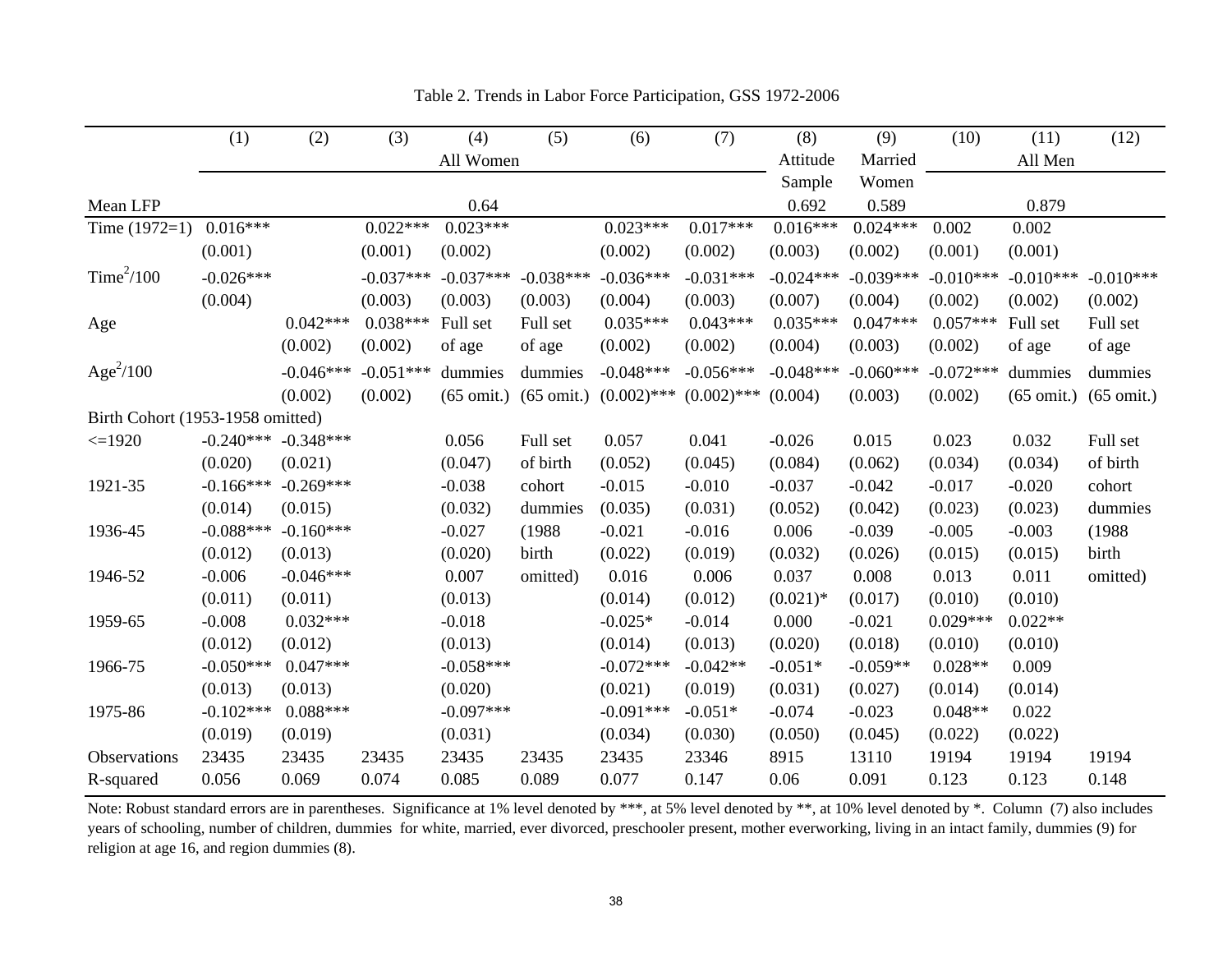|                                  | (1)         | (2)         | (3)                                         | (4)         | (5)         | (6)                  | (7)         | (8)                   | (9)         | (10)                 |
|----------------------------------|-------------|-------------|---------------------------------------------|-------------|-------------|----------------------|-------------|-----------------------|-------------|----------------------|
| Dependent Variable               |             |             | Traditional Attitudes Egalitarian Attitudes |             |             | Premarital Sex Wrong |             | Number of Children    |             | <b>Ever Divorced</b> |
| Mean:                            | 0.418       | 0.413       | 0.694                                       | 0.710       | 0.429       | 0.404                | 2.01        | 1.9                   | 0.271       | 0.290                |
| Time $(1972=1)$                  | $-0.020***$ | $-0.019***$ | $0.023***$                                  | $0.023***$  | $-0.009***$ | $-0.006*$            | $-0.023***$ | $-0.011$              | $0.008***$  | $0.008**$            |
|                                  | (0.002)     | (0.002)     | (0.002)                                     | (0.003)     | (0.002)     | (0.003)              | (0.007)     | (0.013)               | (0.001)     | (0.003)              |
| Time $^{2}/100$                  | $0.033***$  | $0.032***$  | $-0.037***$                                 | $-0.037***$ | 0.013       | 0.007                | 0.011       | $-0.006$              | $-0.008***$ | $-0.005$             |
|                                  | (0.004)     | (0.004)     | (0.005)                                     | (0.005)     | (0.004)     | (0.007)              | (0.012)     | (0.025)               | (0.003)     | (0.007)              |
| Age                              | $0.005***$  | $0.005***$  | $-0.004$                                    | $-0.001$    | $0.011***$  | $0.011***$           | $0.237***$  | $0.230***$            | $0.033***$  | $0.035***$           |
|                                  | (0.002)     | (0.002)     | (0.002)                                     | (0.003)     | (0.003)     | (0.003)              | (0.007)     | (0.012)               | (0.002)     | (0.002)              |
| Age <sup>2</sup> /100            | 0.000       | 0.000       | $-0.001$                                    | 0.000       | $-0.000$    | $-0.000$             | $-0.226***$ | $-0.022***$           | $-0.034***$ | $-0.004***$          |
|                                  | (0.002)     | (0.002)     | (0.003)                                     | (0.000)     | (0.000)     | (0.000)              | (0.008)     | (0.001)               | (0.002)     | (0.000)              |
| Birth Cohort (1953-1958 omitted) |             |             |                                             |             |             |                      |             |                       |             |                      |
| $\leq$ 1920                      | 0.024       | 0.013       | $-0.031$                                    | $-0.047$    | 0.064       | 0.077                | 0.033       | 0.176                 | $-0.056$    | $-0.023$             |
|                                  | (0.044)     | (0.046)     | (0.058)                                     | (0.060)     | (0.056)     | (0.081)              | (0.197)     | (0.361)               | (0.043)     | (0.079)              |
| 1921-35                          | 0.007       | 0.013       | $-0.024$                                    | $-0.034$    | 0.081       | 0.079                | $0.830***$  | $0.854***$            | $-0.072**$  | $-0.025$             |
|                                  | (0.044)     | (0.030)     | (0.037)                                     | (0.037)     | (0.039)     | (0.052)              | (0.131)     | (0.200)               | (0.029)     | (0.052)              |
| 1936-45                          | $-0.003$    | $-0.007$    | 0.013                                       | 0.009       | 0.038       | 0.026                | $0.572***$  | $0.543$ <sup>**</sup> | 0.001       | 0.018                |
|                                  | (0.018)     | (0.019)     | (0.022)                                     | (0.022)     | (0.024)     | (0.032)              | (0.076)     | (0.118)               | (0.018)     | (0.033)              |
| 1946-52                          | $-0.012$    | $-0.007$    | 0.012                                       | 0.000       | $-0.013$    | $-0.001$             | $-0.022$    | $-0.040$              | $0.033***$  | $0.048**$            |
|                                  | (0.011)     | (0.012)     | (0.014)                                     | (0.014)     | (0.016)     | (0.020)              | (0.043)     | (0.071)               | (0.016)     | (0.022)              |
| 1959-65                          | $0.033***$  | $0.033***$  | $-0.045***$                                 | $-0.046***$ | $0.054***$  | $0.044**$            | $0.083*$    | 0.020                 | $-0.035***$ | $-0.021$             |
|                                  | (0.011)     | (0.011)     | (0.013)                                     | (0.013)     | (0.016)     | (0.020)              | (0.043)     | (0.068)               | (0.013)     | (0.021)              |
| 1966-75                          | $0.050***$  | $0.051***$  | $-0.083***$                                 | $-0.073***$ | $0.106***$  | $0.101***$           | $0.261***$  | 0.131                 | $-0.109***$ | $-0.121***$          |
|                                  | (0.017)     | (0.017)     | (0.021)                                     | (0.021)     | (0.024)     | (0.029)              | (0.071)     | (0.107)               | (0.018)     | (0.030)              |
| 1975-86                          | $0.082***$  | $0.086***$  | $-0.128***$                                 | $-0.114***$ | $0.161***$  | $0.163***$           | $0.407***$  | 0.197                 | $-0.150***$ | $-0.161***$          |
|                                  | (0.027)     | (0.029)     | (0.034)                                     | (0.034)     | (0.039)     | (0.048)              | (0.113)     | (0.173)               | (0.028)     | (0.045)              |
| Mother ever worked               |             | $-0.043***$ |                                             | $0.041***$  |             | $-0.035***$          |             | $-0.066*$             |             | 0.004                |
|                                  |             | (0.011)     |                                             | (0.007)     |             | (0.010)              |             | (0.036)               |             | (0.010)              |
| Lived in intact                  |             | 0.009       |                                             | $-0.011$    |             | $0.059***$           |             | $-0.152***$           |             | $-0.105***$          |
| family                           |             | (0.006)     |                                             | (0.007)     |             | (0.010)              |             | (0.038)               |             | (0.011)              |
| Observations                     | 9825        | 8915        | 11610                                       | 8915        | 13629       | 8915                 | 23378       | 8915                  | 23435       | 8915                 |
| R-squared                        | 0.077       | 0.088       | 0.091                                       | 0.074       | 0.08        | 0.094                | 0.269       | 0.278                 | 0.08        | 0.105                |

Table 3. Trends in Attitudes, Number of Children and Divorce, GSS 1972-2006

Note: Robust standard errors are in parentheses. Significance at 1% level denoted by \*\*\*, at 5% level denoted by \*\*, at 10% level denoted by \*. Even columns also include dummies for white, and dummies (9) for religion at age 16.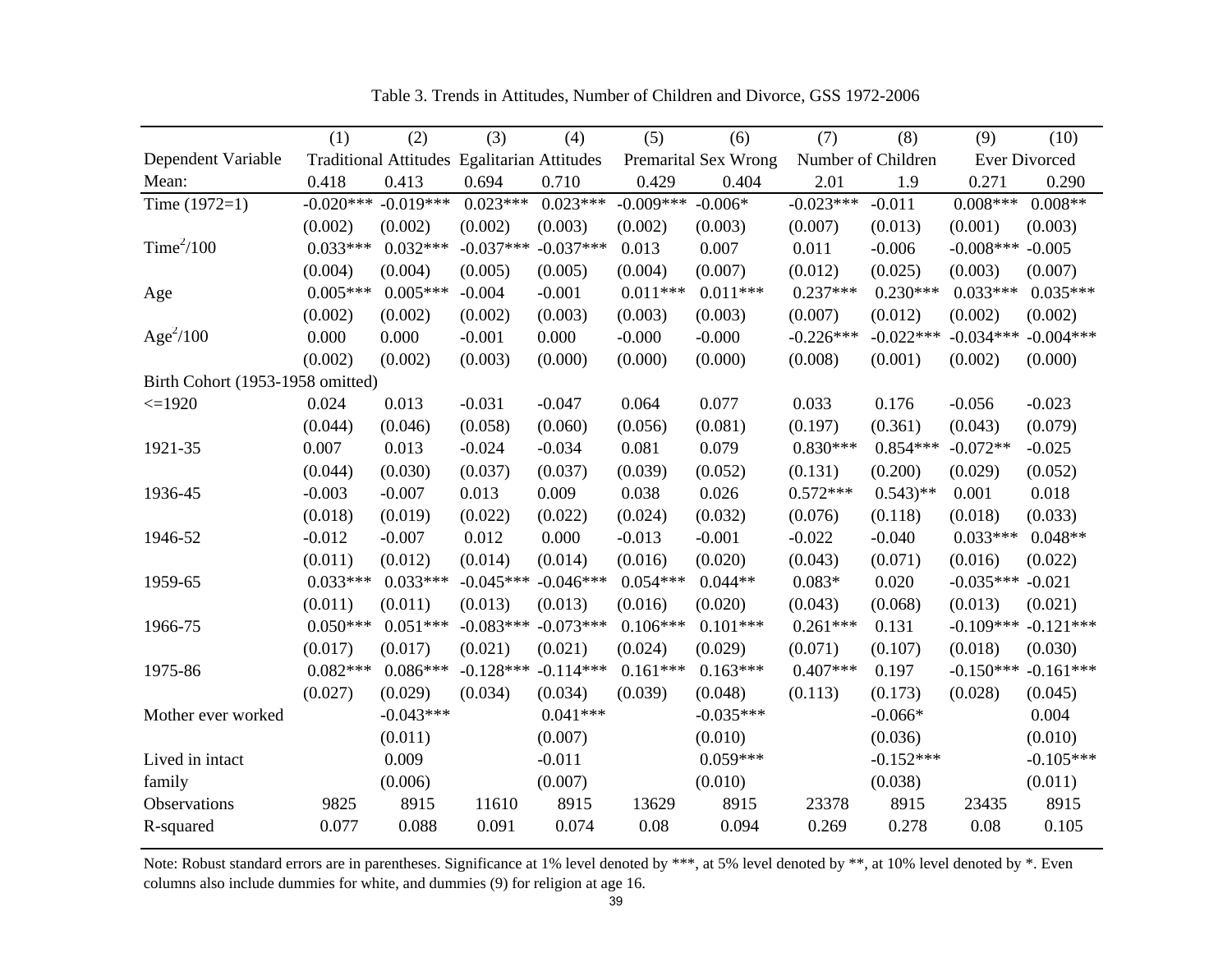|                                  | (1)         | (2)         | (3)         | (4)         | (5)         | (6)         | (7)           |
|----------------------------------|-------------|-------------|-------------|-------------|-------------|-------------|---------------|
|                                  |             |             | All Women   |             |             |             | Married Women |
| Mean LFP                         |             |             | 0.692       |             |             |             | 0.655         |
| Time $(1972=1)$                  | $0.011***$  | $0.007*$    | $0.008**$   | 0.006       | 0.006       | $0.016***$  | $0.009*$      |
|                                  | (0.001)     | (0.004)     | (0.004)     | (0.004)     | (0.004)     | (0.003)     | (0.005)       |
| Time <sup>2</sup> /100           | $-0.018***$ | $-0.011$    | $-0.014*$   | $-0.010$    | $-0.010$    | $-0.033***$ | $-0.022**$    |
|                                  | (0.008)     | (0.008)     | (0.008)     | (0.008)     | (0.008)     | (0.011)     | (0.010)       |
| <b>Traditional attitudes</b>     |             | $-0.246***$ |             | $-0.219***$ | $-0.174***$ |             | $-0.297***$   |
| (FEFAM in col. 5)                |             | (0.022)     |             | (0.024)     | (0.020)     |             | (0.032)       |
| Egalitarian attitudes            |             |             | $0.134***$  | $0.051**$   | $-0.005$    |             | 0.048         |
| (FEPOLin col. 5)                 |             |             | (0.019)     | (0.021)     | (0.013)     |             | (0.030)       |
| Years of                         | $0.023***$  | $0.020***$  | $0.021***$  | $0.019***$  | $0.020***$  | $0.029***$  | $0.024***$    |
| Schooling                        | (0.002)     | (0.002)     | (0.002)     | (0.002)     | (0.002)     | (0.003)     | (0.003)       |
| Married                          | $-0.084***$ | $-0.077**$  | $-0.078***$ | $-0.076***$ | $-0.075***$ |             |               |
|                                  | (0.011)     | (0.011)     | (0.011)     | (0.011)     | (0.011)     |             |               |
| Ever divorced                    | $0.025**$   | 0.019       | $0.022*$    | 0.018       | $0.023*$    | 0.014       | 0.006         |
|                                  | (0.012)     | (0.011)     | (0.011)     | (0.012)     | (0.012)     | (0.018)     | (0.018)       |
| Presence of                      | $-0.137***$ | $-0.140***$ | $-0.136***$ | $-0.139***$ | $-0.136***$ | $-0.173***$ | $-0.174***$   |
| Pre-school children              | (0.014)     | (0.014)     | (0.014)     | (0.014)     | (0.014)     | (0.019)     | (0.019)       |
| Mother ever worked               | $0.027**$   | $0.018*$    | $0.027**$   | 0.018       | $0.019*$    | 0.018       | 0.009         |
|                                  | (0.011)     | (0.011)     | (0.011)     | (0.011)     | (0.011)     | (0.016)     | (0.011)       |
| Log of other income              |             |             |             |             |             | $-0.080***$ | $-0.078***$   |
|                                  |             |             |             |             |             | (0.009)     | (0.009)       |
| Birth Cohort (1953-1958 omitted) |             |             |             |             |             |             |               |
| $\leq$ 1920                      | $-0.019$    | $-0.014$    | $-0.014$    | $-0.012$    | $-0.054$    | $-0.100$    | $-0.093$      |
|                                  | (0.090)     | (0.090)     | (0.091)     | (0.090)     | (0.092)     | (0.125)     | (0.124)       |
| 1921-35                          | $-0.013$    | $-0.015$    | $-0.009$    | $-0.013$    | $-0.040$    | $-0.053$    | $-0.056$      |
|                                  | (0.058)     | (0.058)     | (0.058)     | (0.058)     | (0.059)     | (0.082)     | (0.081)       |
| 1936-45                          | 0.012       | 0.008       | 0.011       | 0.008       | $-0.003$    | $-0.024$    | $-0.035$      |
|                                  | (0.035)     | (0.035)     | (0.035)     | (0.035)     | (0.036)     | (0.050)     | (0.050)       |
| 1946-52                          | 0.023       | 0.022       | 0.024       | 0.022       | 0.021       | $-0.002$    | $-0.007$      |
|                                  | (0.021)     | (0.021)     | (0.021)     | (0.021)     | (0.021)     | (0.029)     | (0.029)       |
| 1959-65                          | 0.011       | 0.020       | 0.017       | 0.020       | 0.025       | $-0.015$    | $-0.008$      |
|                                  | (0.021)     | (0.021)     | (0.021)     | (0.021)     | (0.021)     | (0.029)     | (0.029)       |
| 1966-75                          | $-0.028$    | $-0.016$    | $-0.019$    | $-0.014$    | $-0.005$    | $-0.036$    | $-0.016$      |
|                                  | (0.034)     | (0.033)     | (0.033)     | (0.033)     | (0.034)     | (0.048)     | (0.047)       |
| 1975-86                          | $-0.058$    | $-0.039$    | $-0.043$    | $-0.035$    | $-0.024$    | $-0.052$    | $-0.026$      |
|                                  | (0.056)     | (0.055)     | (0.056)     | (0.055)     | (0.057)     | (0.088)     | (0.087)       |
| Quadratic in Age                 | Yes         | Yes         | Yes         | Yes         | Yes         | Yes         | Yes           |
| Other Demographics               | Yes         | Yes         | Yes         | Yes         | Yes         | Yes         | Yes           |
| Observations                     | 8915        | 8915        | 8915        | 8915        | 8915        | 3967        | 3967          |
| R-squared                        | 0.056       | 0.145       | 0.136       | 0.146       | 0.138       | 0.158       | 0.183         |

Table 4. Impact of Gender Role Attitudes on FLP – Linear Probability Model

Note: Robust standard errors are in parentheses. Significance at 1% level denoted by \*\*\*, at 5% level denoted by \*\*, at 10% level denoted by \*. All columns also include number of children, dummies for white, lived in an intact family and dummies (9) for religion at age 16, and region dummies (8).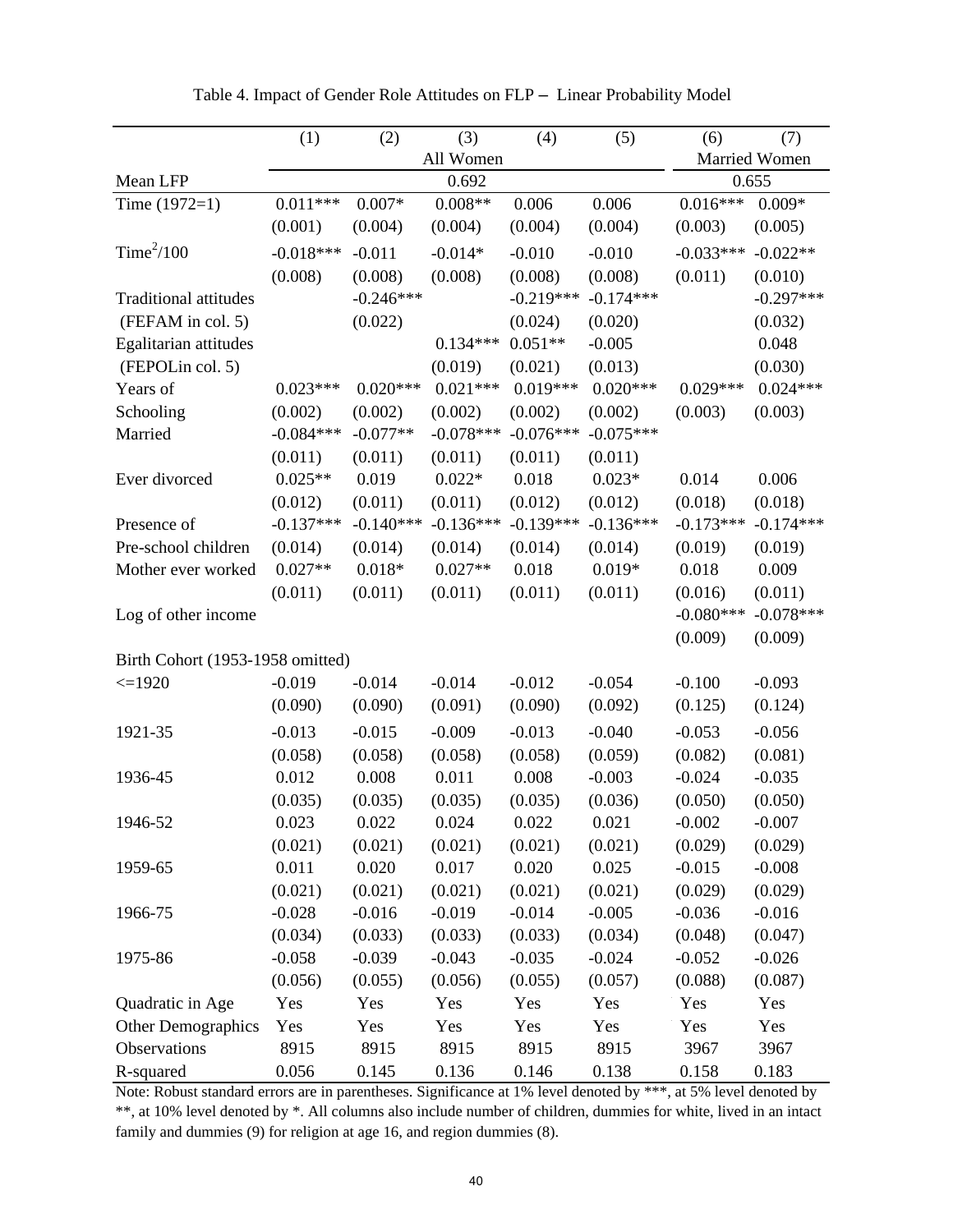|                                  | (1)         | (2)         | (3)         | (4)         | (5)         | (6)         |
|----------------------------------|-------------|-------------|-------------|-------------|-------------|-------------|
| <b>Econometric Specification</b> | First-Stage | 2SLS        | <b>LIML</b> | First-Stage | 2SLS        | <b>LIML</b> |
| Dependent Variable:              | Traditional | <b>FLP</b>  | <b>FLP</b>  | Egalitarian | <b>FLP</b>  | <b>FLP</b>  |
|                                  | Attitudes   |             |             | Attitudes   |             |             |
|                                  |             |             |             |             |             |             |
| Time                             | $-0.017***$ | $0.007*$    | $0.007*$    | $0.027***$  | $0.028***$  | $0.028***$  |
|                                  | (0.002)     | (0.004)     | (0.004)     | (0.004)     | (0.008)     | (0.008)     |
|                                  |             |             |             |             |             |             |
| Time <sup>2</sup> /10            | $0.030***$  | $-0.011$    | $-0.011$    | $-0.045***$ | $-0.051***$ | $-0.051***$ |
|                                  | (0.003)     | (0.007)     | (0.007)     | (0.008)     | (0.014)     | (0.014)     |
| Traditional                      |             | $-0.231***$ | $-0.231***$ |             |             |             |
| Attitudes                        |             | (0.070)     | (0.070)     |             |             |             |
| Egalitarian                      |             |             |             |             | $0.270**$   | $0.270**$   |
| Attitudes                        |             |             |             |             | (0.111)     | (0.111)     |
| <b>Liberal Political</b>         | $-0.137***$ |             |             | $0.175***$  |             |             |
| <b>Views</b>                     | (0.011)     |             |             | (0.011)     |             |             |
| Premarital Sex                   | $0.131***$  |             |             |             |             |             |
| Wrong                            | (0.006)     |             |             |             |             |             |
| <b>Teenage Sex</b>               |             |             |             | $-0.063***$ |             |             |
| Wrong                            |             |             |             | (0.012)     |             |             |
| Quadratic in Age                 | Yes         | Yes         | Yes         | Yes         | Yes         | Yes         |
| <b>Cohort Dummies</b>            | Yes         | Yes         | Yes         | Yes         | Yes         | Yes         |
| Other Demographics               | Yes         | Yes         | Yes         | Yes         | Yes         | Yes         |
| <b>Observations</b>              | 8915        | 8915        | 8915        | 7581        | 7581        | 7581        |
| R-squared                        | 0.17        | 0.14        | 0.14        |             | 0.13        | 0.13        |
| F-Test on Instruments/           |             |             |             |             |             |             |
| Anderson canon corr.             | 386.6       | 744.6       | 744.6       | 111.4       | 220.7       | 220.7       |
| Sargan/ Anderson-Rudin           |             | 0.001       | 0.001       |             | 0.276       | 0.276       |
| Overid : p-value                 |             | 0.9795      | 0.9795      |             | 0.5991      | 0.5991      |

Table 5. Impact of Gender Role Attitudes on FLP – Instrumental Variables

Note: Robust standard errors are in parentheses. Significance at 1% level denoted by \*\*\*, at 5% level denoted by \*\*, at 10% level denoted by \*. Also included in the regressions are years of schooling, number of children, dummies for white, married, ever divorced, preschooler present, mother everworking, lived in an intact family and dummies (9) for religion at age 16, and region dummies (8).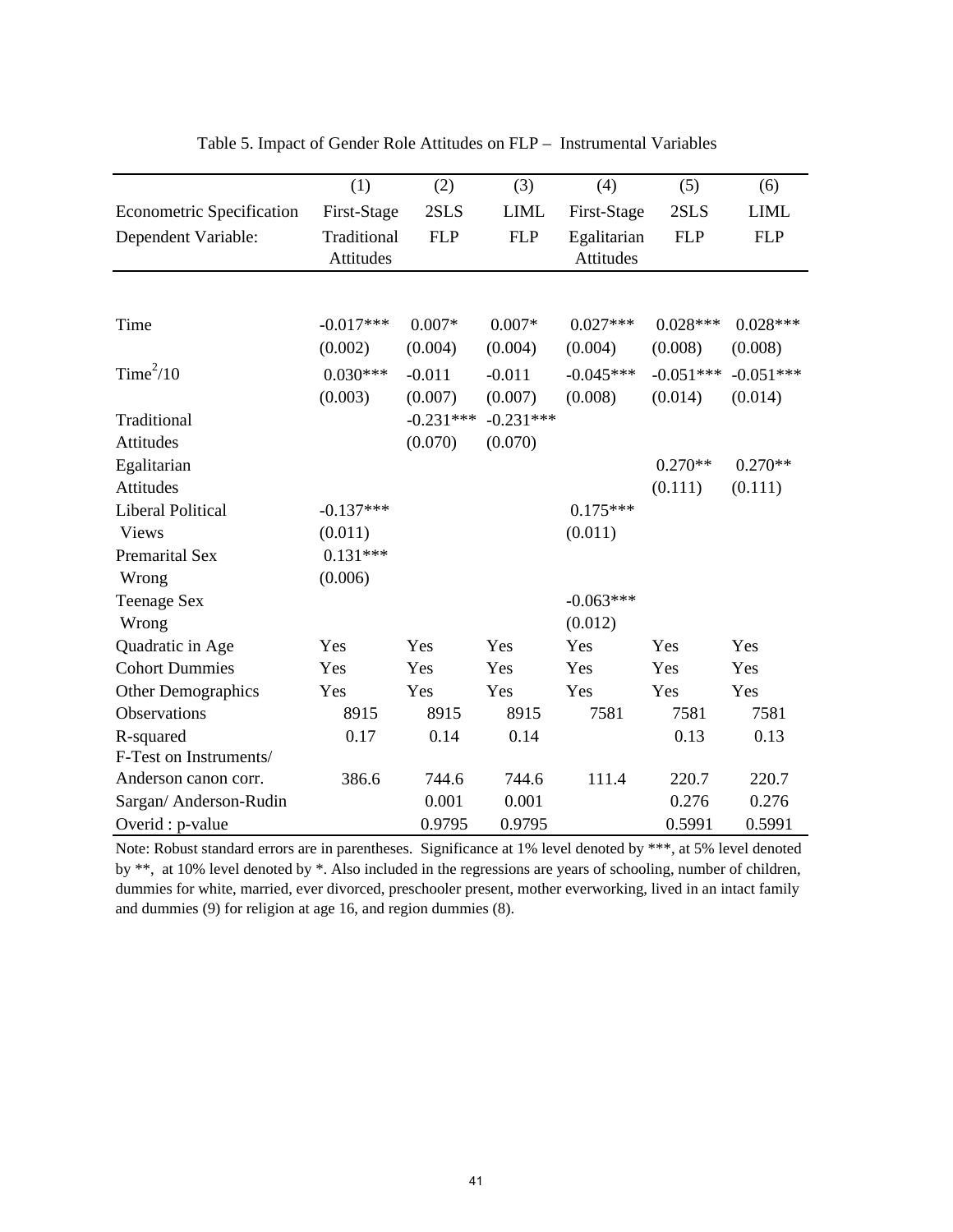|                               | (1)         | (2)         | (3)         | (4)         | (5)         | (6)           |
|-------------------------------|-------------|-------------|-------------|-------------|-------------|---------------|
|                               |             | All Women   |             |             |             | Married Women |
| Mean LFP in 1986              |             |             |             |             |             |               |
| at age 32                     |             |             | 0.728       |             |             | 0.695         |
| <b>Traditional attitudes</b>  |             | $-0.294***$ |             | $-0.278***$ |             | $-0.260***$   |
| in $1979^a$                   |             | (0.034)     |             | (0.037)     |             | (0.058)       |
| Egalitarian attitudes         |             |             | $0.173***$  | 0.049       |             | 0.088         |
| in 1979 <sup>a</sup>          |             |             | (0.045)     | (0.044)     |             | (0.062)       |
| <b>Education (HS Omitted)</b> |             |             |             |             |             |               |
| Less than HS                  | $-0.180*$   | $-0.180*$   | $-0.199*$   | $-0.186*$   | $-0.217$    | $-0.226$      |
|                               | (0.109)     | (0.108)     | (0.109)     | (0.108)     | (0.174)     | (0.181)       |
| Trade                         | 0.003       | 0.003       | 0.001       | 0.003       | 0.003       | $-0.008$      |
|                               | (0.019)     | (0.018)     | (0.019)     | (0.018)     | (0.030)     | (0.029)       |
| Some College                  | $0.029*$    | 0.015       | 0.023       | 0.014       | 0.033       | 0.020         |
|                               | (0.015)     | (0.015)     | (0.015)     | (0.015)     | (0.024)     | (0.024)       |
| College                       | 0.016       | $-0.012$    | 0.006       | $-0.013$    | 0.027       | 0.001         |
|                               | (0.015)     | (0.018)     | (0.018)     | (0.018)     | (0.026)     | (0.026)       |
| Post-Graduate                 | $0.057**$   | 0.017       | 0.041       | 0.015       | $0.086***$  | 0.046         |
|                               | (0.027)     | (0.027)     | (0.027)     | (0.027)     | (0.033)     | (0.034)       |
| Married                       | $-0.060***$ | $-0.060***$ | $-0.064***$ | $-0.069***$ |             |               |
|                               | (0.020)     | (0.020)     | (0.019)     | (0.020)     |             |               |
| Ever divorced                 | $0.074***$  | $0.074***$  | $0.067***$  | $0.060***$  | $0.054***$  | $0.040*$      |
|                               | (0.016)     | (0.016)     | (0.016)     | (0.016)     | (0.021)     | (0.021)       |
| Number of                     | $-0.071***$ | $-0.061***$ | $-0.069***$ | $-0.061***$ | $-0.077***$ | $-0.066***$   |
| children                      | (0.006)     | (0.006)     | (0.006)     | (0.006)     | (0.009)     | (0.009)       |
| Presence of                   | $-0.097***$ | $-0.100***$ | $-0.096***$ | $-0.100***$ | $-0.102***$ | $-0.105***$   |
| pre-school children           | (0.013)     | (0.013)     | (0.013)     | (0.013)     | (0.020)     | (0.019)       |
| Mother ever worked            | 0.014       | 0.012       | 0.013       | 0.012       | 0.025       | 0.022         |
|                               | (0.012)     | (0.012)     | (0.012)     | (0.012)     | (0.018)     | (0.018)       |
| Log of husband's              |             |             |             |             | $-0.089***$ | $-0.091***$   |
| income                        |             |             |             |             | (0.013)     | (0.013)       |
| Other demographics            | Yes         | Yes         | Yes         | Yes         | Yes         | Yes           |
| <b>Observations</b>           | 5460        | 5460        | 5460        | 5460        | 3469        | 3469          |
| R-squared                     | 0.104       | 0.115       | 0.116       | 0.116       | 0.113       | 0.112         |

Table 6. Impact of Gender Role Attitudes on FLP – NLS72 – LPM

Note: Robust standard errors are in parentheses. Significance at 1% level denoted by \*\*\*, at 5% level denoted by \*\*, at 10% level denoted by \*. All columns also include dummies for white, lived in an intact family and dummies (6) for religion while growing up and region dummies (3).

<sup>a</sup> As defined in Table 1.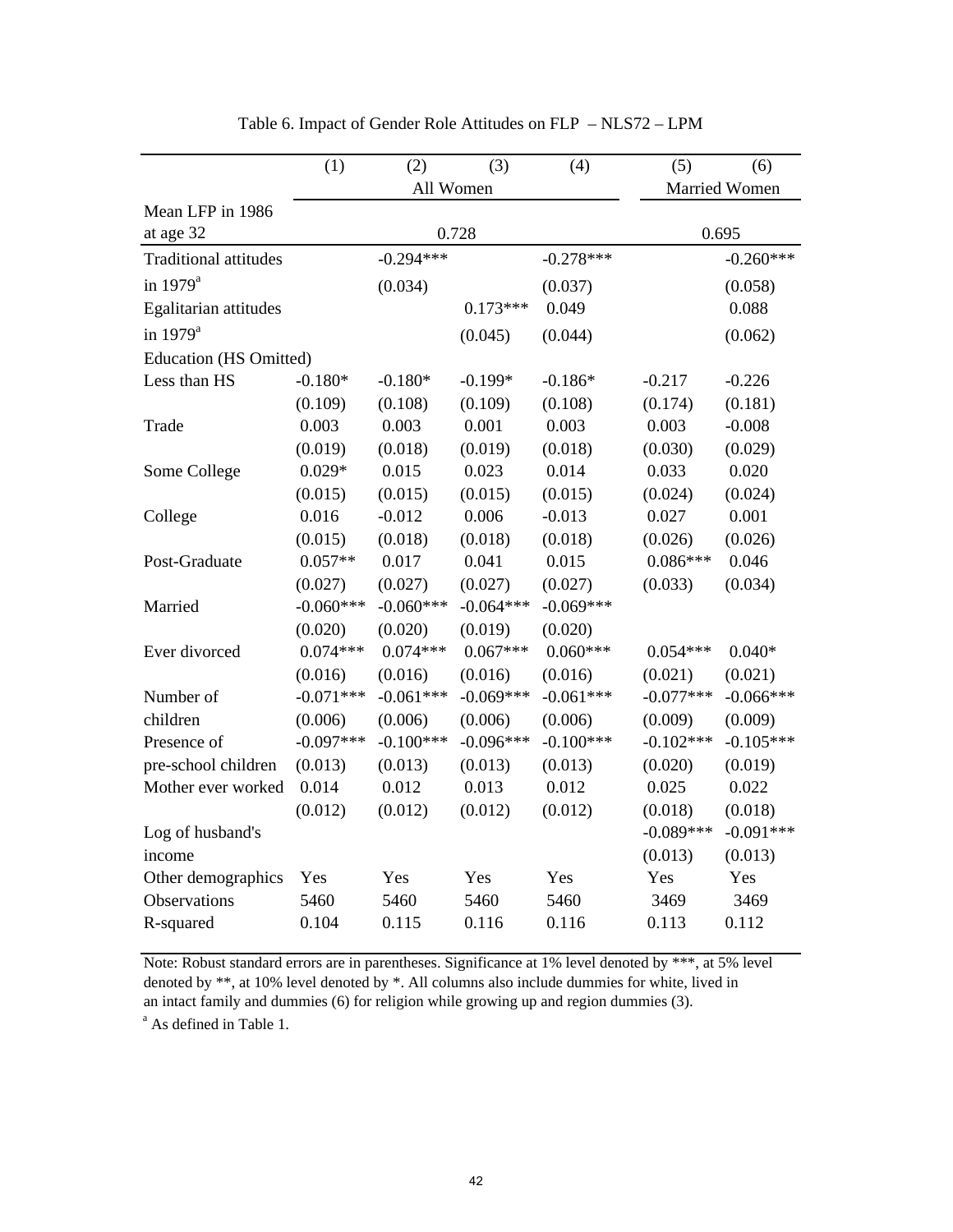|                              | (1)        | (2)            | (3)         | (4)         | (5)            | (6)            | (7)         | (8)        | (9)         | (10)       | (11)        |
|------------------------------|------------|----------------|-------------|-------------|----------------|----------------|-------------|------------|-------------|------------|-------------|
| Time $(1972=1)$              | $0.011***$ | 0.006          | $0.011***$  | 0.006       | $0.011***$     | $0.010**$      | 0.005       | $0.011***$ | 0.006       | $0.011**$  | 0.006       |
|                              | (0.004)    | (0.004)        | (0.004)     | (0.004)     | (0.004)        | (0.001)        | (0.004)     | (0.004)    | (0.004)     | (0.004)    | (0.004)     |
| Time <sup>2</sup> /100       | $-0.018**$ | $-0.010$       | $-0.018**$  | $-0.010$    | $-0.018**$     | $-0.016**$     | $-0.007$    | $-0.019**$ | $-0.010$    | $-0.018*$  | $-0.011$    |
|                              | (0.008)    | (0.008)        | (0.008)     | (0.008)     | (0.008)        | (0.008)        | (0.008)     | (0.008)    | (0.008)     | (0.009)    | (0.009)     |
| <b>Traditional attitudes</b> |            | $-0.220***$    |             | $-0.221***$ |                |                | $-0.226***$ |            | $-0.220***$ |            | $-0.234***$ |
|                              |            | (0.024)        |             | (0.025)     |                |                | (0.025)     |            | (0.025)     |            | (0.030)     |
| Egalitarian attitudes        |            | $0.051**$      |             | $0.051**$   |                |                | $0.058**$   |            | $0.053**$   |            | 0.024       |
|                              |            | (0.022)        |             | (0.022)     |                |                | (0.022)     |            | (0.022)     |            | (0.027)     |
| Ever divorced                | $0.024**$  | 0.018          | $0.022*$    | 0.018       |                | $0.034***$     | $0.028**$   | $0.026**$  | $0.020*$    | $0.031**$  | $0.025*$    |
|                              | (0.012)    | (0.012)        | (0.012)     | (0.012)     |                | (0.012)        | (0.012)     | (0.012)    | (0.012)     | (0.015)    | (0.015)     |
| <b>Liberal Political</b>     | $0.045*$   | $-0.007$       |             |             |                |                |             |            |             |            |             |
| <b>Views</b>                 | (0.023)    | (0.024)        |             |             |                |                |             |            |             |            |             |
| <b>Premarital Sex</b>        |            |                | $-0.035***$ | 0.005       |                |                |             |            |             |            |             |
| Wrong                        |            |                | (0.013)     | (0.024)     |                |                |             |            |             |            |             |
| Divorce should               |            |                |             |             |                | $-0.027**$     | $-0.045***$ |            |             |            |             |
| be easier                    |            |                |             |             |                | (0.013)        | (0.013)     |            |             |            |             |
| <b>Church Attendance</b>     |            |                |             |             |                |                |             | 0.021      | $0.049***$  |            |             |
|                              |            |                |             |             |                |                |             | (0.017)    | (0.017)     |            |             |
| Current religion             |            |                |             |             |                |                |             |            |             |            |             |
| (9 dummies)                  | No         | N <sub>0</sub> | No          | No          | N <sub>o</sub> | N <sub>o</sub> | No          | Yes        | Yes         | No         | $\rm No$    |
| Healthy                      |            |                |             |             |                |                |             |            |             | $0.187***$ | $0.186***$  |
|                              |            |                |             |             |                |                |             |            |             | (0.026)    | (0.026)     |
| Quadratic in Age             | Yes        | Yes            | Yes         | Yes         | Yes            | Yes            | Yes         | Yes        | Yes         | Yes        | Yes         |
| <b>Cohort Dummies</b>        | Yes        | Yes            | Yes         | Yes         | Yes            | Yes            | Yes         | Yes        | Yes         | Yes        | Yes         |
| Other Demographics           | Yes        | Yes            | Yes         | Yes         | Partial        | Yes            | Yes         | Yes        | Yes         | Yes        | Yes         |
| Observations                 | 8915       | 8915           | 8915        | 8915        | 8915           | 8554           | 8554        | 8822       | 8822        | 5518       | 5518        |
| R-squared                    | 0.1313     | 0.146          | 0.1313      | 0.146       | 0.1297         | 0.1307         | 0.1466      | 0.133      | 0.149       | 0.149      | 0.164       |

Table 7. Impact of Alternative Explanations on FLP – LPM

Note: Robust standard errors are in parentheses. Significance at 1% level denoted by \*\*\*, at 5% level denoted by \*\*, at 10% level denoted by \*. All columns also include years of schooling, number of children, dummies for white, married, preschooler present, mother everworking, living in an intact family and dummies (9) for religion at age 16, and region dummies (8), except column (5) which excludes the identity-endowment variables.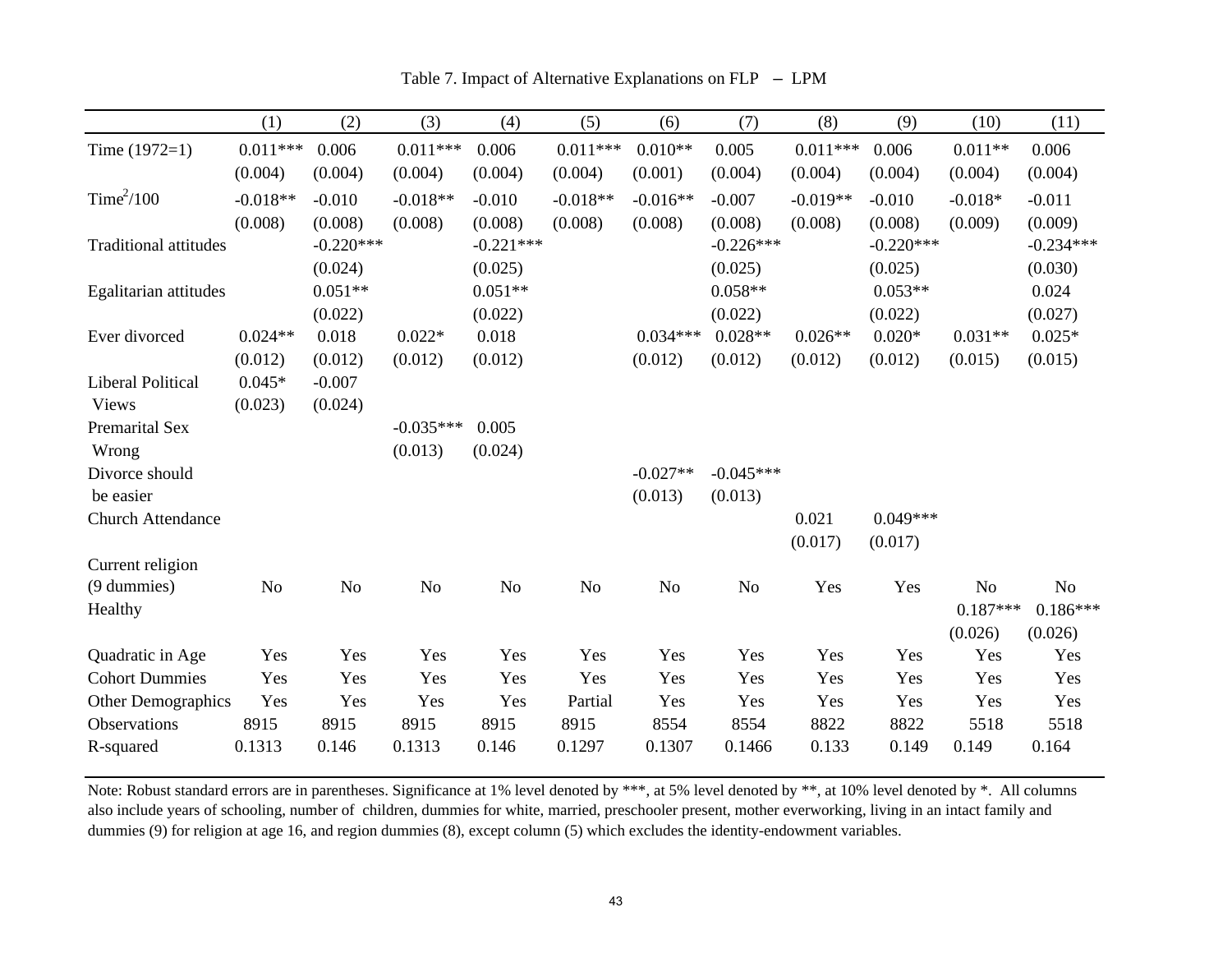|                        | (1)         | (2)         | (3)                    | (4)         | (5)         | (6)                  | (7)         |
|------------------------|-------------|-------------|------------------------|-------------|-------------|----------------------|-------------|
| Econometric            |             |             |                        |             |             |                      |             |
| Specification          | <b>LPM</b>  | <b>LPM</b>  | <b>LPM</b>             | 2SLS        | <b>LPM</b>  | <b>LPM</b>           | 2SLS        |
|                        |             | All Women   |                        |             |             | <b>Married Women</b> |             |
|                        |             |             | <b>Attitude Sample</b> |             |             |                      |             |
| Mean LFP               | 0.603       |             | 0.657                  |             |             | 0.622                |             |
| Time                   | $0.015***$  | $0.010**$   | 0.005                  | 0.005       | $0.016***$  | $0.010*$             | 0.010       |
|                        | (0.002)     | (0.004)     | (0.004)                | (0.004)     | (0.006)     | (0.005)              | (0.006)     |
| Time <sup>2</sup> /10  | $-0.024***$ | $-0.015*$   | $-0.005$               | $-0.005$    | $-0.031**$  | $-0.020$             | $-0.020$    |
|                        | (0.004)     | (0.009)     | (0.009)                | (0.008)     | (0.012)     | (0.012)              | (0.012)     |
| Traditional            |             |             | $-0.223***$            | $-0.267***$ |             | $-0.290***$          | $-0.331***$ |
| Attitudes              |             |             | (0.029)                | (0.087)     |             | (0.042)              | (0.113)     |
| Egalitarian            |             |             | $0.044**$              |             |             | 0.040                |             |
| <b>Attitudes</b>       |             |             | (0.024)                |             |             | (0.034)              |             |
| Years of               | $0.026***$  | $0.028***$  | $0.024***$             | $0.025***$  | $0.037***$  | $0.032***$           | $0.032***$  |
| Schooling              | (0.002)     | (0.004)     | (0.004)                | (0.003)     | (0.006)     | (0.006)              | (0.005)     |
| Married                | $-0.092***$ | $-0.084***$ | $-0.076**$             | $-0.076***$ |             |                      |             |
|                        | (0.008)     | (0.013)     | (0.013)                | (0.013)     |             |                      |             |
| Ever divorced          | $0.032***$  | $0.024*$    | 0.017                  | 0.017       | 0.012       | 0.004                | 0.003       |
|                        | (0.009)     | (0.014)     | (0.011)                | (0.013)     | (0.021)     | (0.021)              | (0.020)     |
| Presence of            | $-0.150***$ | $-0.130***$ | $-0.133***$            | $-0.133***$ | $-0.169***$ | $-0.172***$          | $-0.173***$ |
| Pre-school children    | (0.102)     | (0.016)     | (0.016)                | (0.014)     | (0.024)     | (0.023)              | (0.022)     |
| Mother ever worked     | $0.026***$  | 0.016       | 0.007                  | 0.007       | 0.012       | 0.002                | 0.003       |
|                        | (0.002)     | (0.013)     | (0.013)                | (0.012)     | (0.019)     | (0.019)              | (0.019)     |
| Log of other income    |             |             |                        |             | $-0.077***$ | $-0.073***$          | $-0.073***$ |
|                        |             |             |                        |             | (0.011)     | (0.011)              | (0.011)     |
| Quadratic in Age       | Yes         | Yes         | Yes                    | Yes         | Yes         | Yes                  | Yes         |
| <b>Cohort Dummies</b>  | Yes         | Yes         | Yes                    | Yes         | Yes         | Yes                  | Yes         |
| Other Demographics     | Yes         | Yes         | Yes                    | Yes         | Yes         | Yes                  | Yes         |
| Observations           | 18480       | 6750        | 6750                   | 6750        | 2960        | 2960                 | 2960        |
| R-squared              | 0.133       | 0.154       | 0.155                  | 0.128       | 0.148       | 0.170                | 0.170       |
| F-Test on Instruments  |             |             |                        | 521.15      |             |                      | 298.2       |
| Sargan/ Anderson-Rudin |             |             |                        | 0.164       |             |                      | 0.822       |
| Overid : p-value       |             |             |                        | 0.6859      |             |                      | 0.3645      |

Table 8. Impact of Gender Role Attitudes on FLP – Less than College

Note: Robust standard errors are in parentheses. Significance at 1% level denoted by \*\*\*, at 5% level denoted by \*\*, at 10% level denoted by \*. Also included in the regressions are number of children, dummies for white, lived in an intact family and dummies (9) for religion at age 16, and region dummies (8).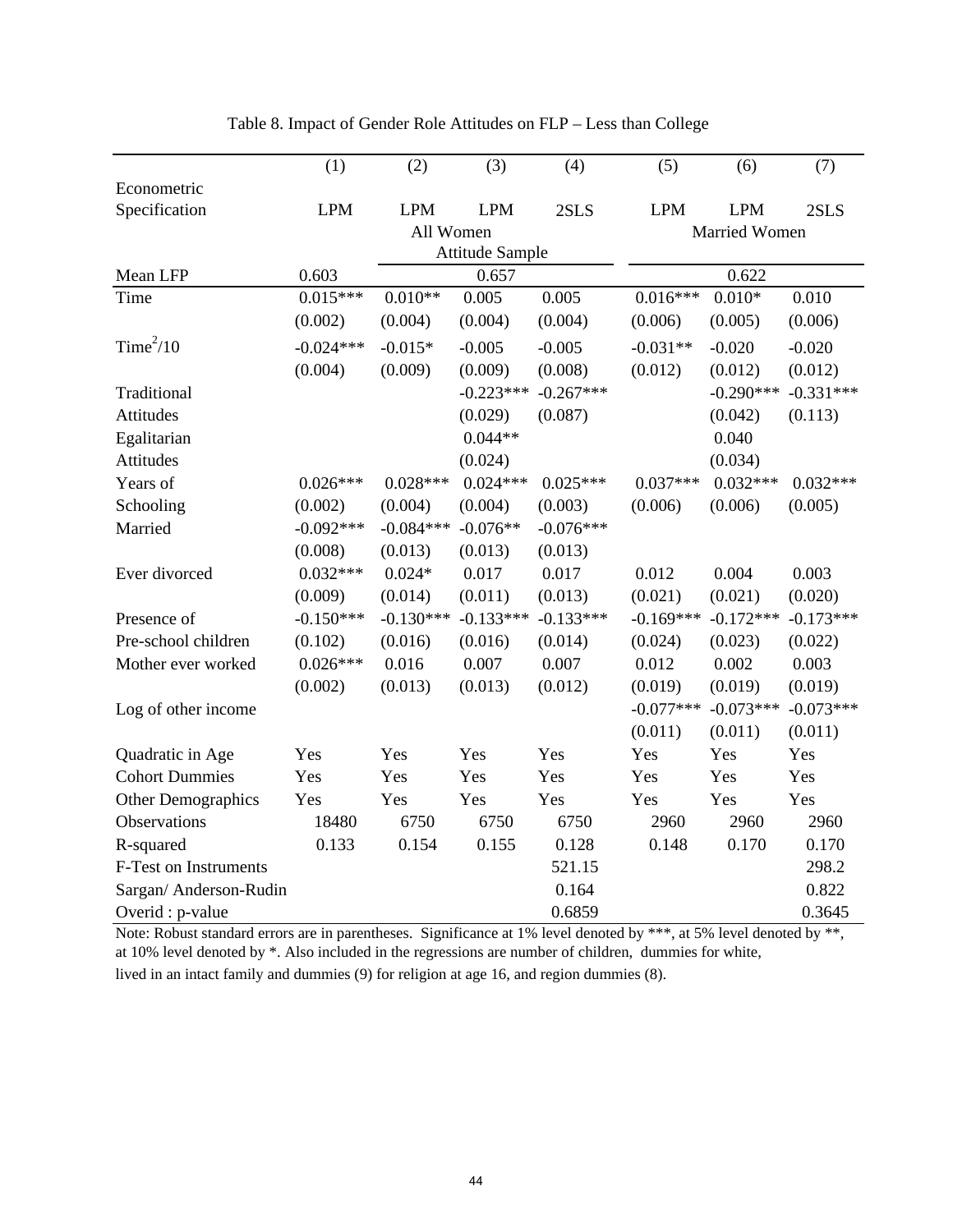|                        | (1)         | (2)         | (3)                  | (4)                    | (5)        | (6)          | (7)       |
|------------------------|-------------|-------------|----------------------|------------------------|------------|--------------|-----------|
| Econometric            |             |             |                      |                        |            |              |           |
| Specification          | <b>LPM</b>  | <b>LPM</b>  | <b>LPM</b>           | 2SLS                   | <b>LPM</b> | <b>LPM</b>   | 2SLS      |
|                        | All Women   |             |                      | <b>Attitude Sample</b> |            |              |           |
|                        |             |             | <b>Married Women</b> |                        |            | Single Women |           |
| Mean LFP               | 0.789       |             | 0.759                |                        |            | 0.889        |           |
| Time                   | $0.013***$  | 0.006       | 0.003                | 0.003                  | 0.008      | 0.003        | 0.000     |
|                        | (0.004)     | (0.011)     | (0.011)              | (0.011)                | (0.013)    | (0.012)      | (0.015)   |
| Time <sup>2</sup> /10  | $-0.029***$ | $-0.024$    | $-0.017$             | $-0.017$               | $-0.007$   | $-0.005$     | $-0.007$  |
|                        | (0.008)     | (0.021)     | (0.020)              | (0.020)                | (0.024)    | (0.023)      | (0.019)   |
| Traditional            |             |             | $-0.353***$          | $-0.431**$             |            | 0.022        | 0.037     |
| Attitudes              |             |             | (0.065)              | (0.206)                |            | (0.056)      | (0.150)   |
| Egalitarian            |             |             | 0.074                |                        |            | 0.064        |           |
| Attitudes              |             |             | (0.062)              |                        |            | (0.066)      |           |
| Years of               | $0.019***$  | 0.017       | 0.003                | 0.003                  | 0.004      | 0.004        | 0.008     |
| Schooling              | (0.005)     | (0.010)     | (0.010)              | (0.012)                | (0.008)    | (0.008)      | (0.010)   |
| Married                | $-0.090***$ |             |                      |                        |            |              |           |
|                        | (0.019)     |             |                      |                        |            |              |           |
| Ever divorced          | 0.020       | 0.027       | 0.022                | 0.021                  | $-0.028$   | $-0.029$     | $-0.022$  |
|                        | (0.016)     | (0.029)     | (0.036)              | (0.036)                | (0.027)    | (0.027)      | (0.025)   |
| Presence of            | $-0.157***$ | $-0.179***$ | $-0.173***$          | $-0.175***$            | $-0.056$   | $-0.058$     | $-0.058$  |
| Pre-school children    | (0.019)     | (0.033)     | (0.032)              | (0.020)                | (0.051)    | (0.051)      | (0.039)   |
| Mother ever worked     | $0.044**$   | 0.027       | 0.022                | 0.022                  | $0.078***$ | $0.077***$   | $0.092**$ |
|                        | (0.014)     | (0.029)     | (0.036)              | (0.029)                | (0.028)    | (0.028)      | (0.025)   |
| Log of other income    |             | $-0.092***$ | $-0.090***$          | $-0.090***$            |            |              |           |
|                        |             | (0.016)     | (0.016)              | (0.015)                |            |              |           |
| Quadratic in Age       | Yes         | Yes         | Yes                  | Yes                    | Yes        | Yes          | Yes       |
| <b>Cohort Dummies</b>  | Yes         | Yes         | Yes                  | Yes                    | Yes        | Yes          | Yes       |
| Other Demographics     | Yes         | Yes         | Yes                  | Yes                    | Yes        | Yes          | Yes       |
| Observations           | 4829        | 1006        | 1006                 | 1006                   | 1001       | 1001         | 1001      |
| R-squared              | 0.106       | 0.158       | 0.202                | 0.200                  | 0.151      | 0.153        | 0.135     |
| F-Test on Instruments  |             |             |                      | 71.77                  |            |              | 80.97     |
| Sargan/ Anderson-Rudin |             |             |                      | 0.031                  |            |              | 0.007     |
| Overid : p-value       |             |             |                      | 0.8604                 |            |              | 0.9349    |

Table 9. Impact of Gender Role Attitudes on FLP – College Graduates

Note: Robust standard errors are in parentheses. Significance at 1% level denoted by \*\*\*, at 5% level denoted by \*\*, at 10% level denoted by \*. Also included in the regressions are number of children, dummies for white, lived in an intact family and dummies (9) for religion at age 16, and region dummies (8).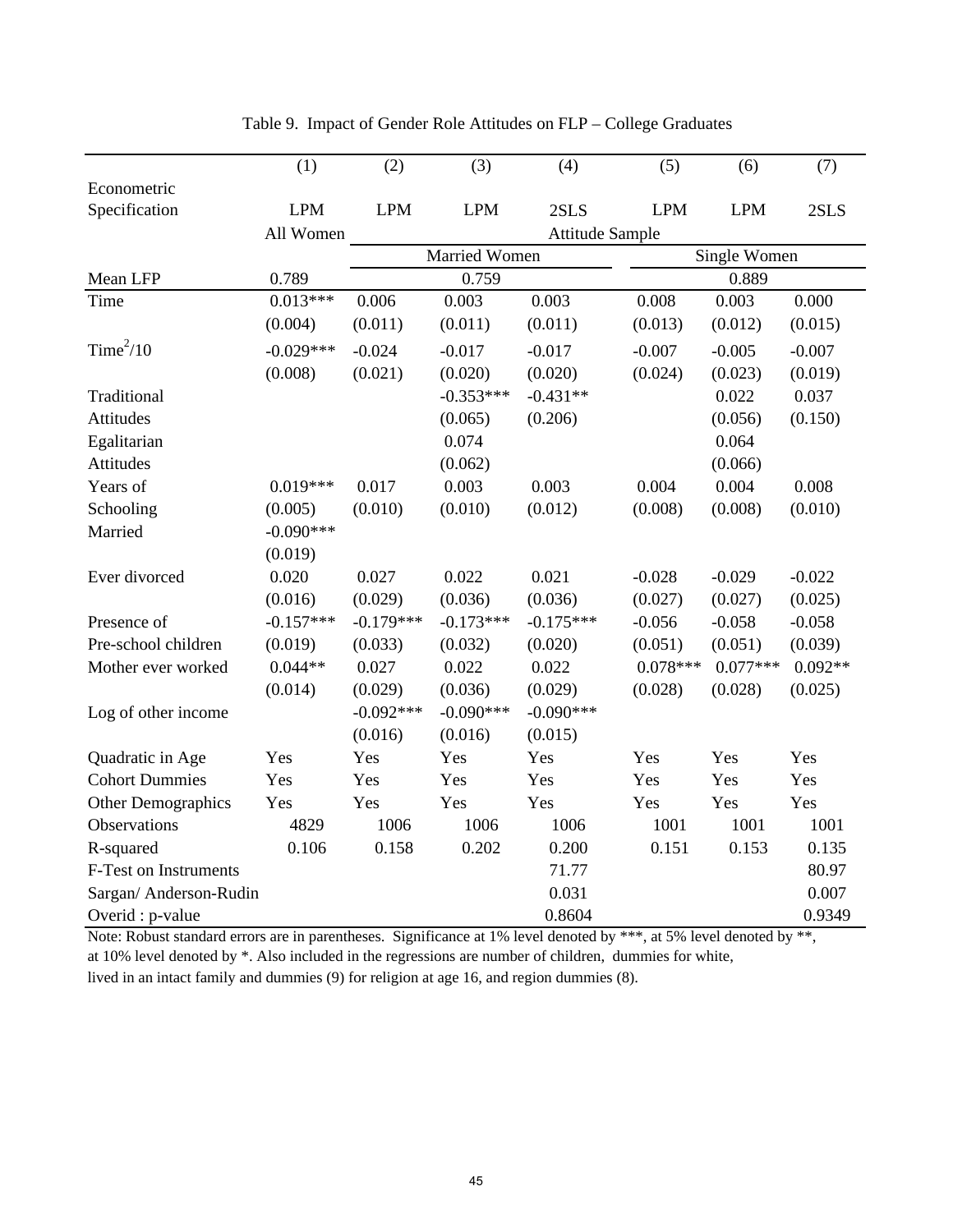|                       | (1)            | (2)         | (3)         | (4)         | (5)                    | (6)         | (7)         |
|-----------------------|----------------|-------------|-------------|-------------|------------------------|-------------|-------------|
|                       |                | All Women   |             |             | <b>Attitude Sample</b> |             |             |
| Mean LFP              | 0.641          | 0.639       |             |             | 0.693                  |             | 0.689       |
| Time                  | $0.011**$      | 0.003       | 0.001       | 0.006       | 0.003                  | $-0.002$    | $-0.005$    |
|                       | (0.005)        | (0.005)     | (0.001)     | (0.010)     | (0.004)                | (0.012)     | (0.012)     |
| Time $^{2}/10$        | $-0.010$       | $-0.005$    | $-0.000$    | $-0.016$    | $-0.010$               | $-0.003$    | 0.003       |
|                       | (0.009)        | (0.011)     | (0.011)     | (0.019)     | (0.019)                | (0.023)     | (0.023)     |
| Traditional           |                |             |             |             | $-0.175***$            |             | $-0.302***$ |
| <b>Attitudes</b>      |                |             |             |             | (0.065)                |             | (0.078)     |
| Egalitarian           |                |             |             |             | 0.057                  |             | $-0.075$    |
| <b>Attitudes</b>      |                |             |             |             | (0.054)                |             | (0.065)     |
| Healthy               |                |             | $0.282***$  |             |                        | $0.276***$  | $0.274***$  |
|                       |                |             | (0.037)     |             |                        | (0.064)     | (0.037)     |
| Years of              |                | $0.037***$  | $0.032***$  | $0.043***$  | $0.041***$             | $0.039***$  | $0.035***$  |
| Schooling             |                | (0.004)     | (0.004)     | (0.006)     | (0.006)                | (0.007)     | (0.007)     |
| Married               |                | 0.018       | 0.009       | 0.022       | 0.029                  | $-0.009$    | 0.000       |
|                       |                | (0.021)     | (0.021)     | (0.029)     | (0.029)                | (0.036)     | (0.025)     |
| Ever divorced         |                | 0.029       | 0.034       | $0.059*$    | $0.055*$               | $0.035*$    | 0.028       |
|                       |                | (0.022)     | (0.022)     | (0.030)     | (0.030)                | (0.037)     | (0.037)     |
| Presence of           |                | $-0.092***$ | $-0.099***$ | $-0.138***$ | $-0.142***$            | $-0.148***$ | $-0.160***$ |
| Pre-school children   |                | (0.024)     | (0.024)     | (0.033)     | (0.033)                | (0.042)     | (0.042)     |
| Mother ever worked    |                | $0.048**$   | $0.046**$   | $0.060**$   | $0.061**$              | $0.076**$   | $0.072*$    |
|                       |                | (0.020)     | (0.020)     | (0.029)     | (0.029)                | (0.037)     | (0.037)     |
| Quadratic in Age      | Yes            | Yes         | Yes         | Yes         | Yes                    | Yes         | Yes         |
| <b>Cohort Dummies</b> | Yes            | Yes         | Yes         | Yes         | Yes                    | Yes         | Yes         |
| Other Demographics    | N <sub>o</sub> | Yes         | Yes         | Yes         | Yes                    | Yes         | Yes         |
| Observations          | 3764           | 2896        | 2896        | 1352        | 1352                   | 854         | 854         |
| R-squared             | 0.075          | 0.170       | 0.192       | 0.182       | 0.191                  | 0.212       | 0.230       |

Table 10. Impact of Gender Role Attitudes on FLP – African-American – LPM

Note: Robust standard errors are in parentheses. Significance at 1% level denoted by \*\*\*, at 5% level denoted by \*\*, at 10% level denoted by \*. The other demographics included in the regressions are number of children, dummies for lived in an intact family and dummies (9) for religion at age 16, and region dummies (8).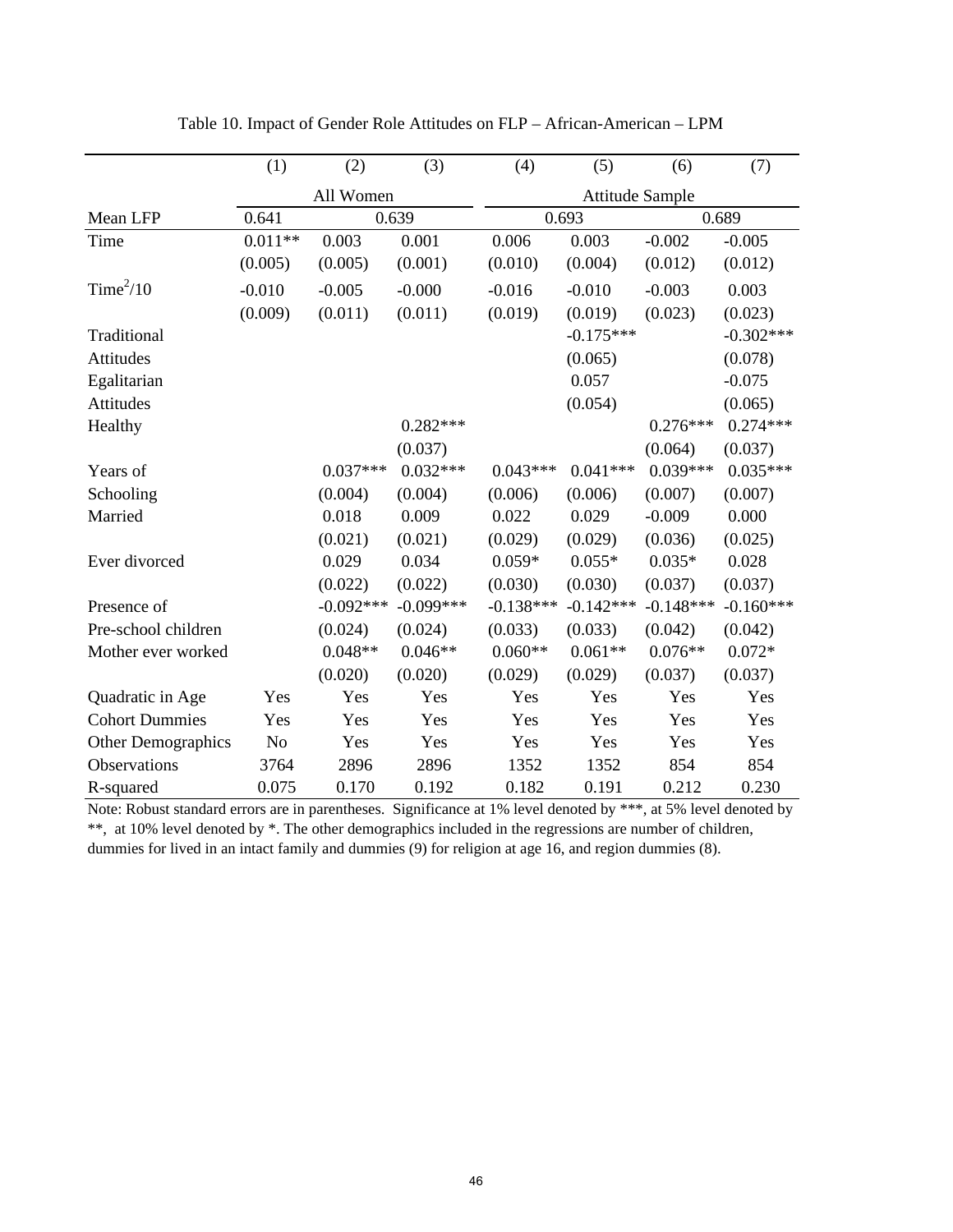|                              | (1)        | (2)        | (3)                                       | (4)         | (5)           | (6)           |
|------------------------------|------------|------------|-------------------------------------------|-------------|---------------|---------------|
| Econometric<br>Specification | <b>LPM</b> | <b>LPM</b> | <b>LPM</b>                                | First-Stage | 2SLS          | <b>LIML</b>   |
|                              | Male Labor | Male Labor | Male Labor                                |             | Male Labor    | Male Labor    |
|                              | Force      | Force      | Force                                     | Traditional | Force         | Force         |
| Dependent Variable:          |            |            | Participation Participation Participation | Attitudes   | Participation | Participation |
| Time                         | 0.004      | 0.005      | 0.005                                     | $-0.016***$ | $0.006**$     | $0.006**$     |
|                              | (0.003)    | (0.003)    | (0.003)                                   | (0.002)     | (0.003)       | (0.003)       |
| Time <sup>2</sup> /10        | $-0.011*$  | $-0.012**$ | $-0.012**$                                | $0.029***$  | $-0.014**$    | $-0.014**$    |
|                              | (0.006)    | (0.006)    | (0.006)                                   | (0.003)     | (0.005)       | (0.005)       |
| Traditional                  |            | 0.029      | $0.040**$                                 |             | 0.093         | 0.093         |
| Attitudes                    |            | (0.021)    | (0.018)                                   |             | (0.062)       | (0.062)       |
| Egalitarian                  |            | $-0.019$   |                                           |             |               |               |
| Attitudes                    |            | (0.016)    |                                           |             |               |               |
| <b>Liberal Political</b>     |            |            |                                           | $-0.112***$ |               |               |
| <b>Views</b>                 |            |            |                                           | (0.011)     |               |               |
| <b>Premarital Sex</b>        |            |            |                                           | $0.123***$  |               |               |
| Wrong                        |            |            |                                           | (0.006)     |               |               |
| Quadratic in Age             | Yes        | Yes        | Yes                                       | Yes         | Yes           | Yes           |
| <b>Cohort Dummies</b>        | Yes        | Yes        | Yes                                       | Yes         | Yes           | Yes           |
| <b>Other Demographics</b>    | Yes        | Yes        | Yes                                       | Yes         | Yes           | Yes           |
| Observations                 | 7374       | 7374       | 7374                                      | 7374        | 7374          | 7374          |
| R-squared                    | 0.154      | 0.155      | 0.155                                     | 0.191       | 0.153         | 0.153         |
| F-Test on Instruments        |            |            |                                           | 288.97      | 559.25        | 559.25        |
| Sargan/ Anderson-Rudin       |            |            |                                           |             | 0.43          | 0.43          |
| Overid : p-value             |            |            |                                           |             | 0.5121        | 0.5121        |

Table 11. Impact of Gender Role Attitudes on Male Labor Force Participation

Note: Robust standard errors are in parentheses. Significance at 1% level denoted by \*\*\*, at 5% level denoted by \*\*, at 10% level denoted by \*. Also included in the regressions are years of schooling, number of children, dummies for white, married, ever divorced, preschooler present, mother everworking, lived in an intact family and dummies (9) for religion at age 16, and region dummies (8).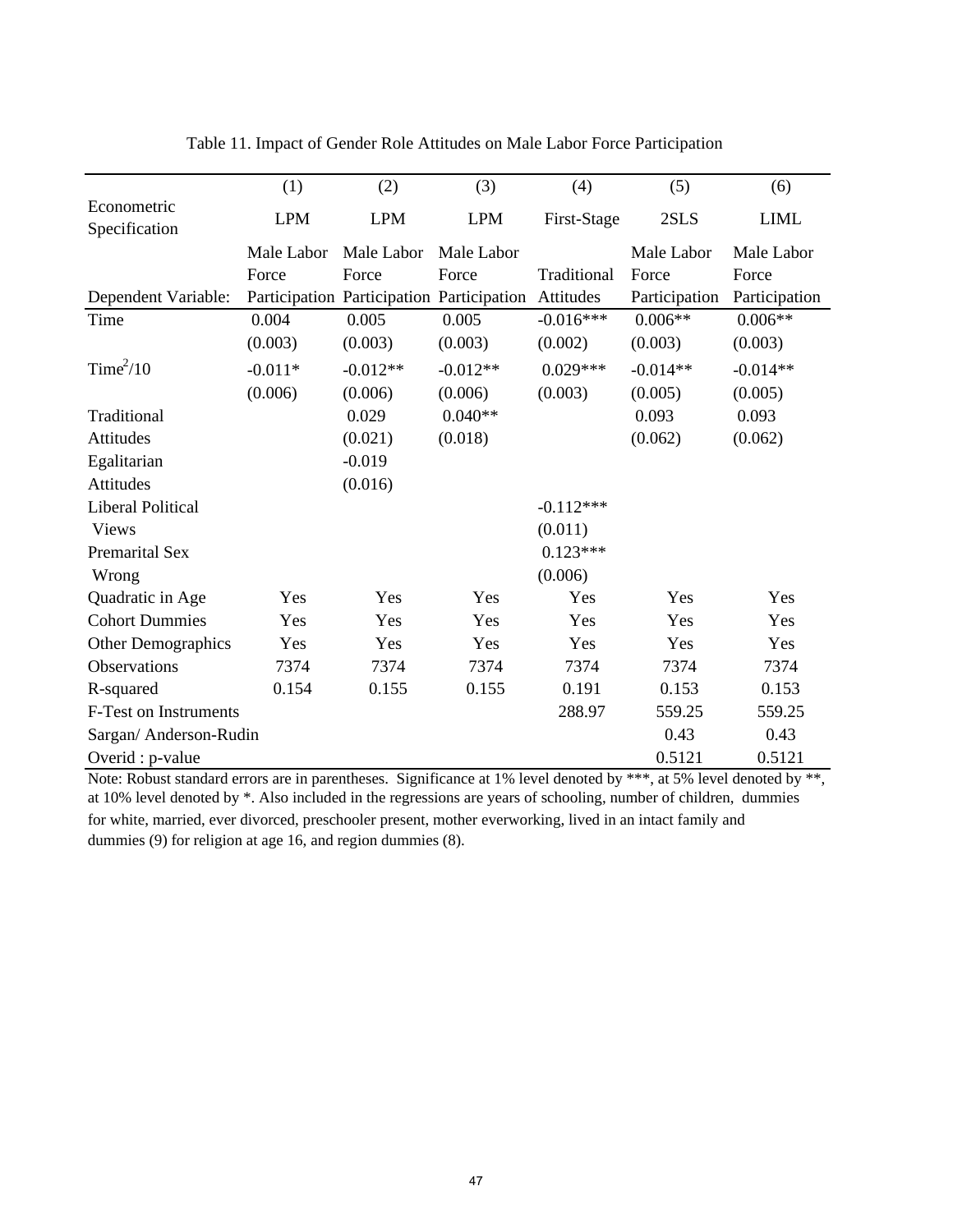# Appendix

Table A1. Means of Main Variables

|                              | (1)        | (2)                | (3)     | (4)                | (5)          | (6)     |
|------------------------------|------------|--------------------|---------|--------------------|--------------|---------|
|                              | <b>GSS</b> |                    |         |                    | <b>NLS72</b> |         |
|                              |            | All Women          | Married | All Men            | All Women    | Married |
|                              |            | Attitude<br>Sample | Women   | Attitude<br>Sample |              | Women   |
| Labor Force Participation    | 0.640      | 0.692              | 0.655   | 0.881              | 0.728        | 0.696   |
| <b>Traditional attitudes</b> | 0.418      | 0.413              | 0.436   | 0.481              | 0.363        | 0.366   |
| Egalitarian attitudes        | 0.694      | 0.710              | 0.685   | 0.632              | 0.540        | 0.536   |
| Age                          | 39.660     | 39.555             | 41.780  | 39.322             | 32.153       | 32.148  |
| <b>Education:</b>            |            |                    |         |                    |              |         |
| Less than HS                 |            |                    |         |                    | 0.003        | 0.003   |
| Trade                        |            |                    |         |                    | 0.142        | 0.139   |
| Some College                 |            |                    |         |                    | 0.305        | 0.302   |
| College                      |            |                    |         |                    | 0.195        | 0.201   |
| Post-Graduate                |            |                    |         |                    | 0.062        | 0.065   |
| Years of schooling           | 12.846     | 13.246             | 13.286  | 13.398             |              |         |
| Married                      | 0.629      | 0.602              | 1.000   | 0.605              | 0.839        | 1.000   |
| Ever divorced                | 0.271      | 0.290              | 0.216   | 0.249              | 0.325        | 0.195   |
| Pre-schooler present         | 0.236      | 0.231              | 0.272   | 0.184              | 0.479        | 0.529   |
| Number of children           | 2.014      | 1.904              | 2.234   | 1.625              | 1.677        | 1.765   |
| Mother ever worked           | 0.570      | 0.630              | 0.613   | 0.629              | 0.640        | 0.635   |
| Living in intact family      | 0.697      | 0.707              | 0.751   | 0.738              | 0.706        | 0.727   |
| White                        | 0.799      | 0.801              | 0.860   | 0.829              | 0.864        | 0.880   |
| Religion at age 16           |            |                    |         |                    |              |         |
| <b>Baptist</b>               | 0.221      | 0.228              | 0.194   | 0.207              |              |         |
| Methodist                    | 0.101      | 0.098              | 0.086   | 0.095              |              |         |
| Lutheran                     | 0.062      | 0.066              | 0.072   | 0.068              | 0.410        | 0.418   |
| Presbyterian                 | 0.038      | 0.042              | 0.044   | 0.043              |              |         |
| Catholic                     | 0.154      | 0.161              | 0.215   | 0.161              | 0.288        | 0.288   |
| Other Christian              | 0.282      | 0.309              | 0.269   | 0.313              | 0.147        | 0.145   |
| Jewish                       | 0.018      | 0.019              | 0.022   | 0.022              | 0.018        | 0.017   |
| Muslim                       | 0.002      | 0.003              | 0.001   | 0.022              |              |         |
| other Eastern                | 0.003      | 0.003              | 0.002   | 0.004              | 0.033        | 0.028   |
| Log of other income          |            |                    | 10.052  |                    |              | 10.043  |
| Observations (maximum        |            |                    |         |                    |              |         |
| number)                      | 23435      | 8915               | 4686    | 7374               | 5460         | 4520    |

Note: In the NLS72, the first type of religion is Protestant.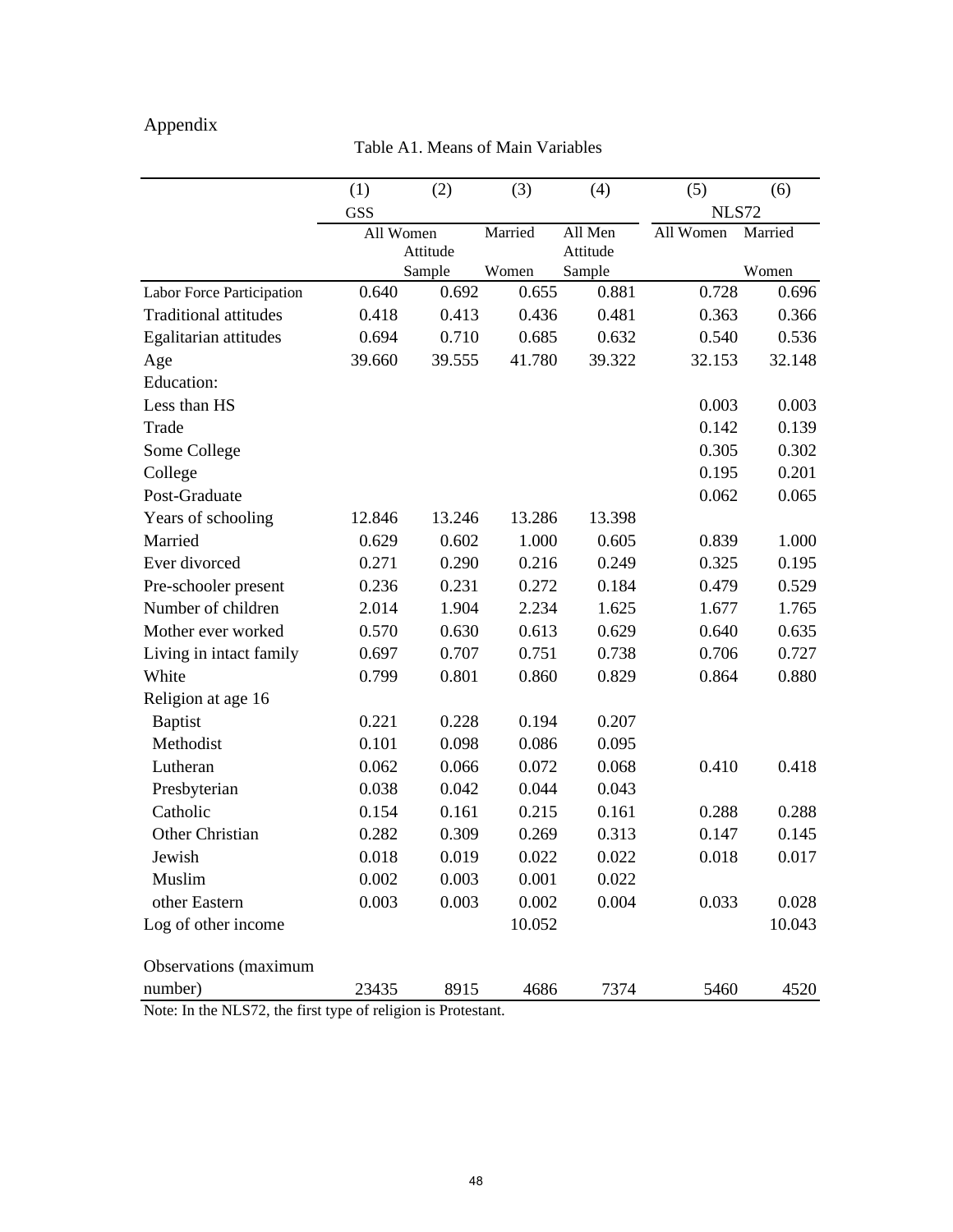

Figure 1. Number of Children by Birth Cohorts

Note: 3-year moving averages of CHILDS based on 23,378 observations from the GSS 1972-2006, exclude respondents 65 years of age and older.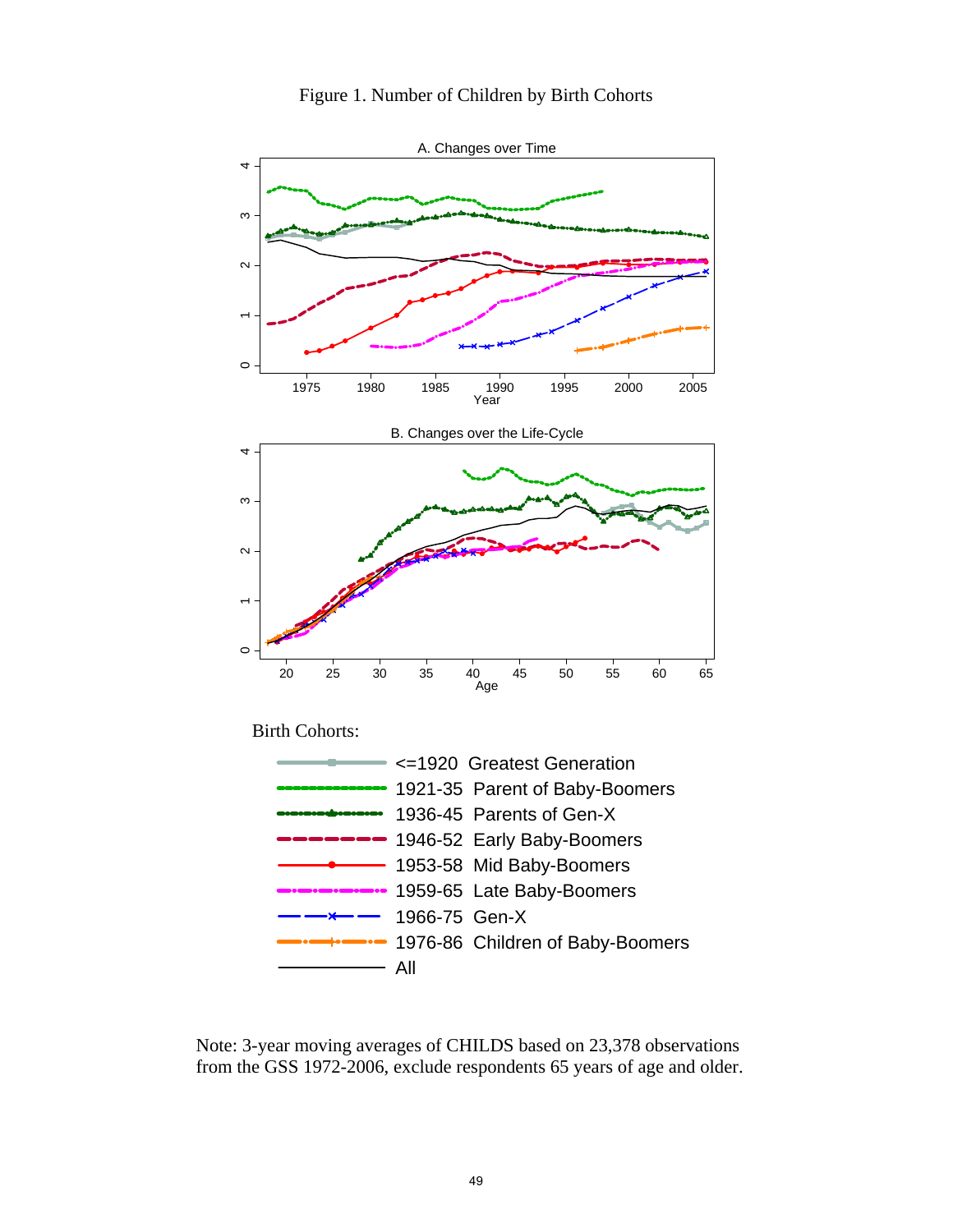

Figure 2. Labor Force Participation by Birth Cohorts

Note: 3-year moving averages of WRKSTAT recoded based on 23,435 observations (women) and 19,194 observations (men) from the GSS 1972-2006, excludes respondents 65 years of age and older.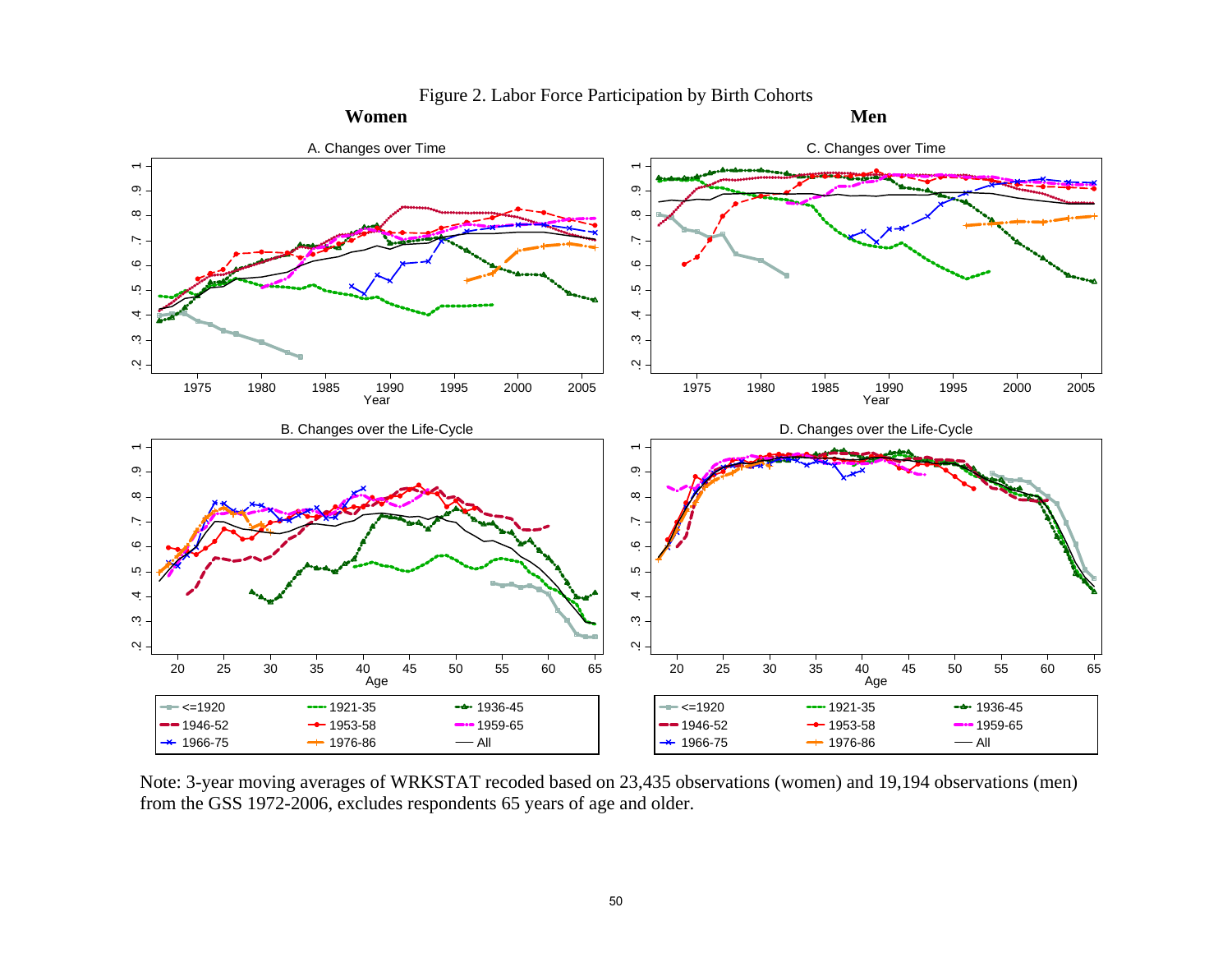

Figure 3. Gender Role Attitudes of Women by Birth Cohorts<br>al Views<br>Egalitarian Views  **Traditional Views** 

Note: 3-year moving averages of TRAD based on 9,825 observations and of EGAL based on 11,610 observations, as defined in Table 1, from the GSS 1977-2006, excludes respondents 65 years of age and older. For smoothness, values in missing years have been interpolated.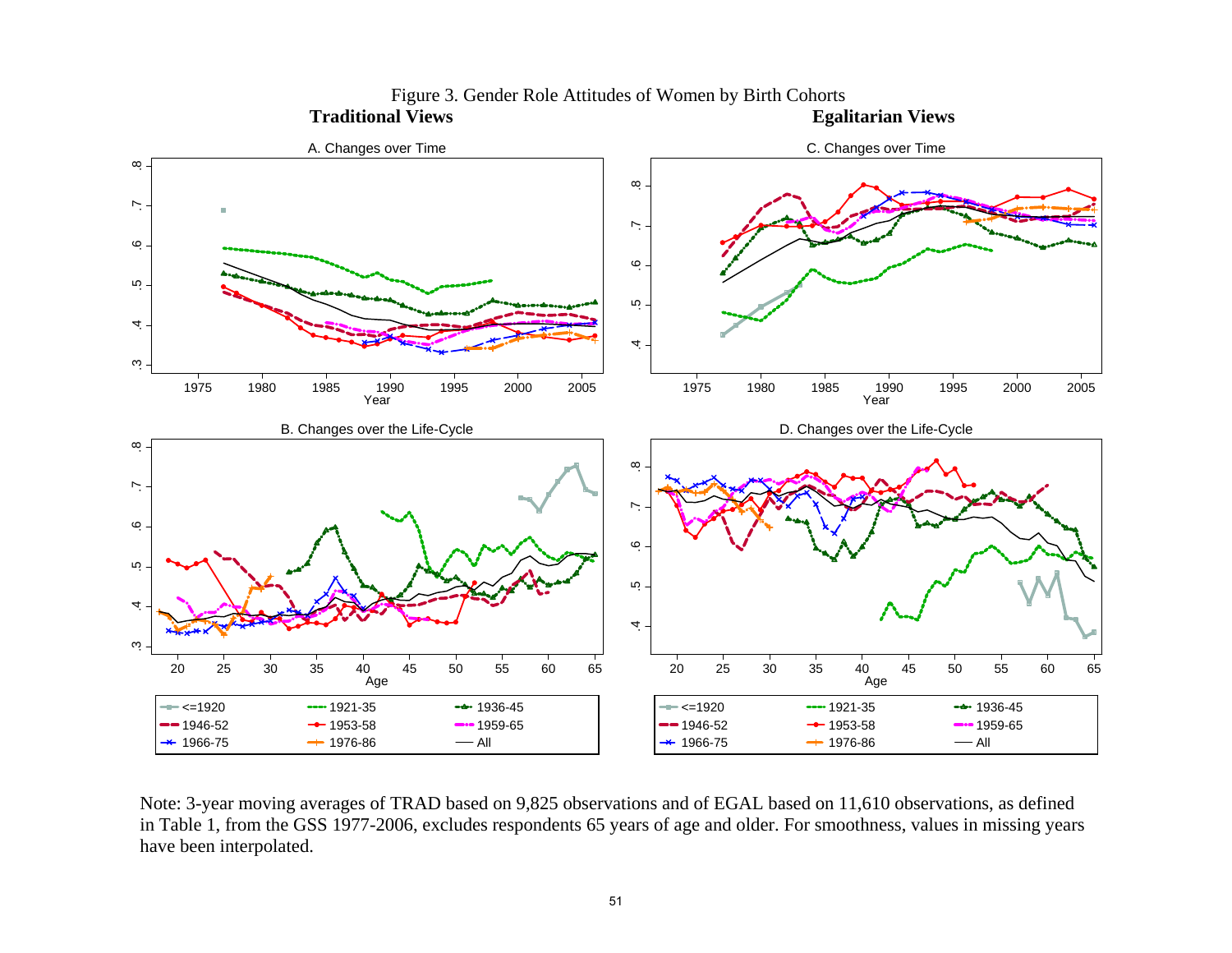

Figure 4. Instrumental Variables – Women by Birth Cohorts<br>Sex Wrong<br>Liberal Political Views **Premarital Sex Wrong** 

Note: 3-year moving averages of PREMARSX recoded based on 13,629 observations and POLVIEWS recoded based on 19,198 observations from the GSS 1972-2006, excludes respondents 65 years of age and older.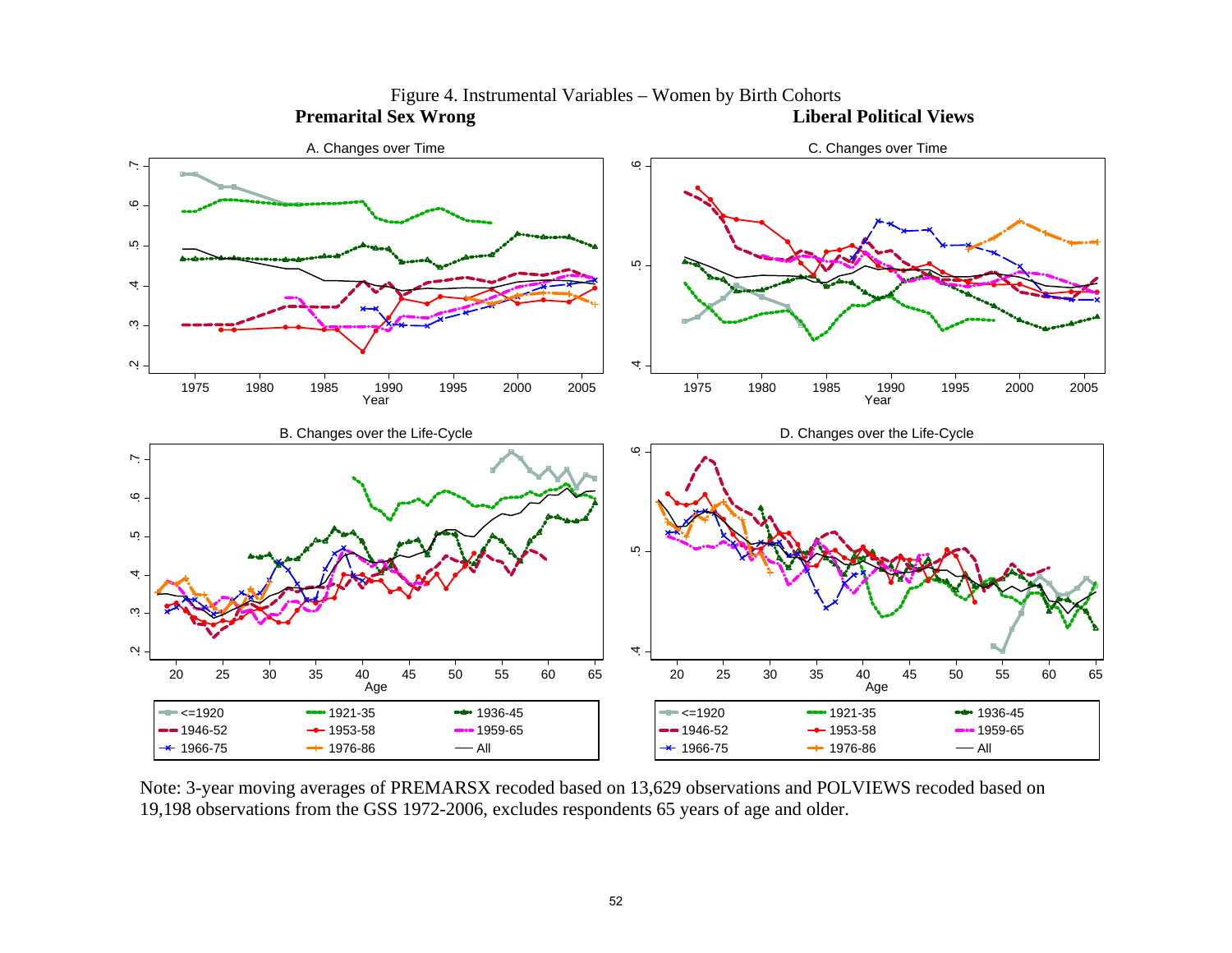

Figure 5. Alternative Explanations – Women by Birth Cohorts<br> **Church Attendance**<br> **Church Attendance Ever Divorced or Separated** 

Note: 3-year moving averages of MARITAL and DIVORCE recoded based on 23,432 observations and of ATTEND recoded based on 23,128 observations from the GSS 1972-2006, excludes respondents 65 years of age and older.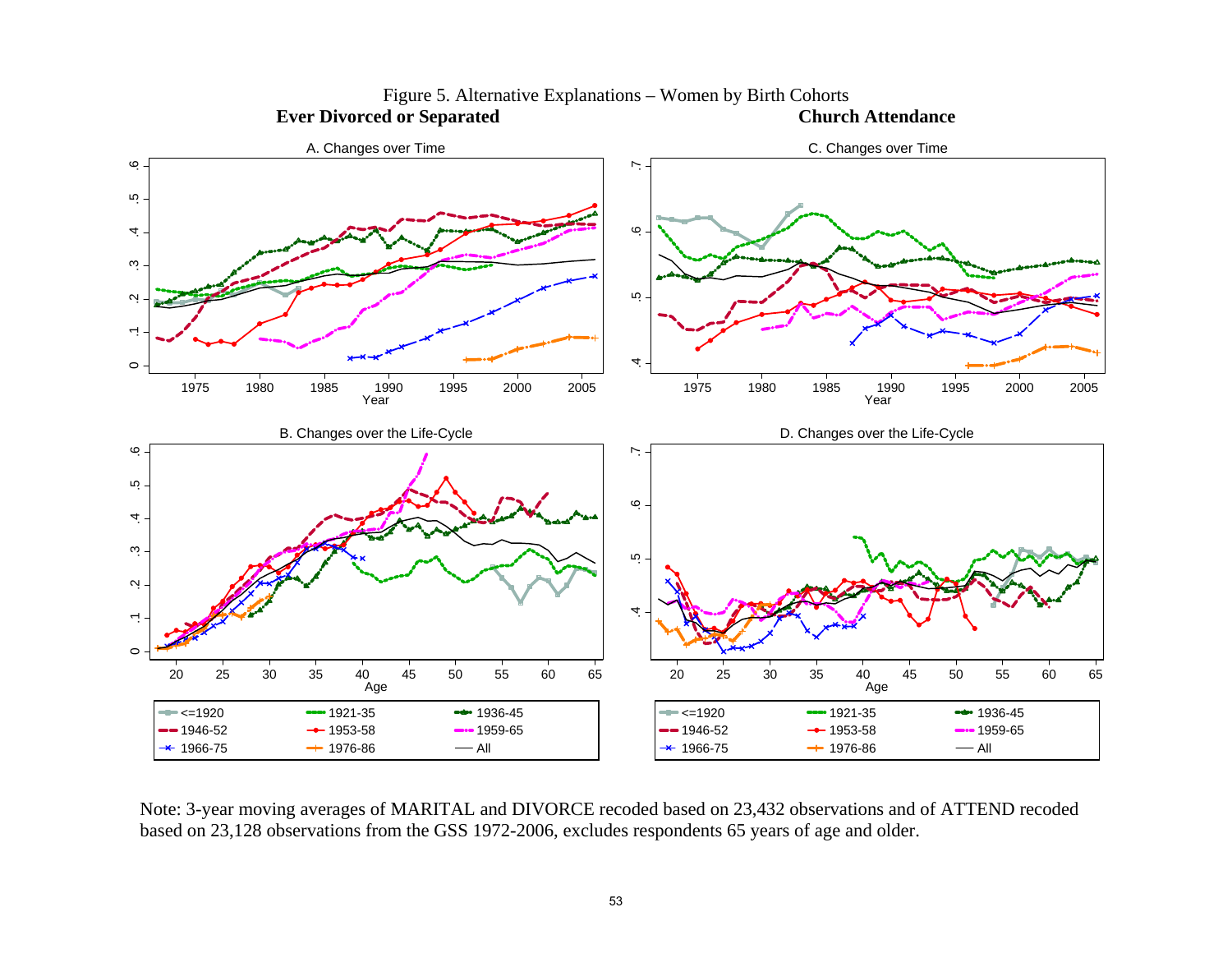





B. Attitude Sample - Table 4